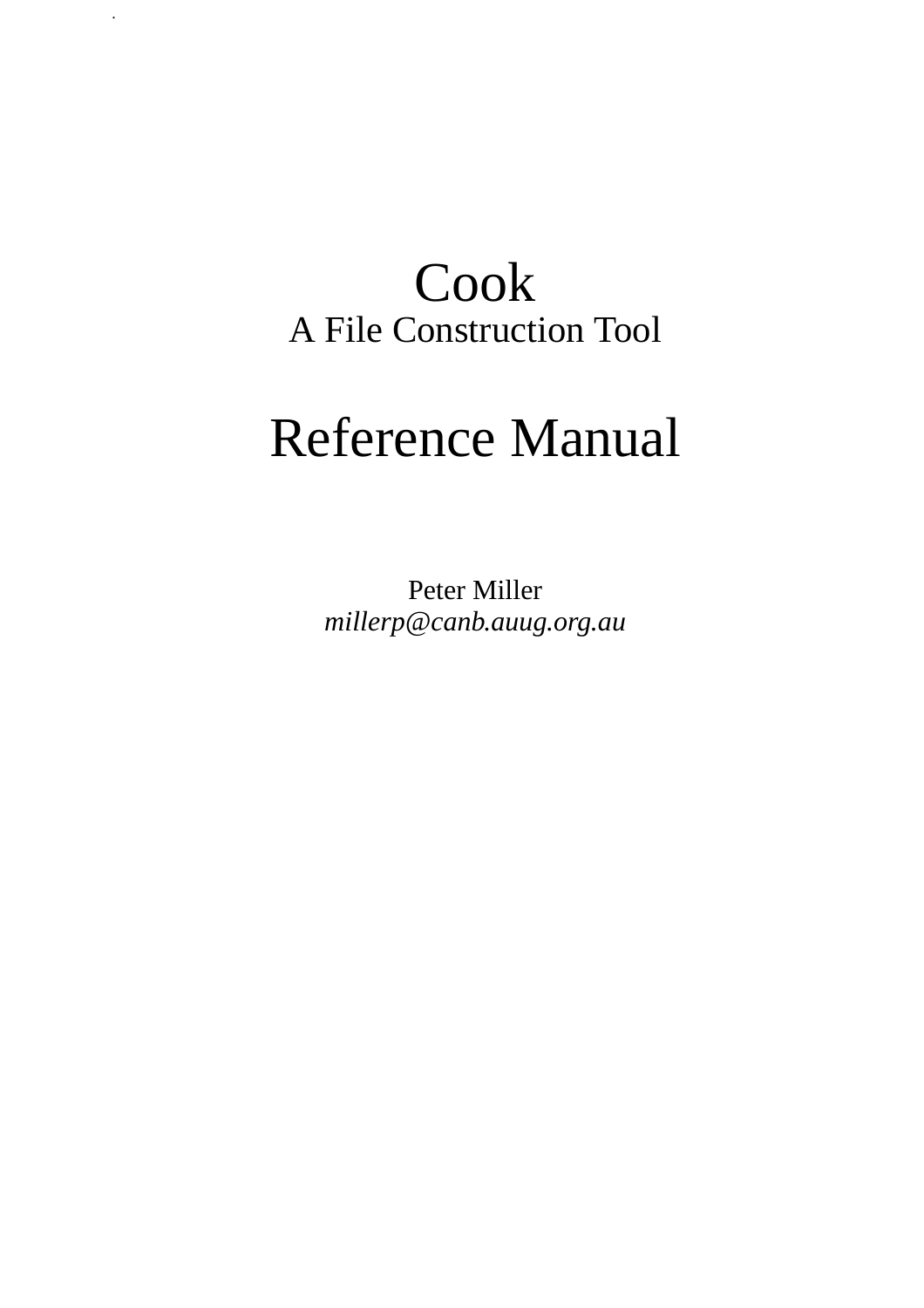This document describes Cook version 2.25 and was prepared 17 July 2004.

.

This document describing the Cook program, and the Cook program itself, are Copyright © 1988, 1989, 1990, 1991, 1992, 1993, 1994, 1995, 1996, 1997, 1998, 1999, 2000, 2001, 2002, 2003, 2004 Peter Miller; All rights reserved.

This program is free software; you can redistribute it and/or modify it under the terms of the GNU General Public License as published by the Free Software Foundation; either version 2 of the License, or (at your option) any later version.

This program is distributed in the hope that it will be useful, but WITHOUT ANY WARRANTY; without even the implied warranty of MERCHANTABILITY or FITNESS FOR A PARTICU-LAR PURPOSE. See the GNU General Public License for more details.

You should have received a copy of the GNU General Public License along with this program; if not, write to the Free Software Foundation, Inc., 59 Temple Place, Suite 330, Boston, MA 02111, USA.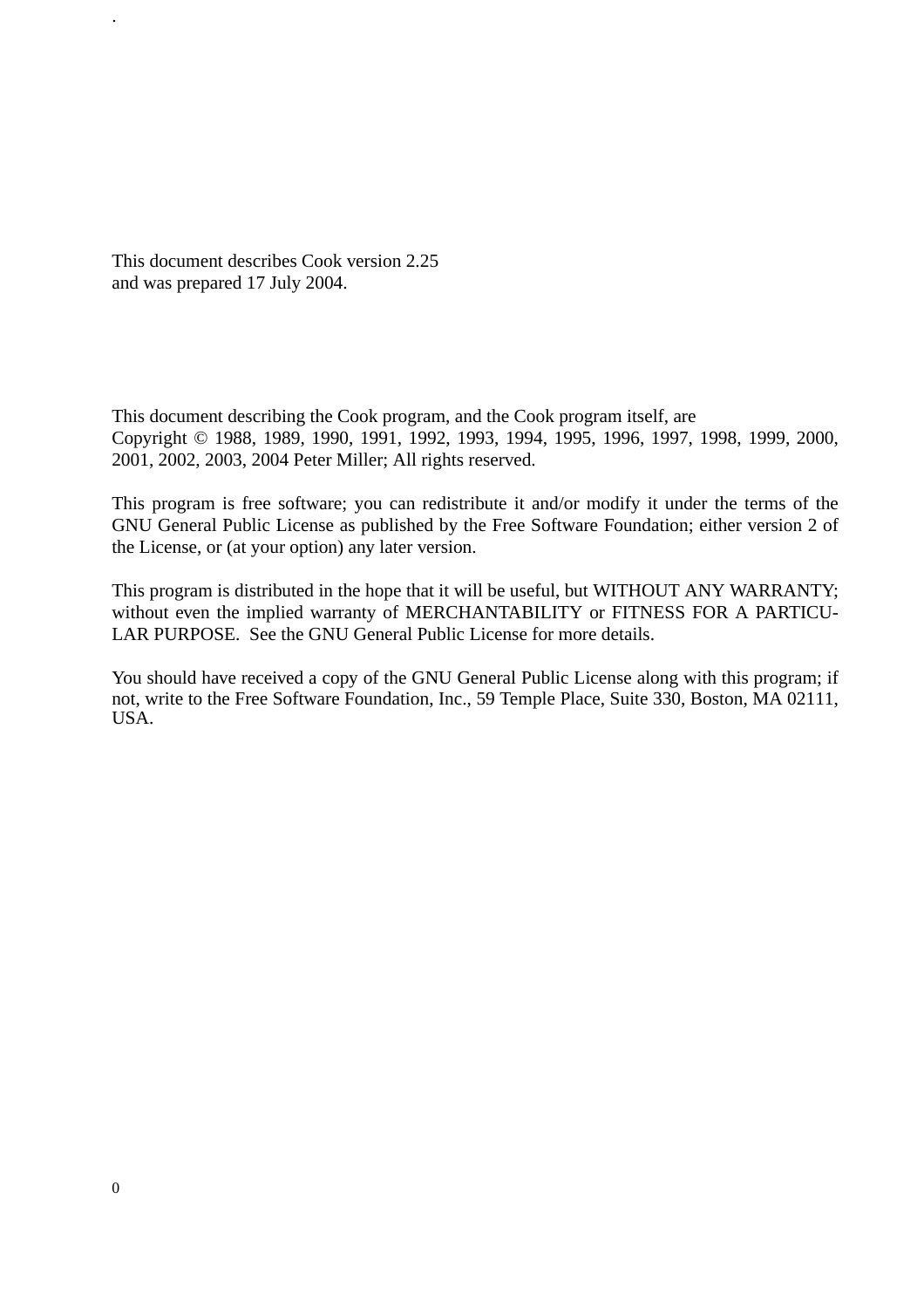|                          |                                                                                                                                                                                                                                | $\overline{4}$ |
|--------------------------|--------------------------------------------------------------------------------------------------------------------------------------------------------------------------------------------------------------------------------|----------------|
|                          | How to Build the Sources response to the contract of the sources response to the contract of the sources of the sources of the sources of the sources of the sources of the sources of the sources of the sources of the sourc | -14            |
|                          |                                                                                                                                                                                                                                | 19             |
|                          |                                                                                                                                                                                                                                | 21             |
| c incl(1)                |                                                                                                                                                                                                                                | 23             |
| $\cosh(1)$               |                                                                                                                                                                                                                                | 27             |
| $\cosh \; \text{bom}(1)$ | bill of materials resources in the contract of the contract of the contract of the contract of the contract of the contract of the contract of the contract of the contract of the contract of the contract of the contract of | 32             |
| $\cosh$ lic(1)           | GNU General Public License response to the contract of the contract of the contract of the contract of the contract of the contract of the contract of the contract of the contract of the contract of the contract of the con | 34             |
| $\cosh$ rsh $(1)$        | load balancing rsh referred to the contract of the contract of the contract of the contract of the contract of the contract of the contract of the contract of the contract of the contract of the contract of the contract of | 39             |
| $\cosh(p(1))$            |                                                                                                                                                                                                                                | 41             |
| $\text{cooktime}(1)$     |                                                                                                                                                                                                                                | 43             |
| find $\text{libs}(1)$    |                                                                                                                                                                                                                                | 45             |
| make2cock(1)             |                                                                                                                                                                                                                                | 47             |
| roffpp(1)                |                                                                                                                                                                                                                                | 50             |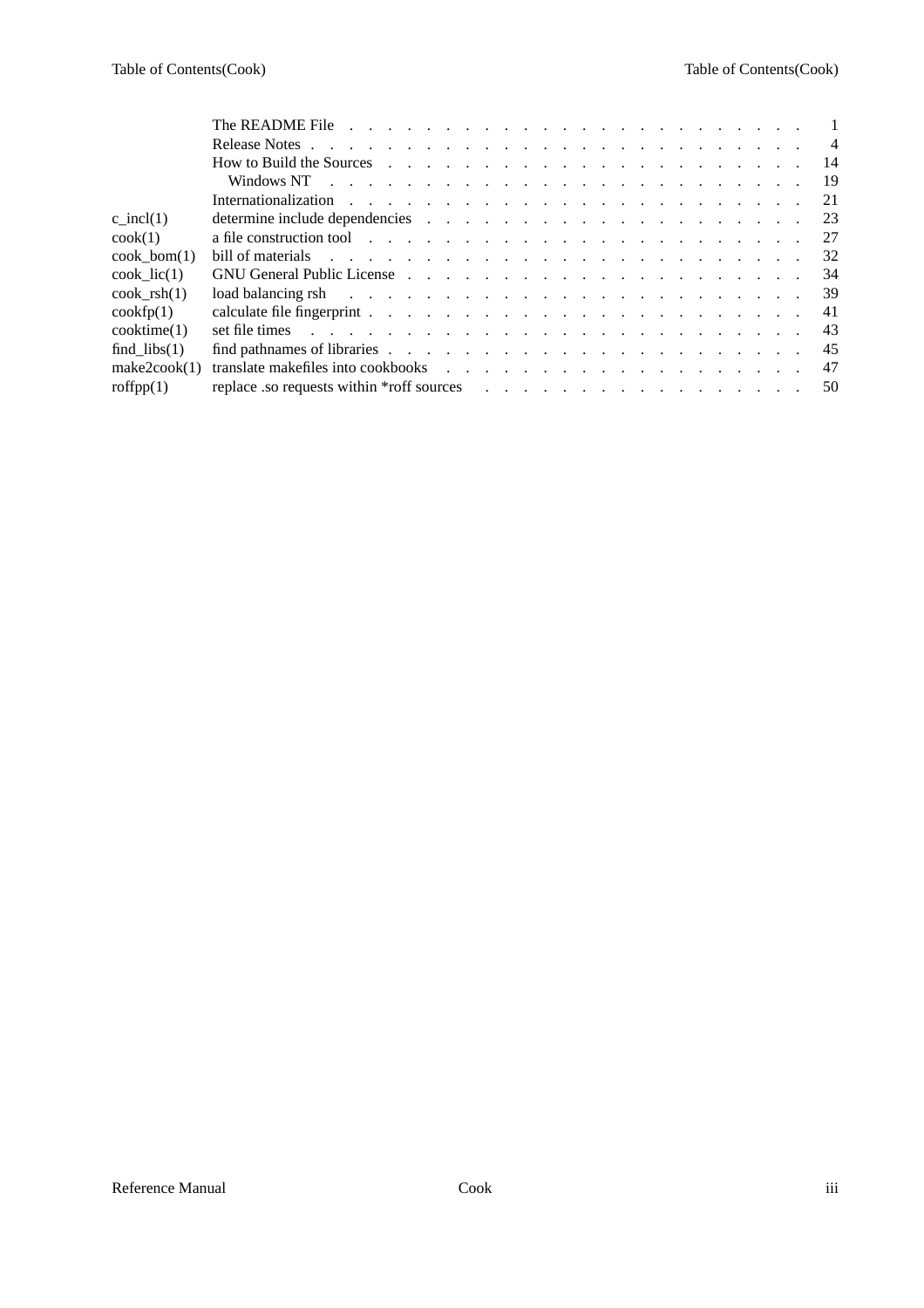| $\cosh_{\text{fsh}}(1)$  | 39     | cook_rsh - load                               | balancing rsh                              |
|--------------------------|--------|-----------------------------------------------|--------------------------------------------|
| $\cosh_b$ bom $(1)$      | 32     | cook_bom -                                    | bill of materials                          |
| cook_bom(1)              | 32     | $\mathrm{cook}_{-}$                           | bom - bill of materials                    |
| $\cosh(p(1))$            | 41     | cookfp-                                       | calculate fi le fi ngerprint               |
| $c\_incl(1)$             | 23     |                                               | c_incl - determine dependencies            |
| $\cosh(1)$               | 27     | cook - a fi le                                | construction tool                          |
| $\cosh(1)$               | 27     |                                               | cook - a fi le construction tool           |
| $\cosh_b$ bom $(1)$      | 32     |                                               | cook_bom - bill of materials               |
| make2cook(1)             | 47     | make2cook - translate makefiles into          | cookbooks                                  |
| $\cosh(p(1))$            | 41     |                                               | cookfp - calculate fi le fi ngerprint      |
| $\cosh_{\text{ls}}(1)$   | 39     |                                               | cook_rsh - load balancing rsh              |
| cooktime(1)              | 43     |                                               | cooktime - set fi le times                 |
| make2cook(1)             | 47     | make2                                         | cook - translate makefiles into cookbooks  |
| $c\_incl(1)$             | 23     | c_incl - determine                            | dependencies                               |
| $c\_incl(1)$             | 23     | $c$ _incl -                                   | determine dependencies                     |
| $\cosh(1)$               | 27     | cook - a                                      | fi le construction tool                    |
| $\cosh(p(1))$            | 41     | cookfp - calculate                            | fi le fi ngerprint                         |
| $\text{cooktime}(1)$     | 43     | cooktime - set                                | fi le times                                |
| $find\_libs(1)$          | 45     |                                               | fi nd_libs - fi nd pathnames of libraries  |
| fi $nd_{\text{libs}}(1)$ | 45     | $\operatorname{fi} \operatorname{nd\_libs}$ - | fi nd pathnames of libraries               |
| $\cosh(p(1))$            | 41     | cookfp - calculate fi le                      | fi ngerprint                               |
| $c\_incl(1)$             | 23     | $c_{-}$                                       | incl - determine dependencies              |
| make2cock(1)             | 47     | make2cook - translate makefi les              | into cookbooks                             |
| $find\_libs(1)$          | 45     | fi nd_libs - fi nd pathnames of               | libraries                                  |
| fi $nd_{\text{libs}}(1)$ | 45     | $\operatorname{fi} \operatorname{nd}_-$       | libs - fi nd pathnames of libraries        |
| $\cosh_{\text{rsh}}(1)$  | 39     | cook_rsh -                                    | load balancing rsh                         |
| make2cook(1)             | 47     |                                               | make2cook - translate makefiles into       |
|                          |        |                                               | cookbooks                                  |
| make2cock(1)             | 47     | make2cook - translate                         | makefi les into cookbooks                  |
| $\cosh_b$ bom $(1)$      | 32     | cook_bom - bill of                            | materials                                  |
| $fi$ nd_libs $(1)$       | 45     | fi nd_libs - fi nd                            | pathnames of libraries                     |
| roffpp(1)                | 50     | roffpp -                                      | replace .so requests within *roff sources  |
| roffpp(1)                | 50     | roffpp - replace .so                          | requests within *roff sources              |
| roffpp(1)                | 50     |                                               | roffpp - replace .so requests within *roff |
|                          |        |                                               | sources                                    |
| $\text{roffpp}(1)$       | 50     | roffpp - replace .so requests within *        | roff sources                               |
| $\cosh_{\text{ls}}(1)$   | 39     | cook_rsh - load balancing                     | rsh                                        |
| $\cosh_{\text{ls}}(1)$   | 39     | $\text{cook}_{-}$                             | rsh - load balancing rsh                   |
| $\text{cooktime}(1)$     | 43     | cooktime -                                    | set fi le times                            |
| roffpp(1)                | 50     | roffpp - replace.                             | so requests within *roff sources           |
| roffpp(1)                | 50     | roffpp - replace .so requests within *roff    | sources                                    |
| $\text{cooktime}(1)$     | 43     | cooktime - set fi le                          | times                                      |
| $\cosh(1)$               | $27\,$ | cook - a fi le construction                   | tool                                       |
| make2cock(1)             | 47     | make2cook -                                   | translate makefiles into cookbooks         |
| roffpp(1)                | 50     | roffpp - replace .so requests                 | within *roff sources                       |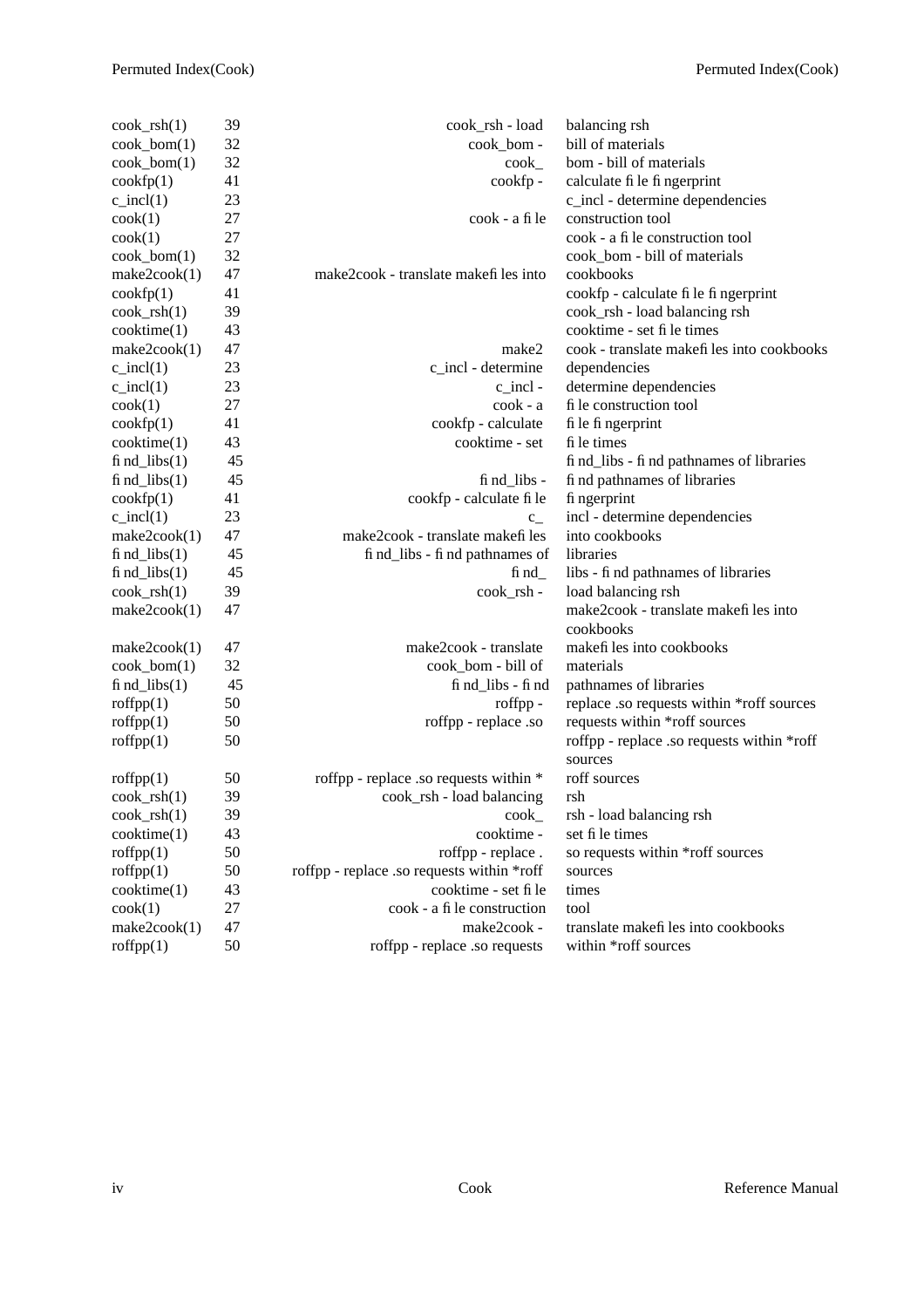cook − a file construction tool

# **DESCRIPTION**

The *cook* program is a tool for constructing files, and maintaining referential integrity between files. It is given a set of files to create, and recipes of how to create and maintain them. In any non-trivial program there will be prerequisites to performing the actions necessary to creating any file, such as include files. The *cook* program provides a mechanism to define these.

When a program is being developed or maintained, the programmer will typically change one file of several which comprise the program. The *cook* program examines the last-modified times of the files to see when the prerequisites of a file have changed, implying that the file needs to be recreated as it is logically out of date.

The *cook* program also provides a facility for implicit recipes, allowing users to specify how to form a file with a given suffix from a file with a different suffix. For example, to create *filename*.o from *filename*.c

• Cook is a replacement for the traditional *make*(1) tool.

• Cook is more powerful than the traditional *make* tool.

- Cook has true variables, not simple macros.
- Cook has user defined functions.
- Cook can build in parallel.
- Cook can distribute builds across your LAN.

• Cook is able to use fingerprints to supplement file modification times. This allows build optimization without contorted rules.

• In addition to walking the dependency graph, Cook can turn the input rules into a shell script, or a web page.

• Cook runs on almost any flavor of UNIX. The source distribution is self configuring using a GNU Autoconf generated configure script.

• There is a *make2cook* utility included in the distribution to help convert makefiles into cookbooks.

• Cook has a simple but powerful string-based description language with many built-in functions. This allows sophisticated filename specification and manipulation without loss of readability or performance.

• Cook is able to build your project with multiple parallel threads, with support for rules which must be single threaded. It is possible to distribute parallel builds over your LAN, allowing you to turn your network into a virtual parallel build engine.

• Cook can be configured with an explicit list of primary source files. This allow the dependency graph to be constructed faster by not going down dead ends, and also allows better error messages when the graph can't be constructed. This requires an accurate source file manifest.

• Cook has special *cascade* dependencies, allowing powerful include dependency specification, amongst other things.

If you are putting together a source-code distribution and planning to write a makefile, consider writing a cookbook instead. Although Cook takes a day or two to learn, it is much more powerful and a bit more intuitave than the traditional *make*(1) tool. And Cook doesn't interpret tab differently to 8 space characters!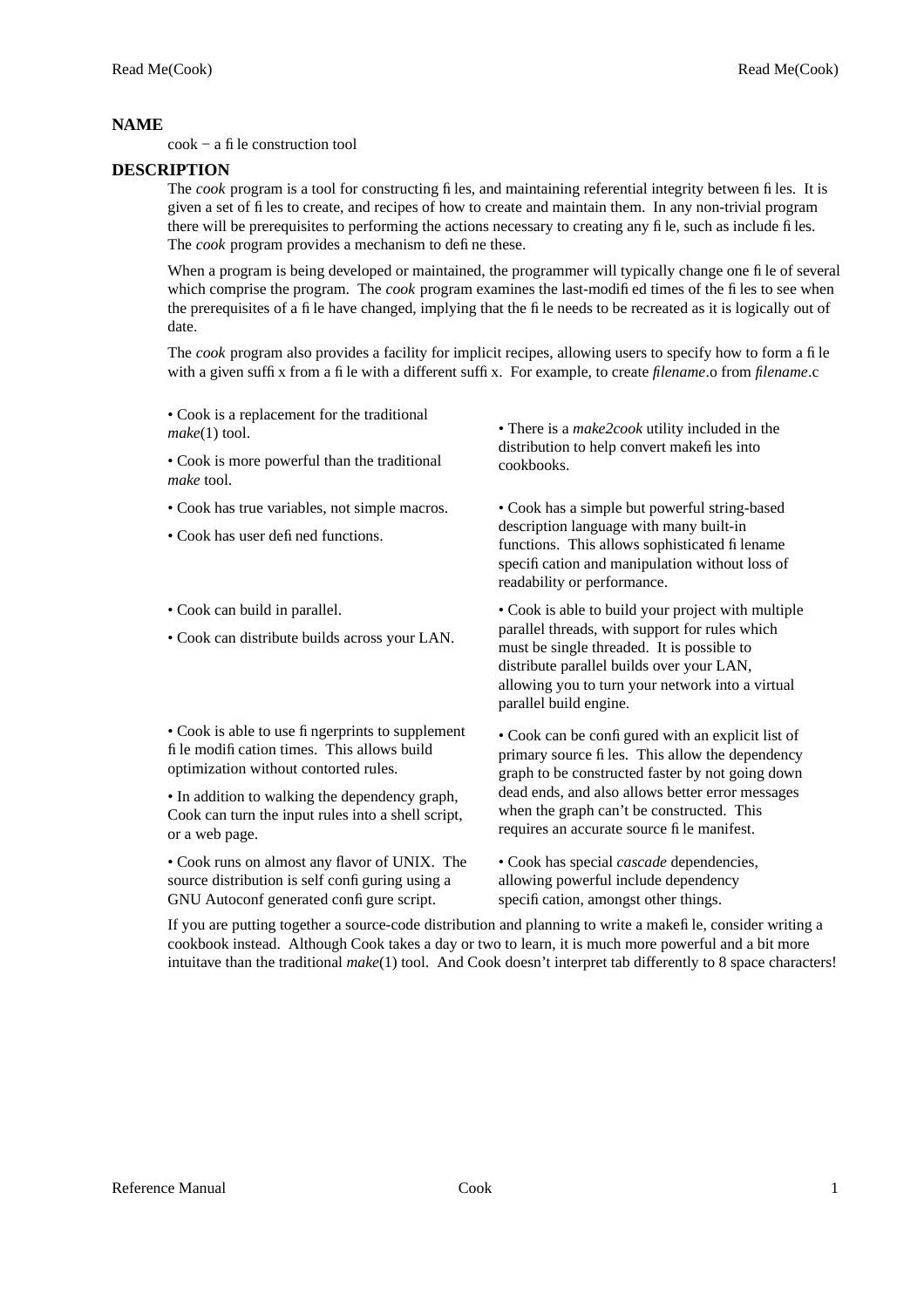# **ARCHIVE SITE**

The latest version of *cook* is available on the Web from:

| URL:  | http://www.canb.auug.org.au/~millerp/cook/ |                                      |
|-------|--------------------------------------------|--------------------------------------|
| File: | cook-2.25.README                           | # the README from the tar fi le      |
| File: | $\cosh 2.25$ .lsm                          | # LSM format description             |
| File: | $\cosh 2.25.\text{spec}$                   | # RedHat package specification       |
| File: | $\text{cook-2.25.rm.ps.gz}$                | # PostScript of the Reference Manual |
| File: | $\cosh-2.25.\text{ug.ps.gz}$               | # PostScript of the User Guide       |
| File: | $\cosh 2.25 \cdot \arctan$                 | # the complete source                |
|       |                                            |                                      |

This Web page also contains a few other pieces of software written by me. Please have a look if you are interested.

Cook is also carried by sunsite.unc.edu in its Linux archives. You will be able to find Cook on any of its mirrors.

| URL:  | ftp://sunsite.unc.edu/pub/Linux/devel/make/ |                                      |
|-------|---------------------------------------------|--------------------------------------|
| File: | cook-2.25.README                            | # the README from the tar fi le      |
| File: | $\cosh 2.25$ .lsm                           | # LSM format description             |
| File: | $\cosh 2.25.\text{spec}$                    | # RedHat package specification       |
| File: | $\cosh-2.25 \cdot \text{rm}$ .ps.gz         | # PostScript of the Reference Manual |
| File: | $\cosh 2.25 \text{.}$ ug.ps.gz              | # PostScript of the User Guide       |
| File: | $\cosh-2.25 \cdot \arctan$                  | # the complete source                |
|       |                                             |                                      |

This site is extensively mirrored around the world, so look for a copy near you (you will get much better response).

# **MAILING LIST**

A mailing list has been created so that users of *cook* may exchange ideas about how to use the *cook* program. Discussion may include, but is not limited to: bugs, enhancements, and applications. The list is not moderated.

The address of the mailing list is

cook-users@canb.auug.org.au Please **do not** send subscribe requests to this address.

To subscribe to this mailing list, send an email message to majordomo@canb.auug.org.au with a message body containing the single line

subscribe cook-users

If you have an email address which is not readily derived from your mail headers (majordomo is only a Perl program, after all) you will need to use a message of the form:

subscribe cook-users *address*

where *address* is the email address to which you want messages sent.

The software which handles this mailing list **cannot** send you a copy of the *cook* program.

# **BUILDING COOK**

Full instructions for building the *cook* program may be found in the *BUILDING* file included in this distribution.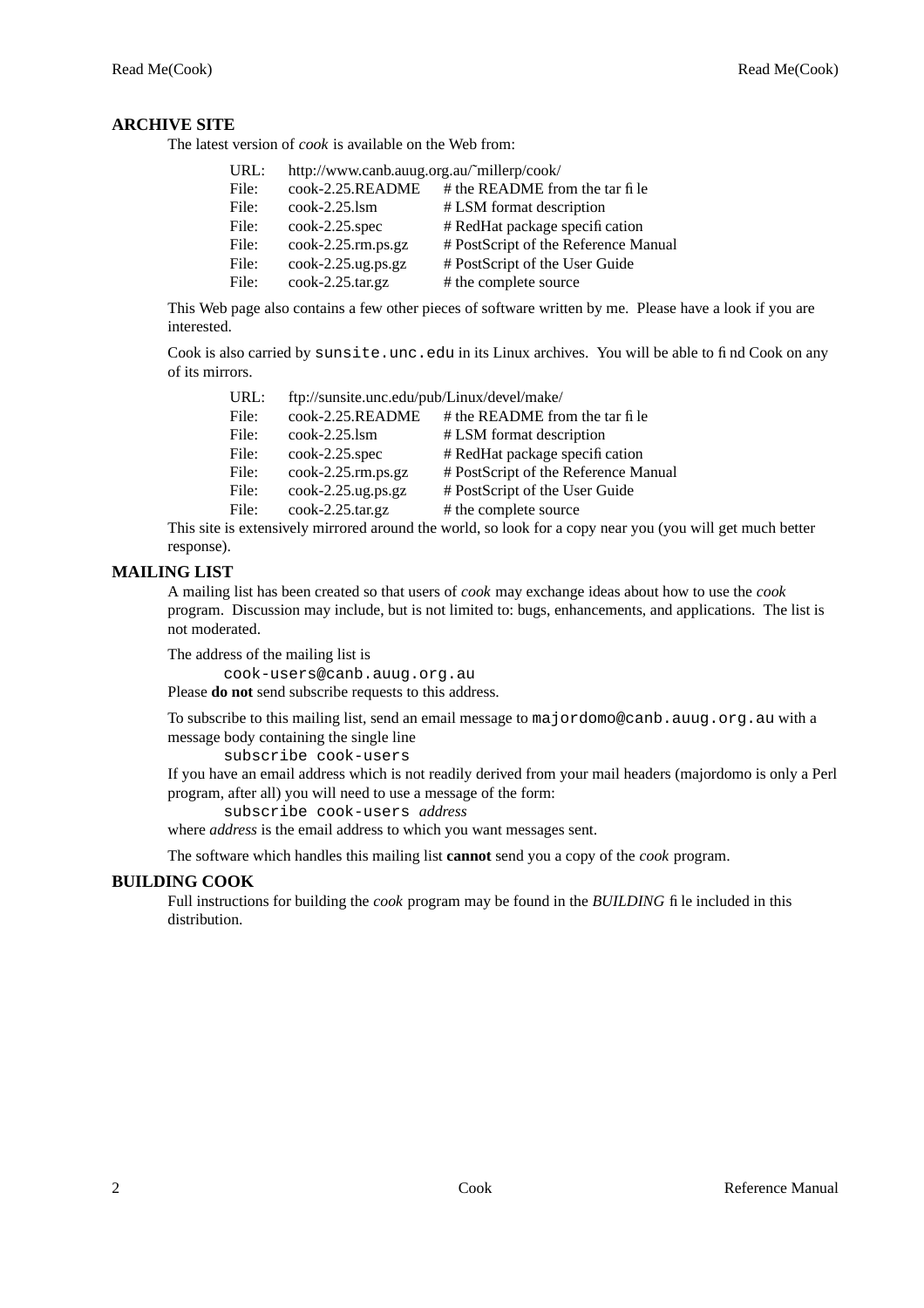# **COPYRIGHT**

## *cook* version 2.25

Copyright © 1988, 1989, 1990, 1991, 1992, 1993, 1994, 1995, 1996, 1997, 1998, 1999, 2000, 2001, 2002, 2003, 2004 Peter Miller; All rights reserved.

This program is free software; you can redistribute it and/or modify it under the terms of the GNU General Public License as published by the Free Software Foundation; either version 2 of the License, or (at your option) any later version.

This program is distributed in the hope that it will be useful, but WITHOUT ANY WARRANTY; without even the implied warranty of MERCHANTABILITY or FITNESS FOR A PARTICULAR PURPOSE. See the GNU General Public License for more details.

You should have received a copy of the GNU General Public License along with this program; if not, write to the Free Software Foundation, Inc., 59 Temple Place, Suite 330, Boston, MA 02111, USA.

It should be in the *LICENSE* file included with this distribution.

# **AUTHOR**

Peter Miller E-Mail: millerp@canb.auug.org.au  $/\sqrt{\phantom{a}}$  WWW: http://www.canb.auug.org.au/~millerp/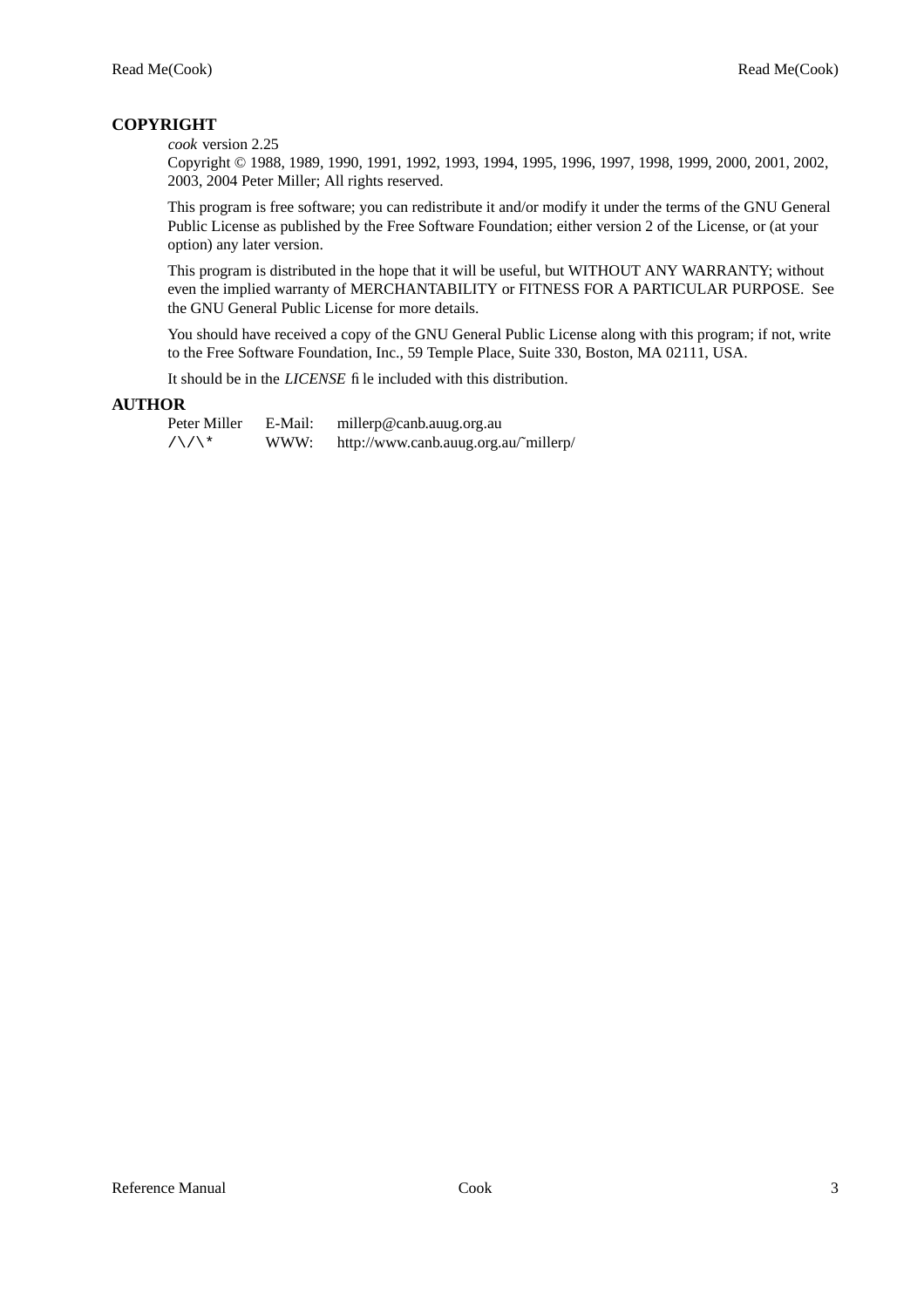# **NEW IN THIS RELEASE**

A number of features have been added to *cook* with this release. The following list is only a summary; for excruciating detail, and also acknowlegements of those who generously sent me feedback, please see the *etc/CHANGES.\** files included in this distribution.

# **Version 2.25 (10-Jun-2004)**

• The *./configure* script now understands the *--with-nlsdir* option, used to specify the install location of the .mo files.

•Abug has been fixed on Linux (and it only ever ocurred on Linux) where cook would suddenly stop for no reason with exit status 1. Turns out that sometimes fflush(stderr) returns an EAGAIN error.

•Abug has been fixed which caused the *cook −script* option to produce invalid shell scripts when a recipe body contained no statements.

•Abug has been fixed in the graph file pair generation, used to generate warnings about dangerous #include-cooked contents.

• The metering output now includes elapsed times and percentages.

• There is a new *tell-position* setting, so that when Cook prints a command it is about to run, it includes the file name and line nunmber of the command. This can be useful when debugging cookbooks.

•Abug has been fixed in the output line wrapping. Once again it adapts to the window width.

# **Version 2.24 (17-Jul-2003)**

•Amajor problem with parallel execution and hangs has been fixed. The table indexed by process ID was now growing correctly.

• Some words have been added to the User Guide about the SHELL environment variable, and the effects of errors in the *.profile* file.

• Building RPMs has been improved, and the spec file now uses more modern RPM features.

- Building on Cygwin has been improved.
- Building on AIX has been improved.

# **Version 2.23 (1-May-2003)**

- Build problem encountered using newer bersions of GNU Bison mave been fixed.
- For Cook developers, there is now a .ae file on the web site.
- An error in the documentation of the *errok* flag has been fixed.

**Version 2.22 (28-Feb-2003)**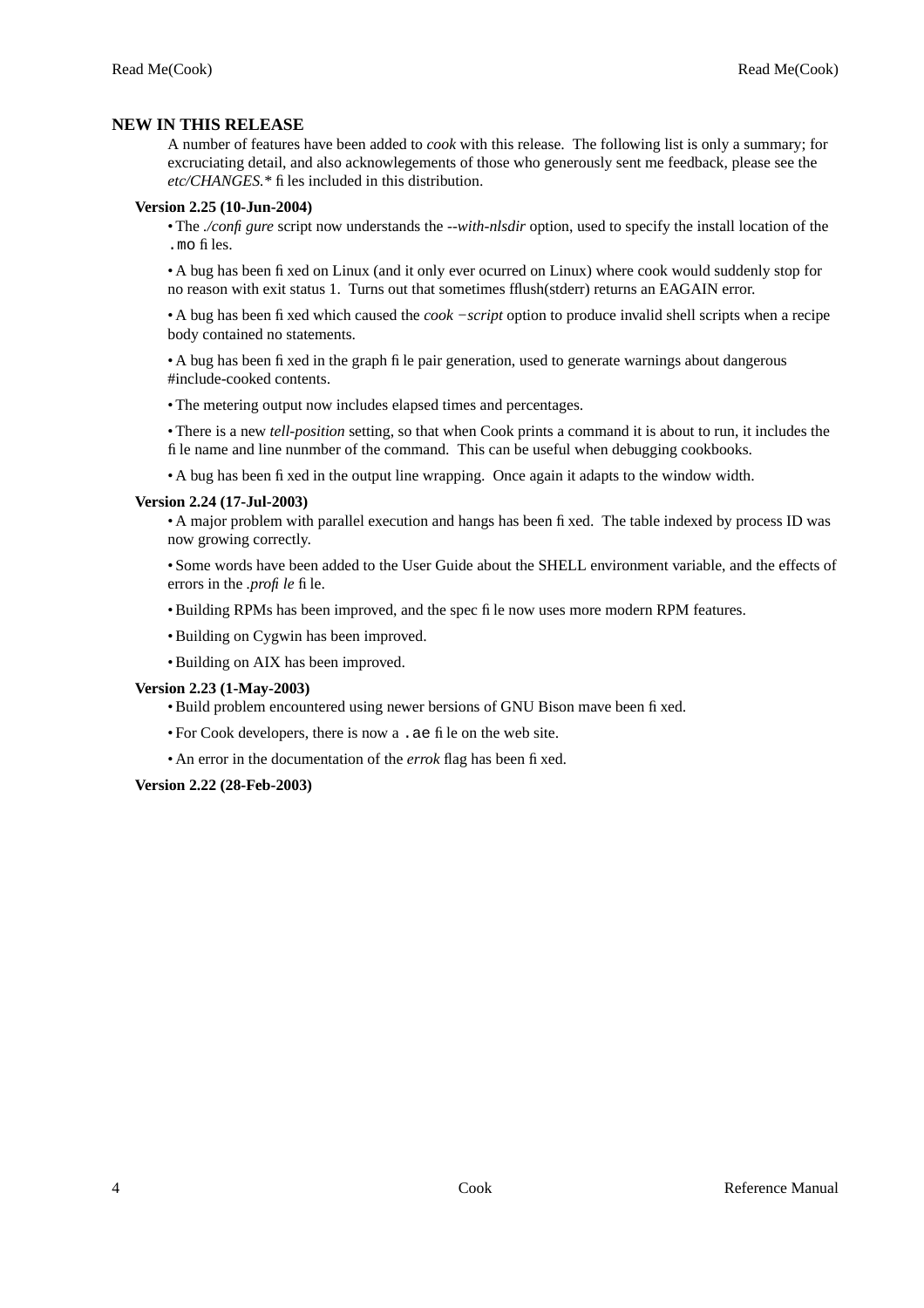- A small problem with fingerprints has been fixed.
- A tutorial has been contributed.
- You can now have international characters in comments.
- A C<sub>++</sub> cookbook has been added.
- A test failure on Cygwin has been fixed.

• The [read] and [read\_lines] builtin functions have been added. See the Reference Manual for more information.

# **Version 2.21 (26-Aug-2002)**

• The *c\_incl*(1) command now accepts the −stripdot and −nostripdot options. These may be used to control the removal of redundant leading dot directories.

•Abug has been fixed where cascade recipes failed to heed the stripdot setting.

• There is a new [stripdot] function, so that you can strip leading dot directories from file names within functions.

•Abug has been fixed in how the builtin functions which manipulate build graphs were called. This fixed a problem with freeing a string which had already been freed.

# **Version 2.20 (6-Jun-2002)**

• There is a fix for the build problems caused by recent GNU Gettext releases.

• The fingerprint handling is now more robust, particularly when faced with files that move backwards in time.

• There is a fix for the build problems caused by recent Bison releases.

# **Version 2.19 (19-Feb-2002)**

• Some introduced with recent versions of GNU Bison have been fixed. Bison's include file insulation didn't use YY in the insulating symbol (just to be completely inconsistent) and in another case a namespace clash occurred for a function name.

• The generated Makefile has been improved, along with other small build and install improvements.

•Atop-level *fail* statement how halts the parse as soon as it is executed. This will make it more useful for checking build environments.

• Documentation about *cook\_rsh*(1) has been added to the Parallel chapter of the User Guide.

# **Version 2.18 (15-Oct-2001)**

•Abug has been fixed in the *ingredients-fingerprint* recipe attribute. It was failing to save the fingerprint cache file in some cases, and thus came to incorrect conclusions on following runs.

• The *(exists)* ingredients attribute has been fixed so that it no longer implies behavious rimilar to *set shallow*.

• There is a new *cook\_rsh*(1) program, for use with the *host-binding* recipe attribute, which allows you to load balance builds across classes of hosts. See *cook\_rsh*(1) and the Parallel chapter of the User Guide for more information.

- Some build problems have been fixed on various platforms.
- More keywords are now understood for M4 include directives.

# **Version 2.17 (25-Apr-2001)**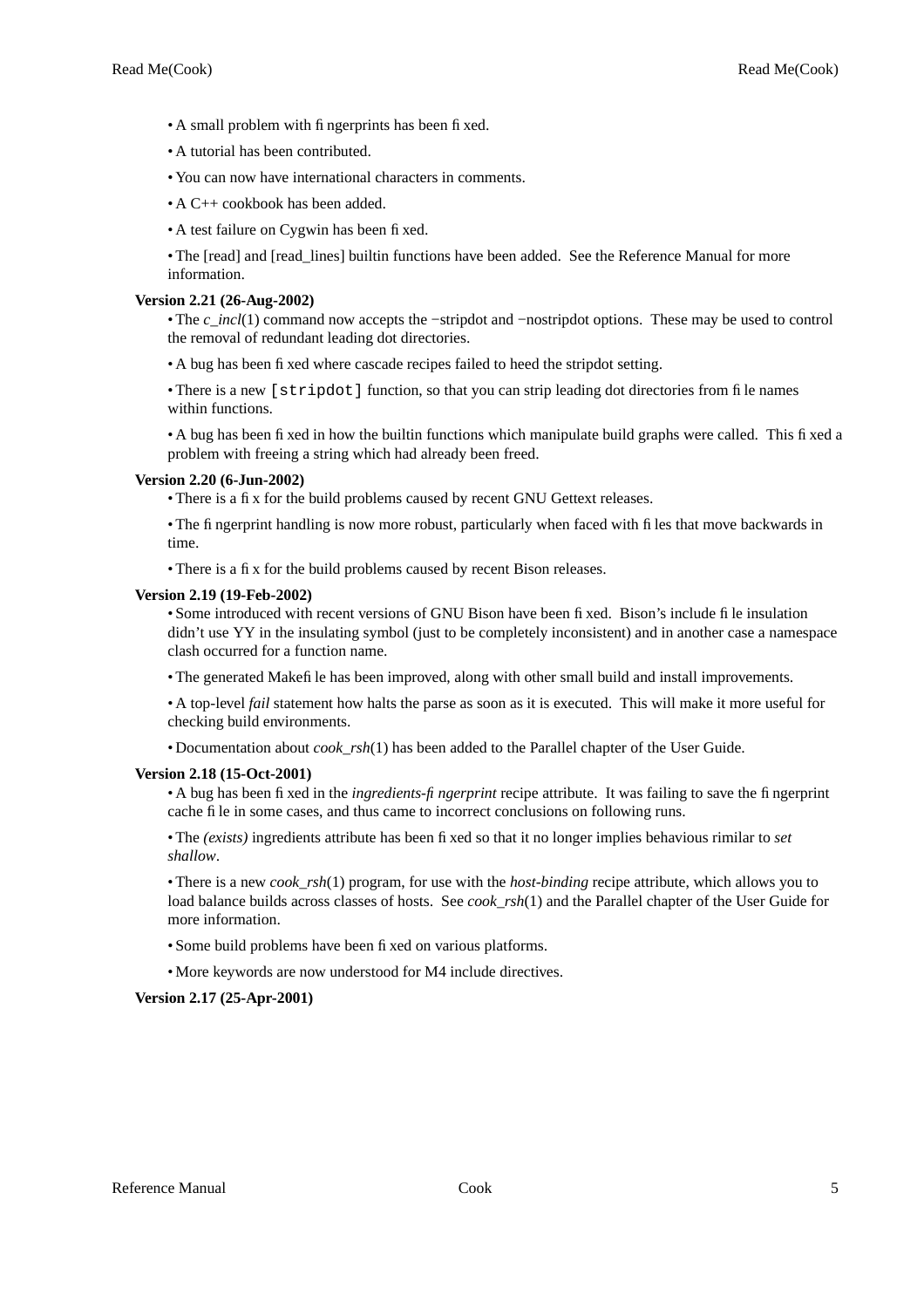• When using file fingerprints, the way the *.cook.fp* file is written has been changed, so that the timestamp of the containing directory is modified much less often. This is useul in combination with the *cook\_bom*(1) utility.

•Abug has been fixed under Cygwin, where archive members were not being fingerprinted correctly.

•Abug has been fixed in the [quote] function. It now quotes all *sh*(1), *csh*(1) and *bash*(1) special characters correctly.

•Abug has been fixed in the [uptodate] function. It now works as advertised.

• There is a new *ingredients-fingerprint* recipe flag. This means that you can now cause a recipe to retrigger when the ingredients list changes. This is especially useful when a library has a file removed.

• The dependency graph can now have the edge types specified. The "weak" edge type if useful for managing links, and the "exists" edge type is useful for managing version stamps. See the User Guide for more information.

# **Version 2.16 (25-Oct-2000)**

• The *stringset* function now accepts a '+' operator. While union is implicit, the apparrently redundant '+' operator is useful for cancelling the other operators.

• The ''reason and fingerprint bug'' has been fixed. This caused a mysterious error message to appear sometimes when using the -reson option incombination with fingerprints.

• The % and %*n* patterns are now allowed to match the empty string, provided they aren't the first thing in the pattern (otherwise undesirable absolute path problems can occur).

• The *c\_incl*(1) command now accepts '-' as a file name on the command line, meaning standard input.

• Some improvements have been made to the Cygwin support, extending the ''.exe'' automatic executable suffix coverage to a couple more places.

•A bug in the "c" cookbook has been fixed, which was getting . h dependency files wrong.

# **Version 2.15 (11-Apr-2000)**

• The *C* incl(1) problem with absolute paths has been fixed.

•Abug has been fixed which caused problems on Solaris and SGI, where Cook would report a No child processes error.

# **Version 2.12 (28-Mar-2000)**

• The *c\_incl* program now has a **-quote-filenames** option, which means that you can have filenames with spaces and special characters in them.

•A bug in the *c* incl program's path flattening has been fixed.

•Asmall Y2K bug has been fixed in the date parsing used by the *cooktime*(1) command.

•Abug which caused the -parallel option to lose track of processes when you used [execute] in a recipe body has been fixed.

• The restrictions on the placement of the placement of %0 in a pattern have been dropped; too many people didn't like it. This does *not* break any cookbooks.

• Cook now copes with the absence of the HOME environment variable. This was a problem for CGI scripts.

# **Version 2.11 (4-Nov-1999)**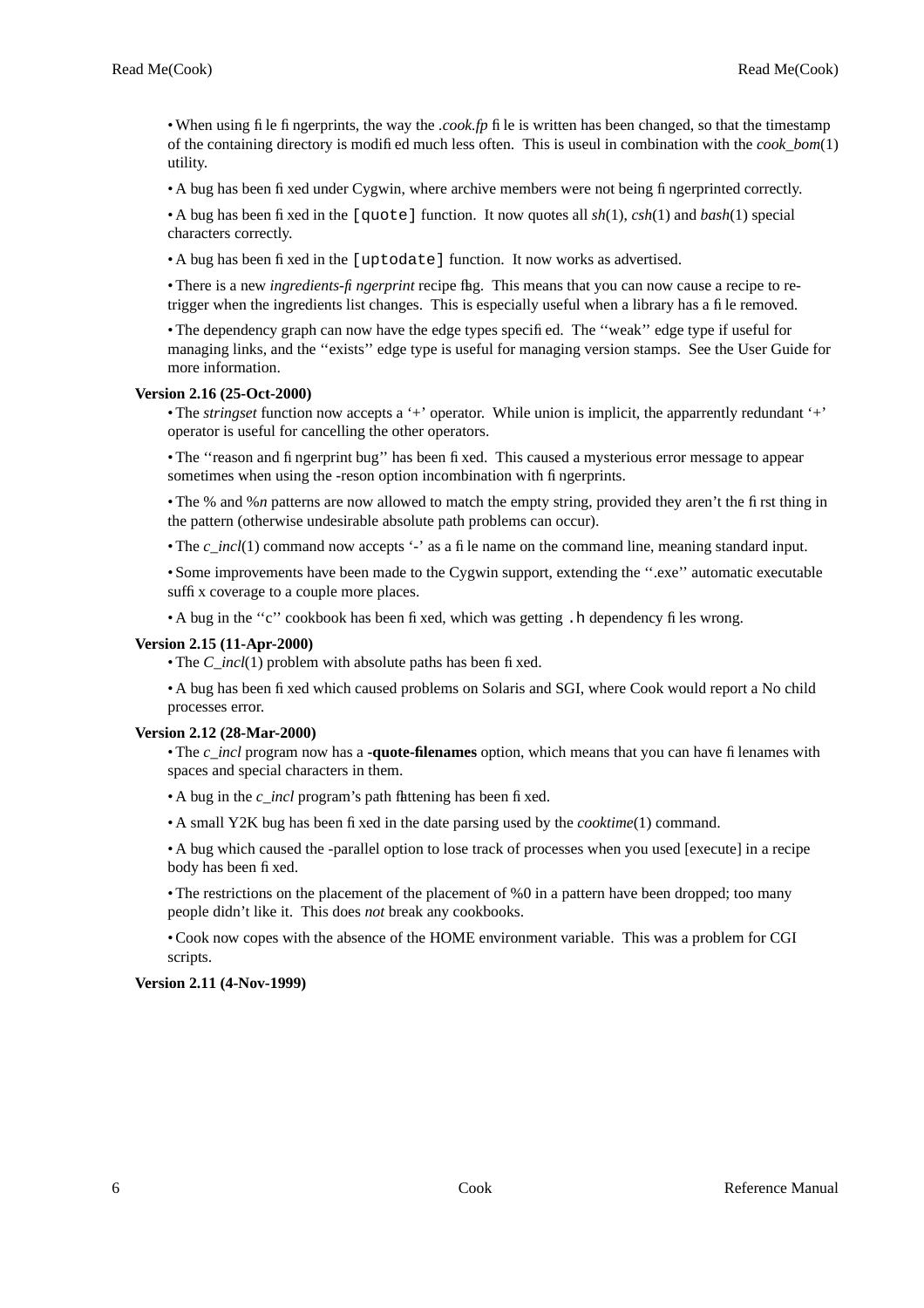• Numerous portability problems have been fixed in the configure and build.

•Abug has been fixed which prevented Cook from working correctly when run by some versions of *cron*(8) and *at*(1).

• There is a new *cook\_bom --ignore* option, allowing you to nominate file patterns that you don't want in the file lists.

• There is a new [\_FUNCTION \_] variable, which contains the name of the executing function, which suppliments the existing  $[$  FILE  $]$  and  $[$  LINE  $]$  variables.

• Functions now have local variables, just put the word local on the left-hand-side of the first assignment. Local variables are reentrant and thread-safe.

## **Version 2.10 (6-Sep-1999)**

• The *[print]* and *[write]* functions now work more sensably with the **−SCript** option.

• The fingerprint code has been improved. It now does considerably fewer redundant fingeprint calculations, resulting is some very welcome speed improvements.

• The behaviour of the remote shell invocation to cope with rshd at the remote end failing to spawn a shell, and it copes with the default shell at the remote end not being the Bourne shell.

• The **−PARallel** behaviour has been improved, so that it now looks for child process who have finished *more than* it looks for recipes to run. This doesn't change the semantics any, but it matches user expectations far better (and results in shorter-lived zombie processes).

• The *set meter* recipe flag works once more. (It stopped working when the parallel modifications were made, and mysteriously forgotten until now.)

• There are some changes made to the fingerprinting code to detect when files under ClearCase move backwards in time (because the underlying file version is ''uncovered'') meaning that the derived (object) files need to be rebuilt.

• There is a new [mtime-seconds] function, similar to the [mtime] function, except that it returns seconds since the epoch, rather than a human readable date. More useful to handing to [expr].

•Abug has been fixed on SGI IRIX which failed to cope with not being able to create directories because they already exist.

• Ingredient recipes (ones with no body) may now have a double colon rather than a single colon, even when there is more than on target specified. Some users may find this a more natural syntax for ingredients recipes.

• The [expr] function now reports an error when given a number too big to represent, rather than quietly returning wrong answers. The range of representable values depends on your system.

• Cook now works with GNU Regex correctly on Windows-NT.

**Version 2.9 (27-May-1999)**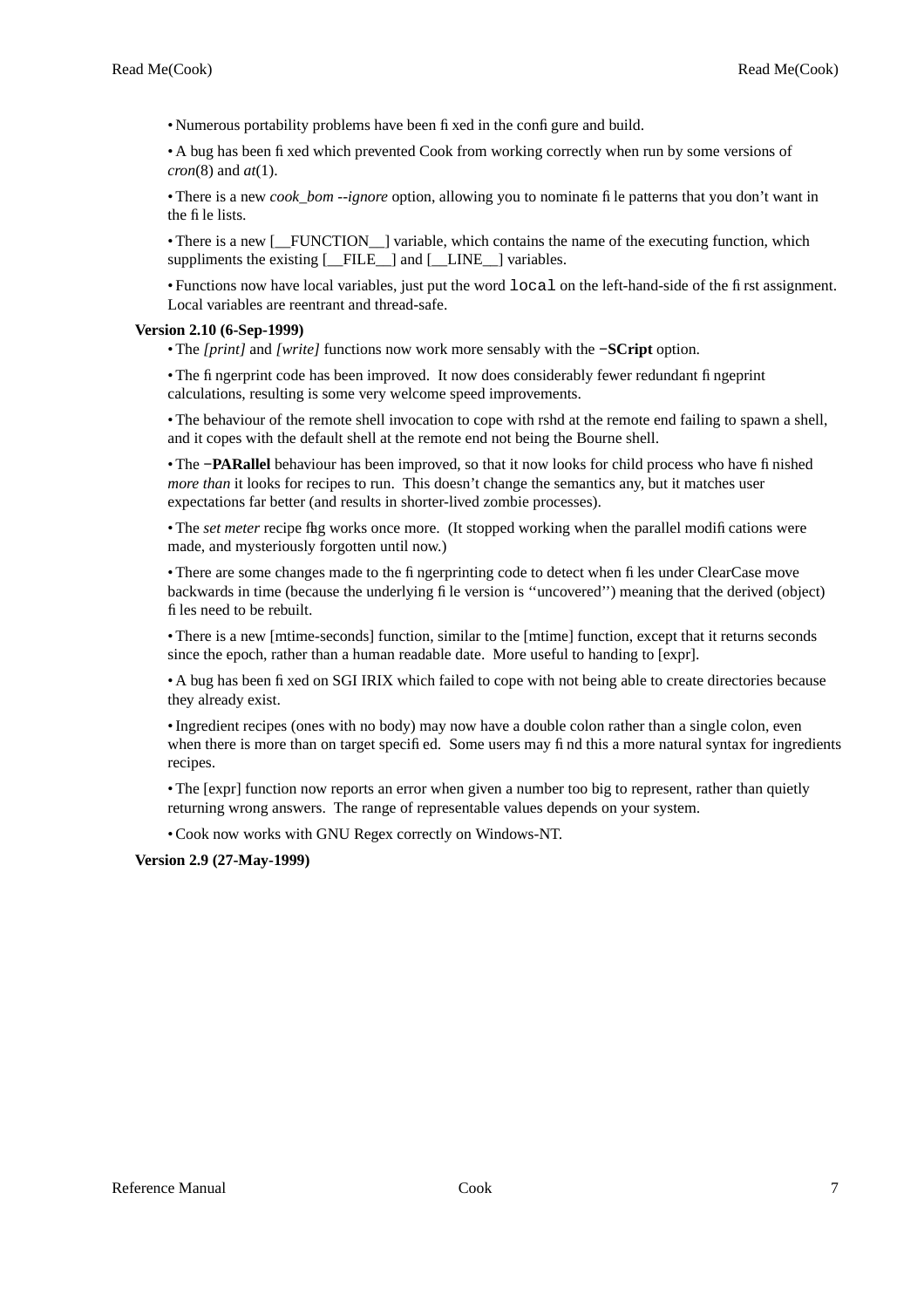• There is a new "for each" style looping construct. See the User Guide for more information.

• It is now possible to use regular expression patterns, instead of Cook's native patterns. You can set this for a whole cookbook or individual recipes. The default is to use Cook's native patterns. See the *File Name Patterns* chapter of the User Guide for more information.

•Abug which caused *host-binding* and *single-thread* to core dump has been fixed.

• All text file input now copes with CRLF sequences, so mixing NT and Unix builds on the one file server no longer creates problems.

• Fingerprints are now cached per-directory, rather than one huge file for an entire directory tree. This is more useful in recursive build and [search\_list] situations.

• The [cando], [cook] and [uptodate] functions now return lists of successful files, rather than a simple true/false result.

• The [in] and [matches] functions now return the list index (1 based) of the matching word. See the User Guide for more information.

• There is a new *cook -web* option, to print a HTML web page on the standard output, representing the dependency graph. This is useful in documenting the build process, or debugging cookbooks.

• There is a new *cook --fingerprint-update* option which scans the directory tree below the current directory and updates the file fingerprints. This helps when you use another tool (such as RCS or ClearCase) which alters the file but preserves the file's modification time.

• There is a new [write] function for writing text files. This is useful for coping with Windows-NT's absurdly short command lines.

#### **Version 2.8 (1-Feb-1999)**

• The remote *host-binding* code has been improved to cope with staggeringly long commands (which tended to make *rsh*(1) barf), and also wierd and wonderfull \$SHELL settings.

• The #include directive now accepts more than one file, to be more symmetric with the #include-cooked directive.

- A bug has been fixed where cooktime gave an incorrect error message if setting the file's utimes failed.
- The configure script has been improved for use on non-UNIX systems.

• There is a new builtin [cook] function, a natural companion for the [cando] and [uptodate] functions. See the Cook User Guide for more information.

## **Version 2.7 (30-Dec-1998)**

• There is a new *cook bom*(1) command (Bill Of Materials). This may be used to efficiently scan a directory tree for files, so that ingredients lists may be produced automatically. See *cook\_bom*(1) for more information.

• There is a new assign-append statement, so you can now use += to append to the value of a variable. See the User Guide for more information.

• There is a new *gate-first* recipe flag, which causes the recipe gate to be evaluated before the ingredients are derived, rather than after.

• The *c* incl(1) command has a new --interior-files option, so you can tell it about include files that don't exist yet. This is helpful when they are generated, *i.e.* they are interior files of the dependency graph, hence the option name.

• There is a new [interior-files] function, which returns the files interior to the dependency graph (constructed by a recipe), and a complementatry [leaf-files] function, which returns the leaf files of the dependency graph (not constructed by any recipe).

• There is a new "no-include-cooked-warning" flag, if you want to suppress the warnings about derived file dependencies in include-cooked files.

• There is a new *relative\_dirname* built-in function, similar to the existing *dirname* function, but it returns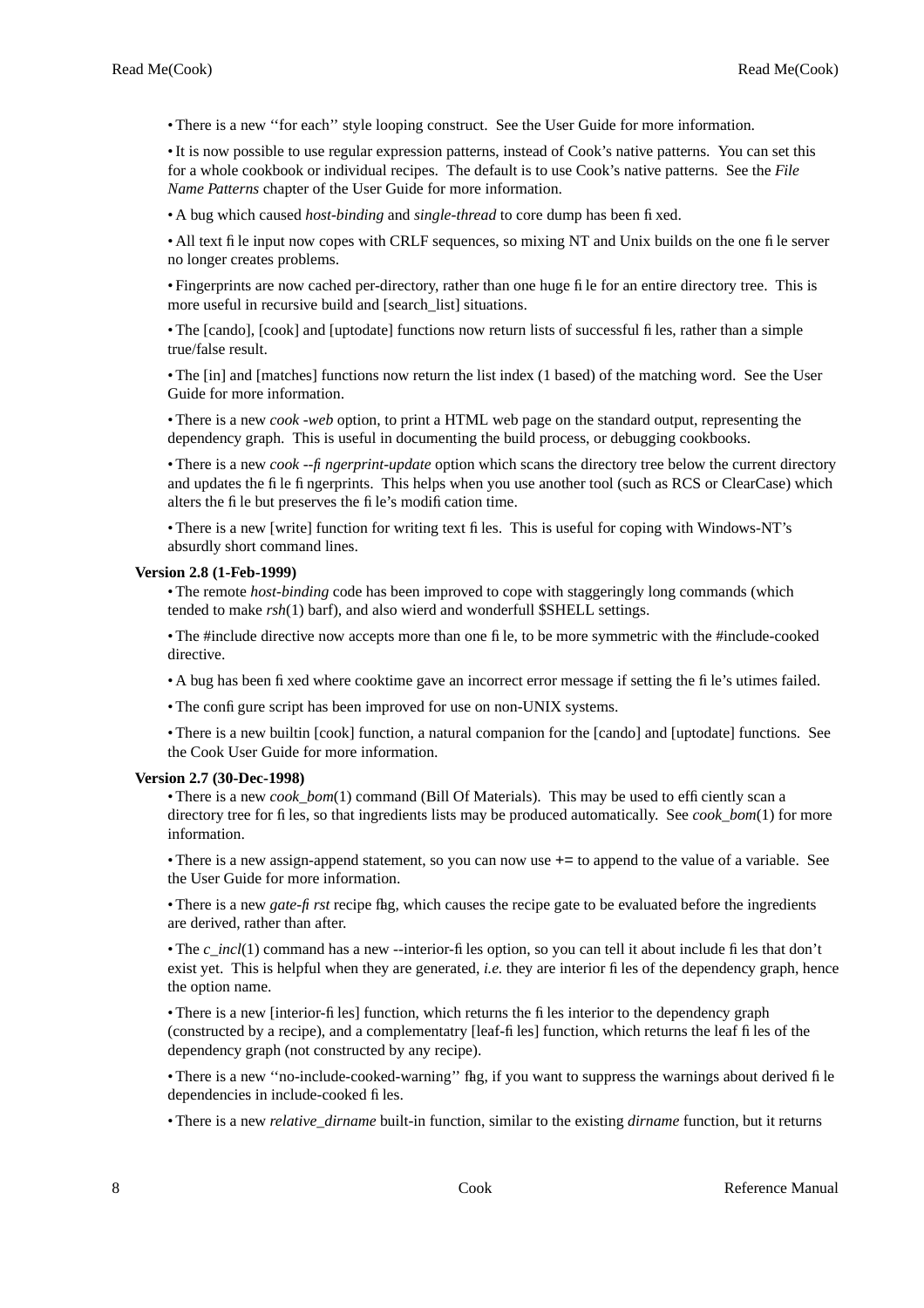''.'' for files with no directory part, rather than the absolute path of the current directory.

# **Version 2.6 (0-Nov-1998)**

• Cook has been ported to Windows-NT using CygWin32. See the BUILDING file for details.

• There are two new functions (*dos-path* and *un-dos-path*) for use when invoking non-CygWin32 WindowsNT programs. See the Cook User Guide for more information.

• Fingerprints now work meaningfully with directories.

•Abug has been fixed in the pattern matching code. It would sometimes cause core dumps.

•Abug involving fingerprints in combination with the search\_list has been fixed. Cook would occasionally conclude that a shallow target was up-to-date when a shallow ingredient was edited to be the same as a deeper ingredient.

•Abug has been fixed in cooktime. It would use an inappropriate timezone offset on some systems.

# **Release 2.5 (2-Sep-1998)**

•Aproblem which caused some tests to fail on Solaris' tmpfs now has a work-around.

• The "setenv" statement has finally been documented. It's been in the code tfor years, but I could never figure out why folks weren't using it!

• A number of build problems on various systems have been fixed.

# **Release 2.4 (21-Jul-1998)**

• There is a new form of dependencies. Known as cascaded dependencies, they allow the user to associate additional dependencies with an ingredient. For example, a C source file can be associated with cascaded include dependencies. This means that all files which depend on the C source file, also depend on the included files. The Cook Reference Manual has been updated to include this new functionality.

• There is a new section of the Cook Reference Manual giving suggestions and a template for building large projects.

• There is a new [expr] function, to calculate simple arithmetic expressions. See the User Guide for more information.

• There is a new c\_incl -no-recursion option, to prevent scanning nested includes. This is of most use when combined with the new cascade dependencies.

• There is a new [exists-symlink] function, which may be used to test for the existence of symlinks. The [exists] function follows symbolic links, and is not useful when manipulating the links themselves.

# **Release 2.3 (20-May-1998)**

• There are 6 new special variables: graph\_leaf\_file, graph\_leaf\_pattern, graph\_interior\_file, graph interior pattern, graph exterior file and graph exterior pattern. These variables may be used to define the leaves of the derivation graph (the *accept* forms), and non-leave of the graph (the *reject* forms). This can make the graph derivation faster, and greatly improves some error messages. This functionality is of most use when you have an exact source file manifest, *e.g.* from a software configuration management system. See the User Guide for more information.

• The %0 pattern element has been extended to permit the matching of absolute paths.

# **Release 2.2.2 (10-Dec-1997)**

• There is a new statement type, allowing functions to be invoked as subroutines in any place where a command may be invoked. See the User Guide for more information.

•Anumber of problems with installing Cook have been fixed. This includes changing -mgm to -mm for the documnetation formatting, and missing include dependencies and missing rules for installing the man pages.

• There is a new ''print'' builtin function. When combined with the new function call statement, this provides a way of printing information without invoking ''echo''. See the User Guide for more information.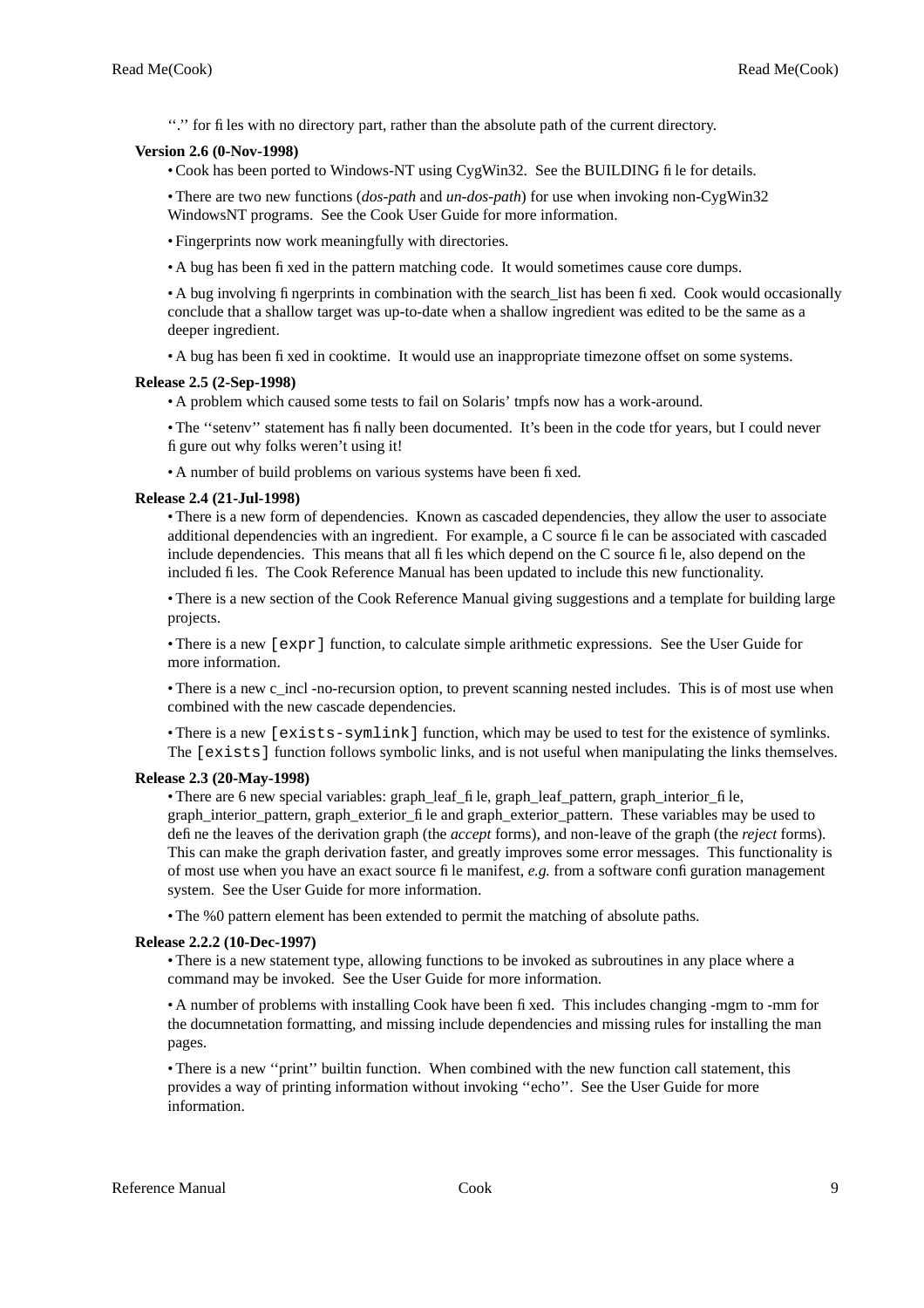• Cook now defaults the language to ''en'' internally if neoither the LANG nor LANGUAGE environment variable was set. This gives better error messages.

# **Release 2.2.1 (04-Nov-1997)**

•Abug was fixed where a recipe would fail to trigger if some, but not all, of its targets were not present, but the existing targets were up-to-date. This bug was introduced in the inference engine re-write.

# **Release 2.2 (31-Oct-1997)**

• The *c* incl utility has had two new languages added. It now understands M4, and also has an ''optimistic'' language which can scan many assemblers and even some high-level languages. See *c\_incl*(1) for more information.

• The *c* incl utility also has a new --no-absolute-path option, to supress scanning and reporting of such files. See *c* incl(1) for more information.

• There is a new warning added for dependencies on derived ingredients when this information resides solely in derived cookbooks included using the #include-cooked facility. This assists in detecting problems which may preclude a successful ''clean'' build.

• This release adds a number of cookbook functions to the distrubuted cookbooks. These may be used by adding a

#include "functions"

line to your cookbook. See the Cook User Guide for more information.

• This release fixes a bug where the graph walking phase ignored interrupts until something went wrong.

• This release fixes a bug where *make2cook* did not correctly translate ''%'' into sematicly equivalent Cook constructs.

# **Release 2.1 (12-Oct-1997)**

• It is possible to specify that a command is to be executed on a specific machine or machines. This can be useful for restrictively licensed third party software tools.

• The parallel functionality has been extended to implement a virtual parallel machine on a LAN.

• Fingerprinting has been enhanced to be more informative, and to adjust file modification times so that subsequest fingerprint-less runs will not find too much to do.

• The #line directive is now available, for better diagnostics of generated cookbooks. The FILE and \_\_LINE\_\_ variable are also available.

• There is now a thread-id variable, to obtain a thread-unique value for use in generating temporary file names or variable names, *etc*, which are unique to a thread.

• Added the wordlist function and the command-line-goals variable for compatibility with GNU Make. Updated *make2cook* to understand them.

# **Release 2.0.1**

• An install problem in the generated Makefile, to do with the the manuals, has been fixed.

# **Release 2.0 (11-Sep1997)**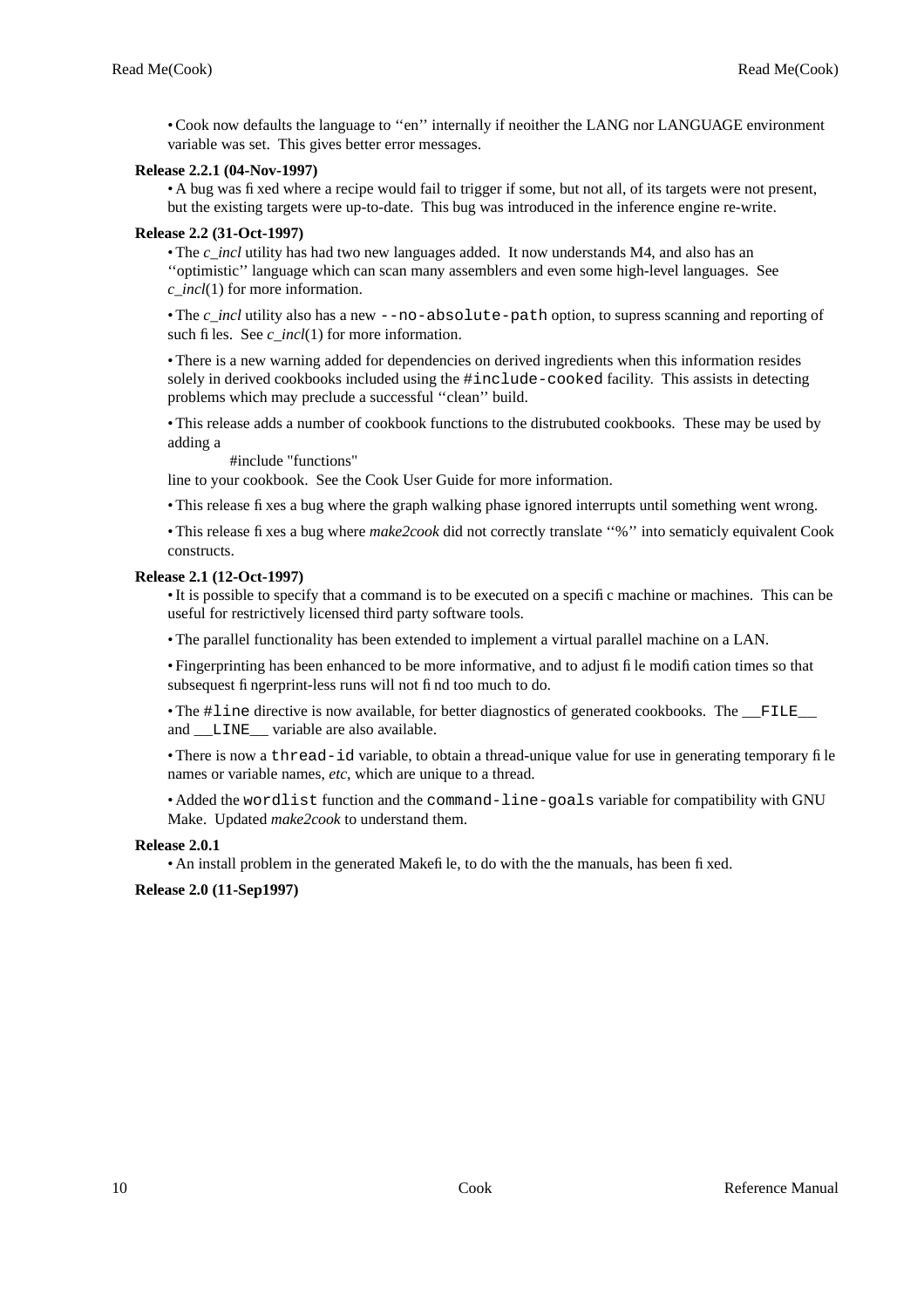Development of this release was generously supported by Endocardial Solutions, Inc.

• Parallel execution is now supported. If you have a multi-processor machine, you can specify the number of parallel processing threads with the -PARallel command line option, or via the *[parallel\_jobs]* variable. By using the *[os node]* function, the *[parallel\_jobs]* variable can be set appropriately for the host machine automatically by the cookbook. There is a new single-thread keyword to support single threading recipes which cannot be paralleized.

• The dependency graph is now constructed differently. This gives exactly the same results, but the order of evaluation of recipes is a little more random. This different graph construction is able to give better error messages, better -Reason information, and allows the introduction of parallel recipe evaluation if you have a multi-processor computer.

• Recipes which use *c\_incl*(1) to calculate their dependencies in the ingredients section will need a small modification − they will need to use the --Absent-Program-Ignore option. See the User Guide for more information.

• You can now print pair-wise file dependencies by using the -PAirs option.

• You can now print a shell script which approximates the actions cook would take when building the targets by using the -SCript option.

• There is a new "shallow" recipe flag, allowing you to specify that the targets of a recipe are required to be in the top-level directory, not further down the search\_list path.

• You may now define user-written functions in the cookbook to supplement the built-in functions. Your functions will be called in the same manner as built-in functions. There are new function and return keywords to support definition of functions.

• The progress indicators produced by the -STar option now have more detail: + means that the cook book is being read, **\*** means that the graph is being constructed, and **#** means that the graph is being walked.

# **Release 1.11 (14-Jun-1977)**

• Fixed a bug in the pattern matching which caused %0 (when not at the start of the pattern) to fail to match the empty string.

• The install locations have been changed slightly to conform better to the GNU filesystem standards, and to take advantage of the additional install location options of the configure scripts generated by GNU Autoconf.

# **Release 1.10**

• Error messages have been internationalized. It is now possible to get error messages in your native language, if it is supported.

• The cook command now accepts a -no-include-cooked option, to disable any cooking of the #includecooked files.

• The cook -TRace option has been renamed -Reason. This is thought to more accurately reflect what it does.

• The cook -Reason output has been changed to cite cookbook file names and line numbers, in order to be more useful. In addition, more reason messages carry location information.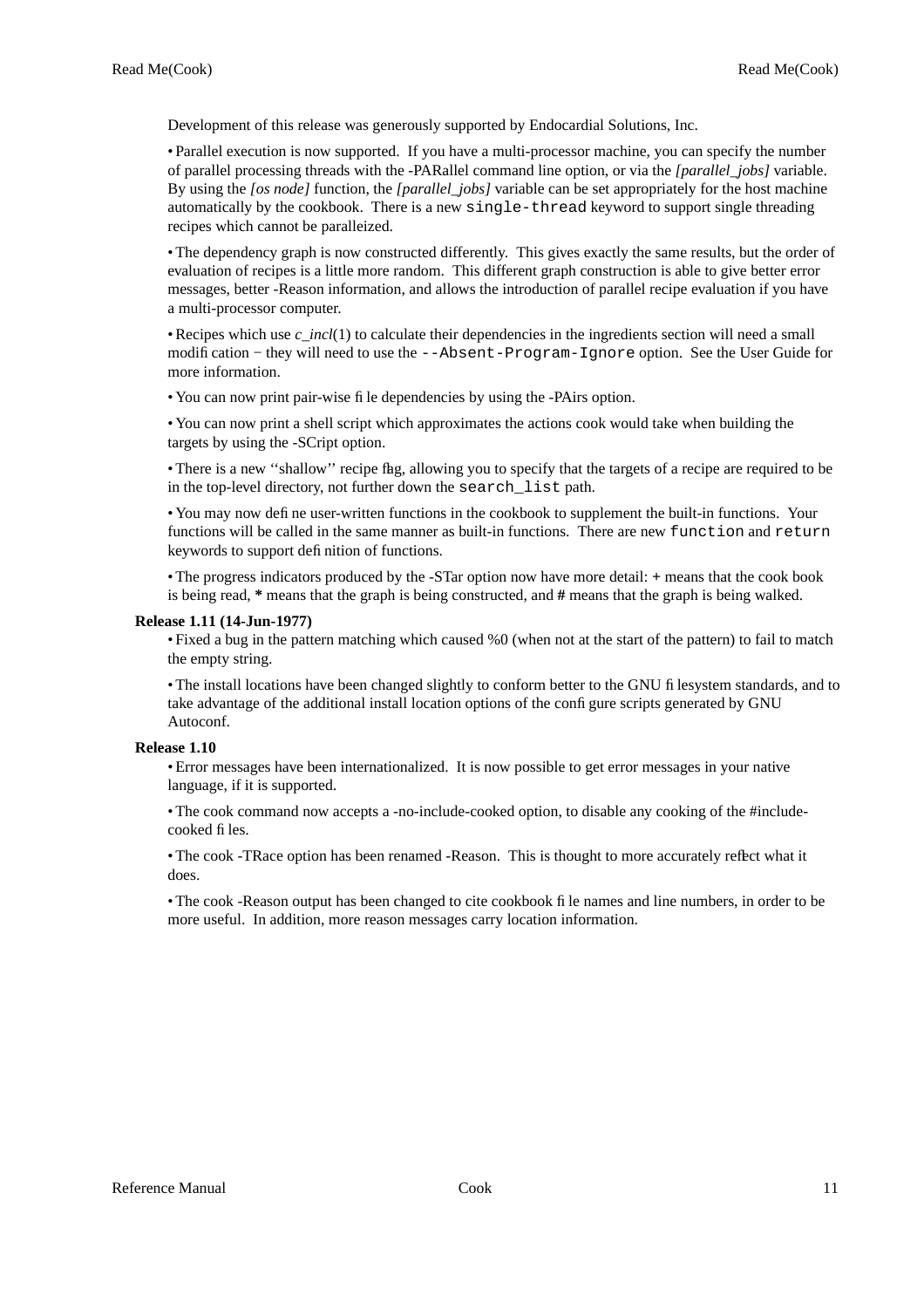# **Release 1.9**

• There are new "f77" and "g77" cookbooks, to allow Fortran sources, in addition to C sources.

• There is a new [options] function, which expands to the current settings of the command line options. This is useful for recursive cook directory structures. See the Reference Manual for more information.

• There is a new ''recursive'' cookbook, to assist in constructing recursive cook structures.

• The *find libs* program now understands about shared libraries.

•Abug which made the builtin [glob] function far to generous has been corrected.

•Abug which caused some expression evaluation errors to be ignored has been corrected.

• The ''set update'' flag has been re-named the ''set time-adjust'' flag, to more closely describe what it does. The old name will continue to work indefinitely.

• There is a new "set time-adjust-back" flag, which sets recipe target times to be exactly one (1) second younger than the youngest ingredient. This is usually an adjustment into the recent past.

# **Release 1.8**

• The fingerprint code has been improved to work better with the search list functionality.

• The diagnostics have been improved when cook ''don't know how''. A list of attempted ingredients is included in the error message.

• There is a new *mkdir* recipe flag. This creates recipe target directories before the recipe body is run. See the Reference Manual for more information.

• There is a new *unlink* recipe flag. This unlinks recipe targets before the recipe body is run. See the Reference Manual for more information.

• There is a new *recurse* recipe flag. This overrides the infinite loop recipe heuristic, allowing recipes to recuse upon themselves if one of their ingredients matches one of their targets. See the Reference Manual for more information.

# **Release 1.7**

• The AIX code to handle archive files has been fixed.

• The fingerprint code now works on 64-bit systems.

## **Release 1.6**

• Fixed a bug in the leading-dot removal code, and added an option to make it user-settable. Fixed a bug in the search\_path depth code.

## **Release 1.5**

• The *c\_incl* program now correctly prints the names of absent include files, causing them to be cooked correctly in a greater number of cases.

• Recipes with no ingredients are now only applied if the target is absent. To still use the previous behaviour, use the "set force" clause on the recipe.

• It is now possible to supplement the last-modified time with a fingerprint, so cook does even fewer unnecesary recompilations than before. Put the statement

set fingerprint;

somewhere near the top of your *Howto.cook* file for this to be the default for your project.

• There is a new form of include directive:

#include-cooked *filename*...

When files are included in this way, *cook* will check to make sure they are up-to-date. If not, they will be cooked, and then *cook* will start again and re-read the cookbook. This is most often used for maintaining include-dependency files.

• **Cook** now configured using a program called *configure*, distributed with the package. The *configure* program is generated by GNU Autoconf. See the *BUILDING* file for more details.

• The semantics of *search\_list* have been improved. It is now guaranteed that when ingredients change they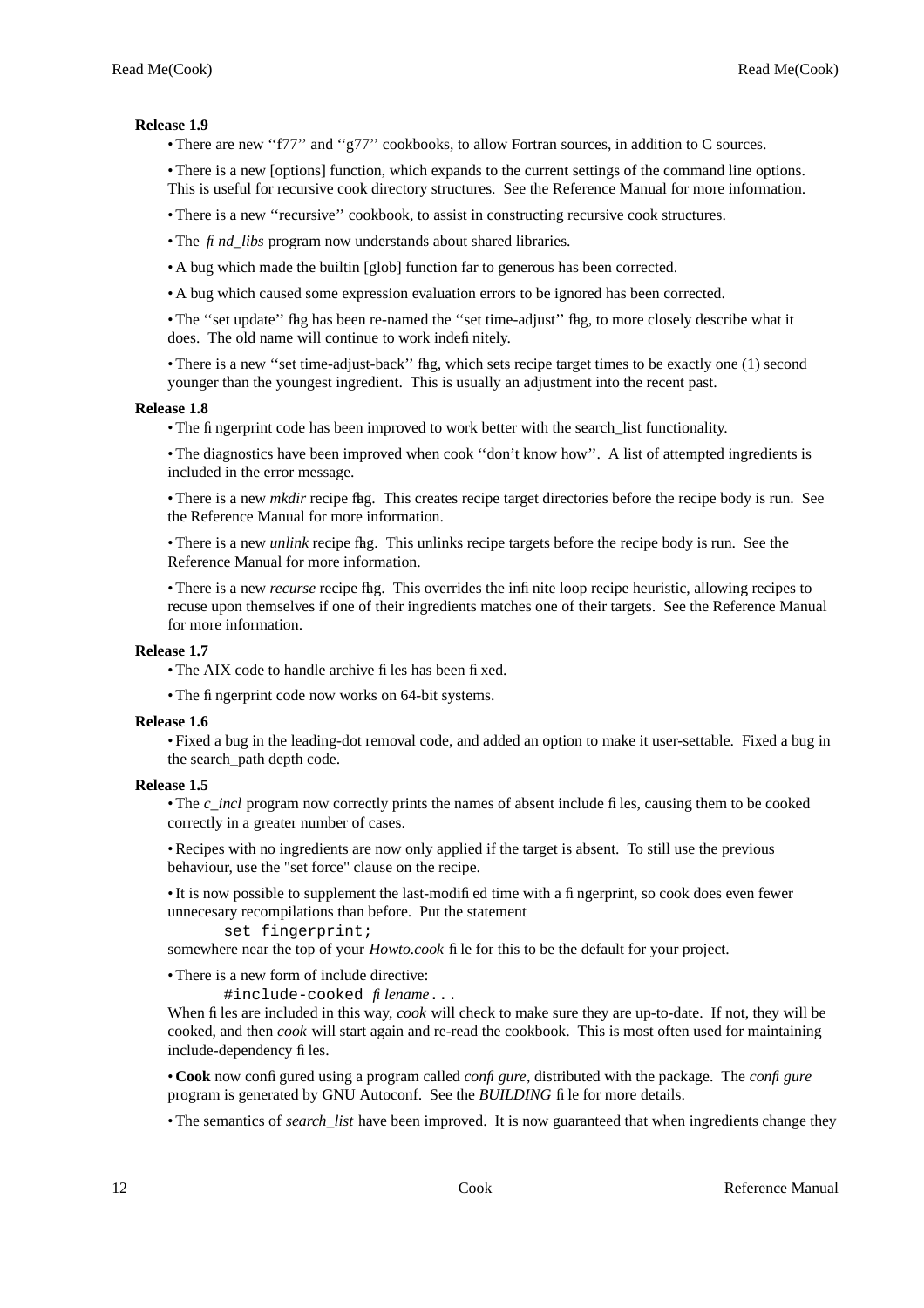result in targets earlier in the *search\_list* being updated.

• There is now a *make2cook* translator, to translate *Makefile* files into *Howto.cook* files. Most of the GNU Make extensions are understood. There is no exact semantic mapping between *make* and *cook,* so manual editing is sometimes required. See *make2cook*(1) for more information.

• *Cook* now understands archive member references, in the same format as used by *make*, et al. Archive member references benefit from stat caching and fingerprinting, just as normal files do.

# **Release 1.4**

• The *cook* program is now known to work on more systems. Most changes were aimed at improving portability, or avoiding problems specific to some systems.

• The GNU long option name convention is now understood. Option names for *cook* were always long, so this mostly consists of ignoring the extra leading '-'. The "--foo=bar" convention is also understood for options with arguments.

• Tests which fail now tell you what it was they were testing for. This will give the user some idea of what is happening.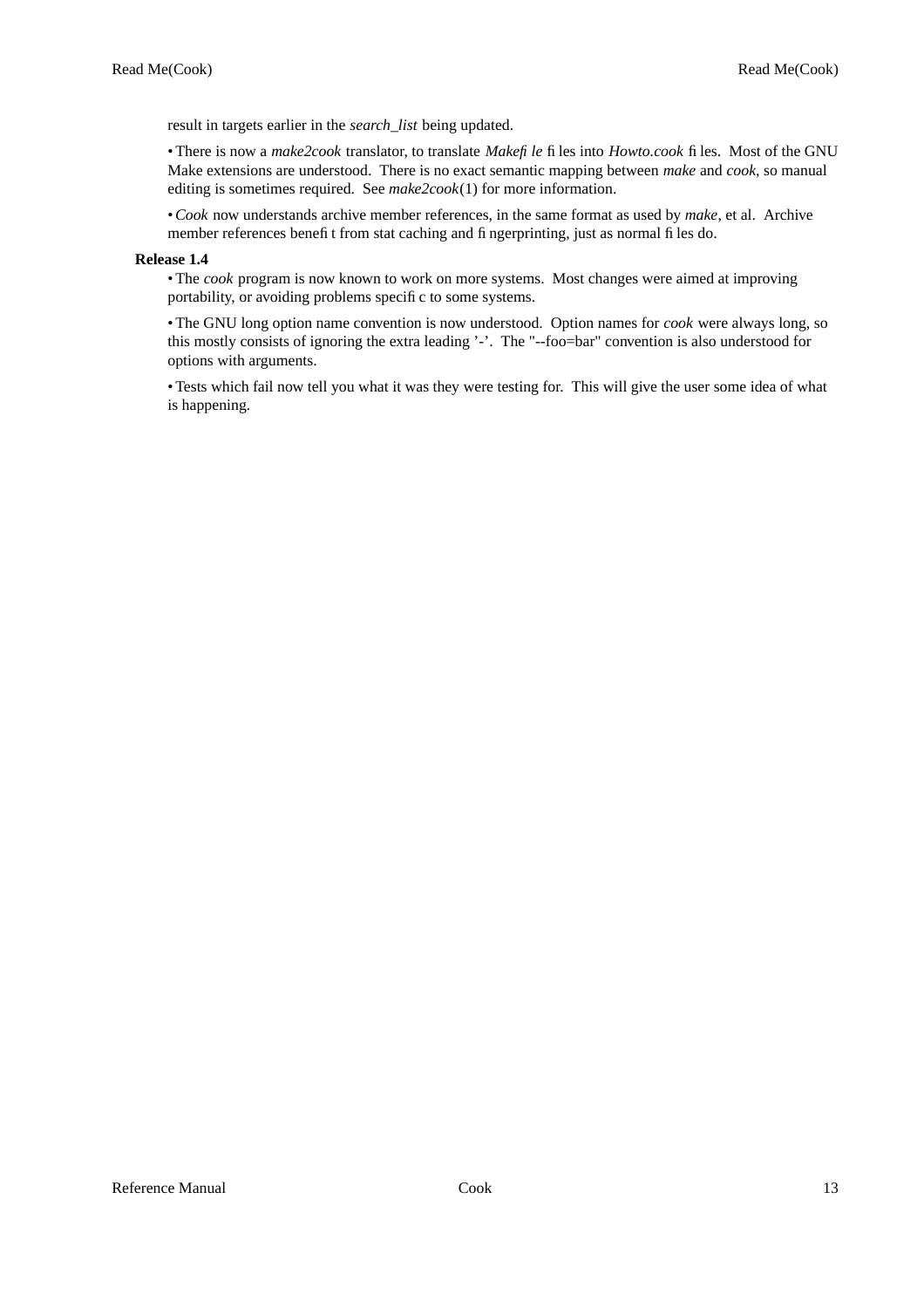cook − a file construction tool

# **SPACE REQUIREMENTS**

You will need about 5MB to unpack and build the *Cook* package. Your milage may vary.

# **BEFORE YOU START**

There are a few pieces of software you may want to fetch and install before you proceed with your installation of Cook.

Please note: if you install these packages into */usr/local* (for example) you must ensure that the *./configure* script is told to also look in */usr/local/include* for include files (CFLAGS), and */usr/local/lib* for library files (LDFLAGS). Otherwise the *./confi gure* script will incorrecly conclude that they have not been installed.

## GNU Gettext

The *Cook* package has been internationalized. It can now print error messages in any of the supported languages. In order to do this, the GNU Gettext package must be installed *before* you run the configure script as detailed in the next section. This is because the configure script looks for it. On systems which use the GNU C library, version 2.0 or later, there is no need to explictly do this as GNU Gettext is included. Remember to use the GNU Gettext configure *--with-gnugettext* option if your system has native gettext tools.

GNU rx

Cook needs regular expressions to operate correctly. Get a copy from your nearest GNU mirror. On systems which use the GNU C library, version 2.0 or later, there is no need to explictly do this as GNU rx is included.

```
GNU Groff
```
The documentation for the *Cook* package was prepared using the GNU Groff package. This distribution includes full documentation, which may be processed into PostScript or DVI files at install time − if GNU Groff has been installed. You must use GNU Groff version 1.15 or later.

On Solaris, you may need to edit the *Makefile* to change the groff −man and −mm options to −mgan and −mgm instead.

- Bison If your operating system does not have a native *yacc*(1) you will need to fetch and install GNU Bison in order to build the *Cook* package.
- GCC You may also want to consider fetching and installing the GNU C Compiler if you have not done so already. This is not essential.

The GNU FTP archives may be found at  $ftp.gnu.org$ , and are mirrored around the world.

# **SITE CONFIGURATION**

The **Cook** package is configured using the *configure* program included in this distribution.

The *configure* shell script attempts to guess correct values for various system-dependent variables used during compilation, and creates the *Makefile* and *common/config.h* files. It also creates a shell script *confi g.status* that you can run in the future to recreate the current configuration.

Normally, you just *cd* to the directory containing *Cook*'s source code and type

**%** ./configure *...lots of output...* **%**

If you're using *csh* on an old version of System V, you might need to type

```
% sh configure
...lots of output...
```
**%**

instead to prevent *csh* from trying to execute *configure* itself.

Running *configure* takes a minute or two. While it is running, it prints some messages that tell what it is doing. If you don't want to see the messages, run *configure* using the quiet option; for example,

**%** ./configure --quiet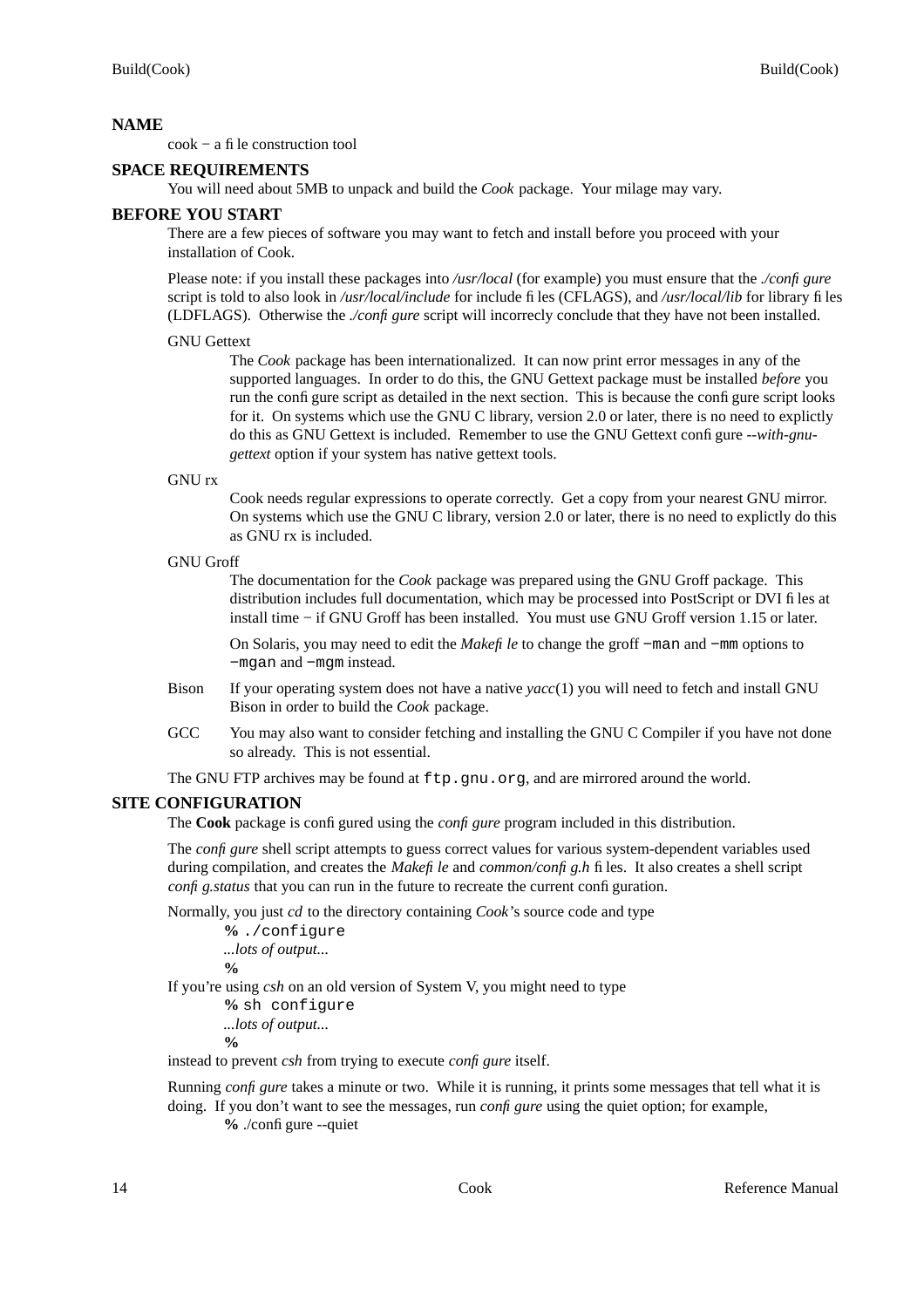%

There is a known problem with GCC 2.8.3 and HP/UX. You will need to set CFLAGS  $=$  -0 in the generated Makefile. (The configure script sets it to CFLAGS  $= -02$ .) This is because the code optimization breaks the fingerprints. If test 46 fails (see below) this is probably the reason.

To compile the **Cook** package in a different directory from the one containing the source code, you must use a version of *make* that supports the *VPATH variable,* such as *GNU make*. *cd* to the directory where you want the object files and executables to go and run the *configure* script. *configure* automatically checks for the source code in the directory that *configure* is in and in *..* (the parent directory). If for some reason *confi gure* is not in the source code directory that you are configuring, then it will report that it can't find the source code. In that case, run *confi gure* with the option  $-\text{srcdir}=DIR$ , where *DIR* is the directory that contains the source code.

By default, *configure* will arrange for the *make install* command to install the **Cook** package's files in */usr/local/bin*, */usr/local/lib*, */usr/local/share* and */usr/local/man*. There are a number of options which allow you to control the placement of these files.

## --prefix=*PA TH*

This specifies the path prefix to be used in the installation. Defaults to */usr/local* unless otherwise specified.

# --exec-prefix=*PA TH*

You can specify separate installation prefixes for architecture-specific files files. Defaults to *\${prefix}* unless otherwise specified.

--bindir=*PA TH*

This directory contains executable programs. On a network, this directory may be shared between machines with identical hardware and operating systems; it may be mounted read-only. Defaults to *\${exec\_prefix}/bin* unless otherwise specified.

--datadir=*PA TH*

This directory contains installed data, such as the documentation and cookbooks distributed with Cook. On a network, this directory may be shared between all machines; it may be mounted read-only. Defaults to *\${prefix}/share/cook* unless otherwise specified. A ''cook'' directory will be appended if there is none in the specified path.

## --libdir=*PA TH*

This directory contains installed data. On a network, this directory may be shared between machines with identical hardware and operating systems; it may be mounted read-only. Defaults to *\${exec\_prefix}/lib/cook* unless otherwise specified. A ''cook'' directory will be appended if there is none in the specified path.

--mandir=*PA TH*

This directory contains the on-line manual entries. On a network, this directory may be shared between all machines; it may be mounted read-only. Defaults to *\${prefix}/man* unless otherwise specified.

--with-nlsdir=*PA TH*

This directory contains the install error message catalogues. On a network, this directory may be shared between machines with identical hardware and operating systems; it may be mounted read-only. Defaults to --libdir unless otherwise specified.

*confi gure* ignores most other arguments that you give it; use the  $-\text{help}$  option for a complete list.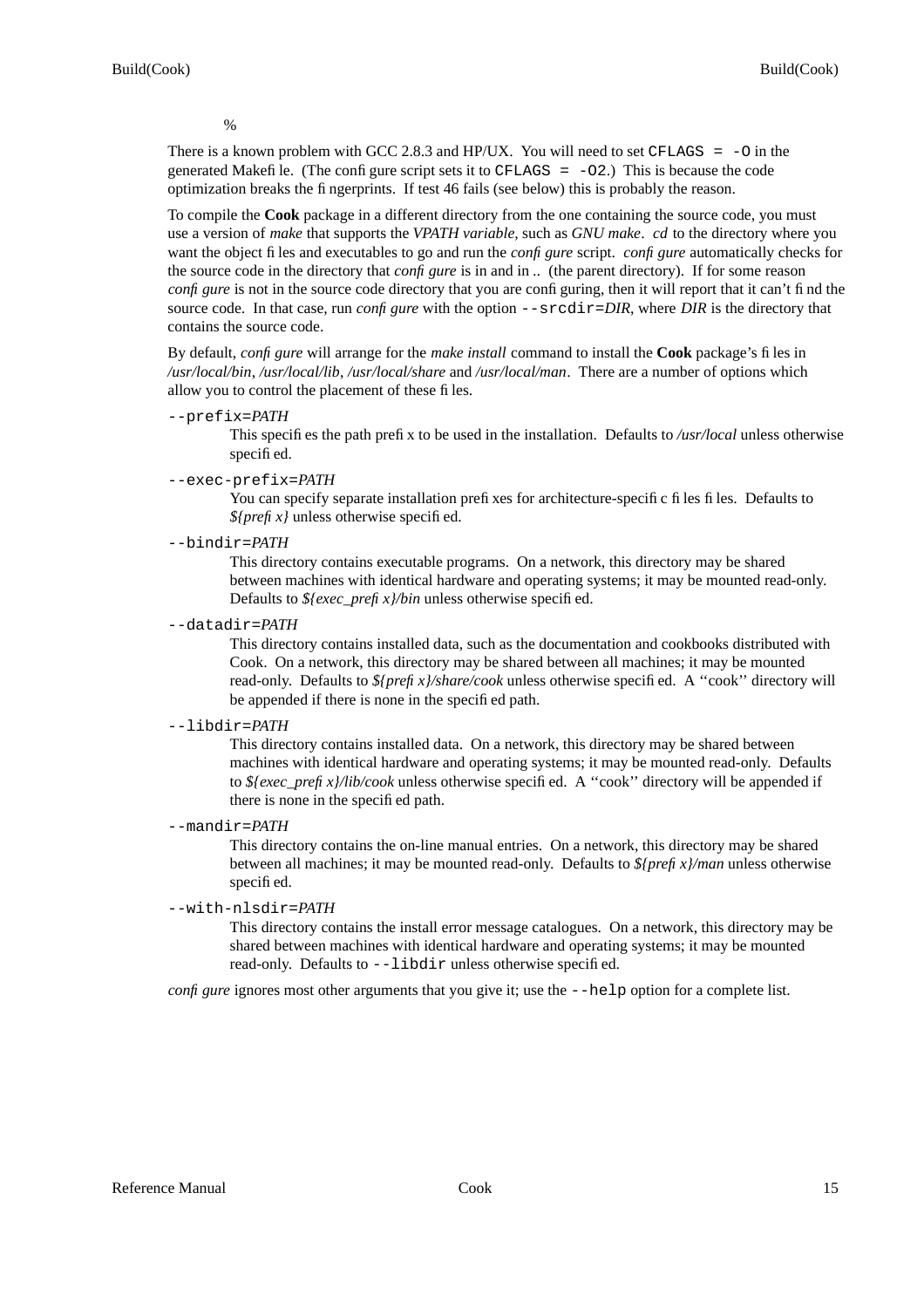On systems that require unusual options for compilation or linking that the *Cook* package's *configure* script does not know about, you can give *configure* initial values for variables by setting them in the environment. In Bourne-compatible shells, you can do that on the command line like this:

**\$** CC='gcc -traditional' LIBS=-lposix ./configure *...lots of output...*

**\$**

Here are the *make* variables that you might want to override with environment variables when running *configure*.

Variable: CC

C compiler program. The default is *cc*.

## Variable: CPPFLAGS

Preprocessor flags, commonly defines and include search paths. Defaults to empty. It is common to use CFLAGS=-I/usr/local/include to access other installed packages.

# Variable: INSTALL

Program to use to install files. The default is *install* if you have it, *cp* otherwise.

## Variable: LIBS

Libraries to link with, in the form  $-1$ *foo*  $-1$ *bar*. The *confi gure* script will append to this, rather than replace it. It is common to use LIBS=-L/usr/local/lib to access other installed packages.

## Variable: NLSDIR

Similar to the --with-nlsdir option.

If you need to do unusual things to compile the package, the author encourages you to figure out how *configure* could check whether to do them, and mail diffs or instructions to the author so that they can be included in the next release.

# **BUILDING COOK**

All you should need to do is use the

**%** make *...lots of output...* **%**

command and wait. When this finishes you should see a directory called *bin* containing nine files: *c\_incl*, *cook*, *cookfp*, *cooktime*, *find\_libs*, *make2cook* and *roffpp*.

- **cook** *cook* program is a file construction tool, and may invoke the following tools in some of its recipes.
- **cookfp** The *cookfp* program is a utility distributed with *Cook* which calculates the fingerprints of files. It uses the same algorithm as the fingerprints used by *cook* itself. For more information, see *cook*(1) and *cookfp*(1).

## **cooktime**

The *cooktime* program is a utility distributed with *Cook* which allows the time-last-modified and time-last-accessed stamps of files to be set to specific times. For more information, see *cooktime*(1).

**c\_incl** The *c\_incl* program is a utility distributed with *Cook* which examines C files and determines all the files it includes directly and indirectly. For more information, see *c\_incl*(1).

## **find\_libs**

The *find\_libs* program is a utility distributed with *Cook* which tracks down the names of library files, given cc-style library options  $(-L \text{ and } -1)$ . For more information, see *find\_libs* $(1)$ .

## **make2cook**

The *make2cook* program is a utility to help convert Makefiles into cookbooks. An exact 1:1 semantic mapping is not possible, so some addition editing is often required.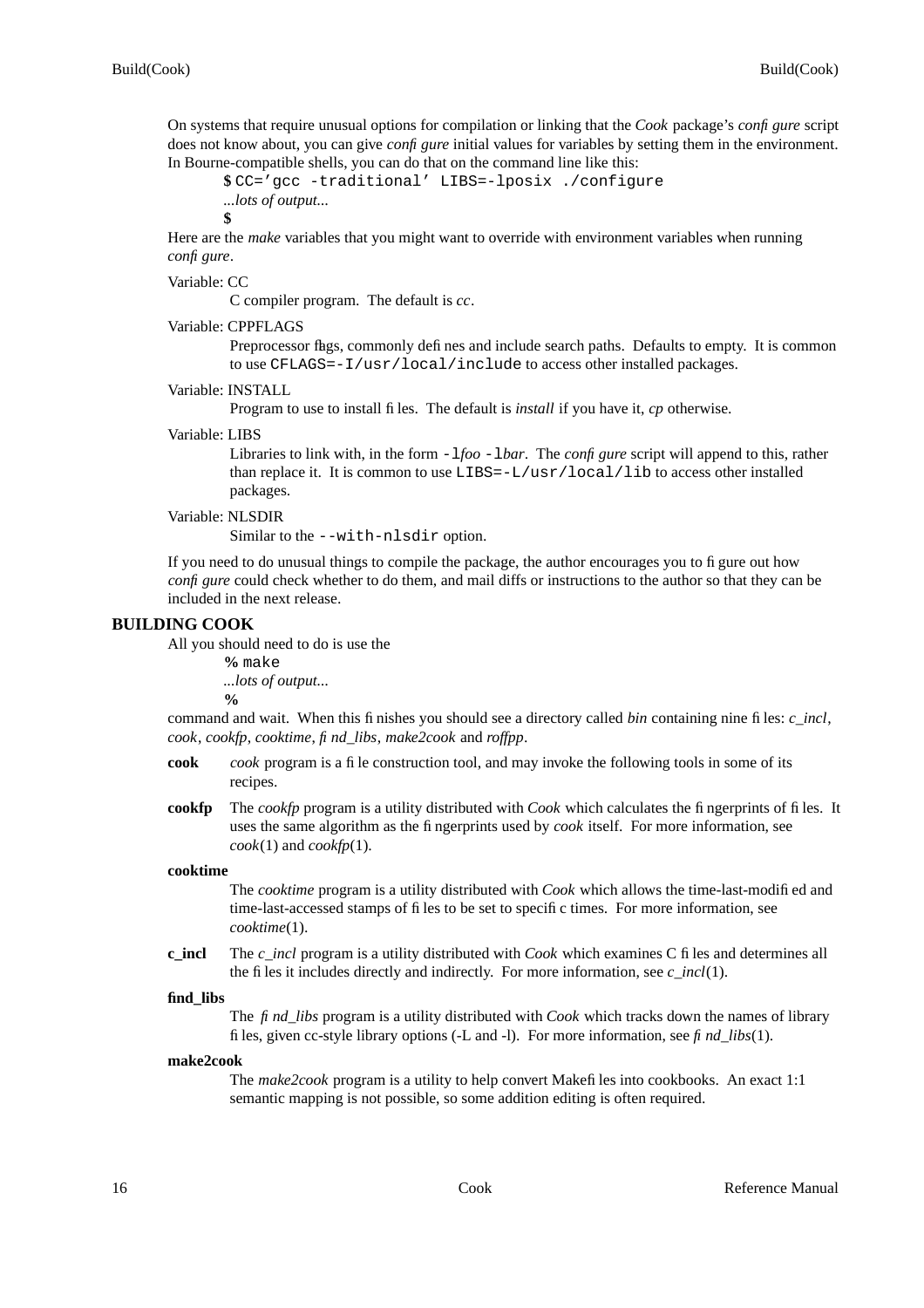- **roffpp** The *roffpp* program is a utility distributed with *Cook* which acts as a proprocessor for \*roff files, removing source (.so) directives. It accepts include search path command line options just as */lib/cpp* does. For more information, see *roffpp*(1).
- You can remove the program binaries and object files from the source directory by using the **%** make clean

```
...lots of output...
%
```
command. To remove all of the above files, and also remove the *Makefile* and *common/config.h* and *config.status* files, use the

```
% make distclean
...lots of output...
%
```
command.

The file *etc/configure.in* is used to create *configure* by a GNU program called *autoconf*. You only need to know this if you want to regenerate *configure* using a newer version of *autoconf*.

# **TESTING COOK**

The *Cook* program comes with a test suite. To run this test suite, use the command

```
% make sure
...lots of output...
Passed All Tests
%
```
The tests take a few seconds each, with a few very fast, and a couple very slow, but it varies greatly depending on your CPU.

If all went well, the message

Passed All Tests should appear at the end of the make.

## **Known Problems**

If test 46 fails, this is often caused by optimization bugs in gcc. Edit the Makefile to change  $-02$  to  $-0$ , and delete common/ $fp$ , o to cause them to be re-built. Make and test again.

If you are using Sun's tmpfs file system as your /tmp directory, some tests will fail. This is because the tmpfs file system does not support file locking. Set the COOK\_TMP environment variable to somewhere else before running the tests. Something like

**%** setenv COOK\_TMP /usr/tmp

**%**

is usually sufficient if you are using C shell, or

**\$** COOK\_TMP=/usr/tmp

**\$** export COOK\_TMP

**\$**

if you are using Bourne shell. Remember, this must be done before running the tests.

Tests 121 and 122 can sometimes have problems on Solaris, where they give false negatives. If you work out why, please let the author know.

# **INSTALLING COOK**

As explained in the *SITE CONFIGURATION* section, above, the *Cook* package is installed under the */usr/local* tree by default. Use the --prefix=*PA TH* option to *configure* if you want some other path. More specific installation locations are assignable, use the  $-\text{help}$  option to *confi gure* for details.

All that is required to install the *Cook* package is to use the

**%** make install

*...lots of output...*

**%**

command. Control of the directories used may be found in the first few lines of the *Makefile* file and the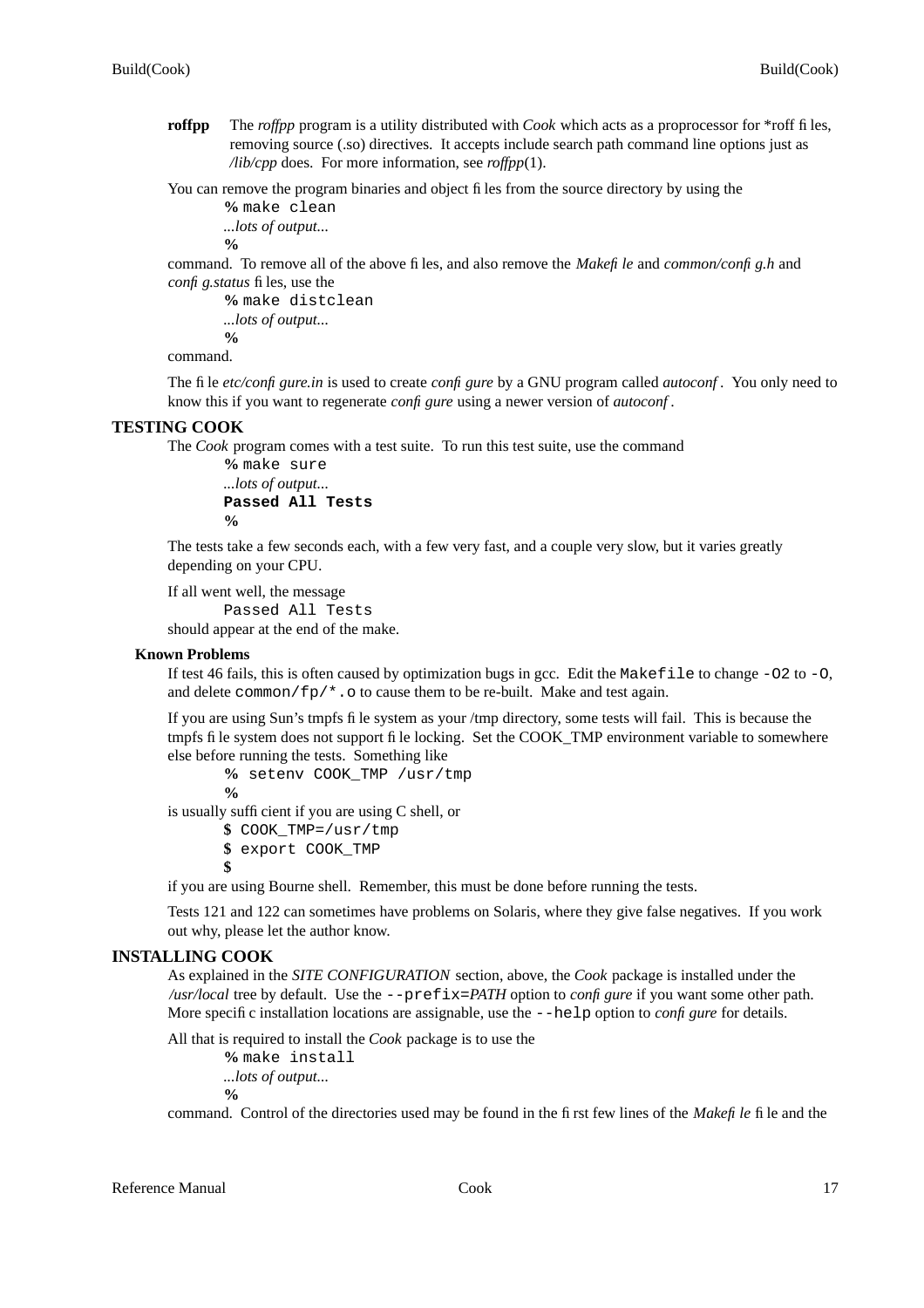other files written by the *configure* script; it is best to reconfigure using the *configure* script, rather than attempting to do this by hand.

# **PRINTED MANUALS**

The easiest way to get copies of the manuals is to get the *cook.2.25.rm.ps.gz* and *cook.2.25.ug.ps.gz* files from the archive site. These are compressed PostScript files of the Reference Manual and User Guide, respectively. The Reference Manual (about 36 pages) contains the README file, the BUILDING file and internationalization notes, as well as all of the manual pages for all of the commands. The User Guide (about 56 pages) tells you how to use the Cook package.

This distribution contains the sources to all of the documentation for *Cook*. The author used the GNU groff package and a postscript printer to prepare the documentation. If you do not have this software, you will need to substitute commands appropriate to your site.

If you have the GNU Groff package installed *before* you run the *configure* script, the *Makefile* will contain instructions for constructing the documentation. If you alreday used the *make* command, above, this has already been done. The following command

```
% make groff_all
...lots of output...
%
```
can be used to do this explicitly, if you managed to get to this point without doing it. Please note that there may be some warnings from groff, particularly for the . txt files; this is normal.

Once the documents have been formatted, you only need to print them. The following command **%** lpr lib/en/refman.ps lib/en/user-guide.ps

**%**

will print the English PostScript version of the Reference Manual and the User Guide. Watch the *make* output to see what other versions are available.

# **GETTING HELP**

If you need assistance with the *Cook* program, please do not hesitate to contact the author at

Peter Miller <millerp@canb.auug.org.au>

Any and all feedback is welcome.

When reporting problems, please include the version number given by the

```
% cook -version
cook version 2.25.D001
...warranty disclaimer...
%
```
command. Please do not send this example; run the program for the exact version number.

In the *common/main.h* file, there is a define of *DEBUG* in comments. If the comments are removed, extensive debugging is turned on. This causes some performance loss, but performs much run-time checking and adds the **-TRACIng** command line option.

When the **-TRACing** option is followed by one or more file names, it turns on execution traces in those source files. It is best to put this option on the end of the command, so that the names of the files to be traced are not confused with any other filenames or strings on the command line.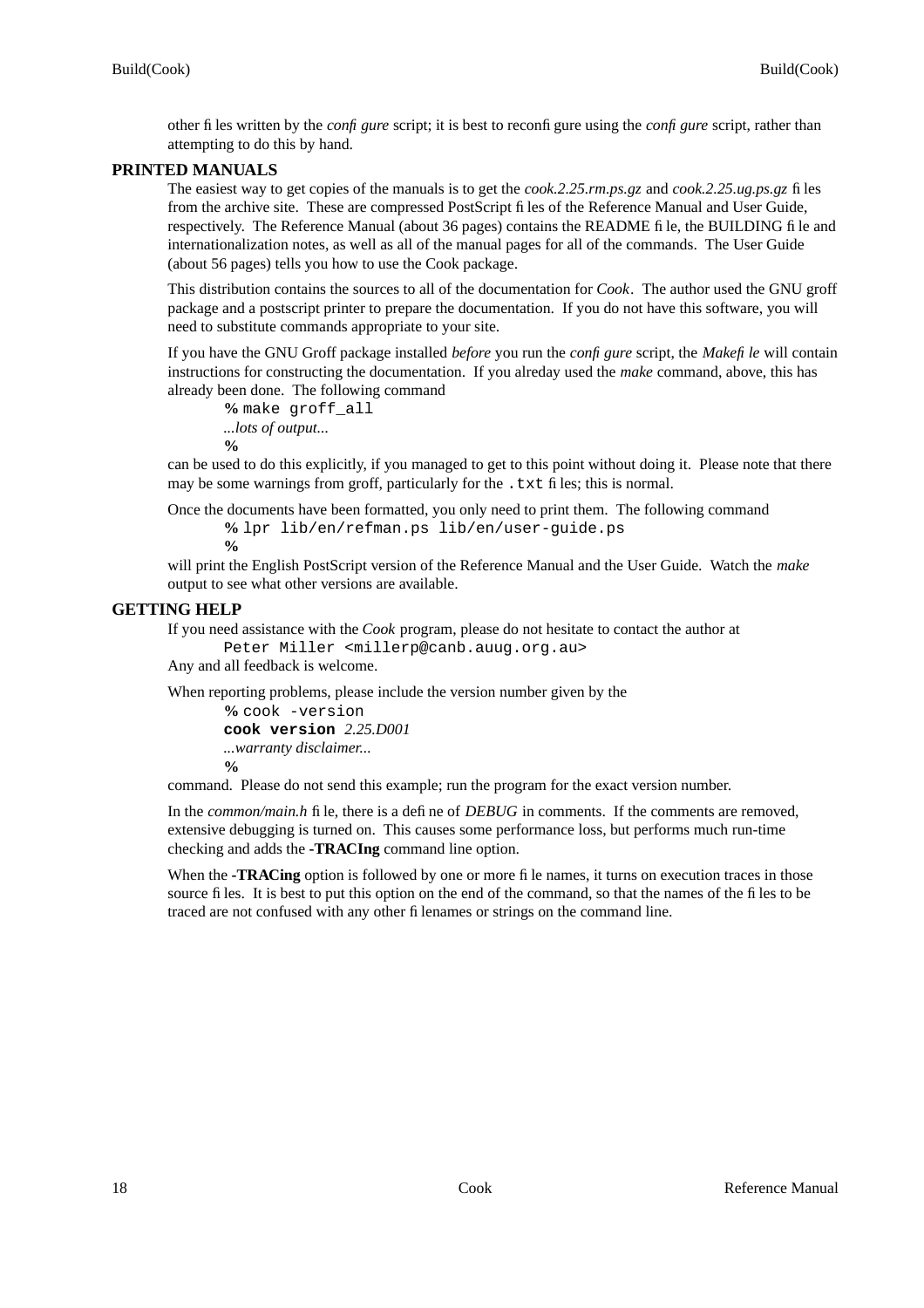## **WINDOWS-NT**

It is possible to build Cook for Windows-NT. I have done this using the Cygnus freeware CygWin32 system, and I believe it has also once been done using the commercial NutCracker system. This document only describes the CygWin32 port.

#### **The Source**

You need to FTP the CygWin32 system from Cygnus. It can be found at

http://sourceware.cygnus.com/cygwin/

and then follow the links. The version I used was B20.1.

# **Mounting Things**

You need to mount a directory onto /tmp, or lots of things, and especially *bash*(1), don't work. If you are in a heavily networked environment, like me, you need to know that using a networked drive for  $/$  tmp just doesn't work. I have no idea why. Use

mount C:/temp /tmp

instead. (Or some other local drive.)

Just a tip for all of you who, like me, know UNIX much better than you know Windows-NT: the left-hand mount argument needs to be specified with a drive letter (*e.g.* C:*) rather than with a double slash (e.g. not* //C*) unless its Windows-NT name starts with \\.*

You need to mount the Cygnus bin directory at /bin, otherwise shell scripts that start with  $\#$ !/bin/sh don't work, among other things. This includes the ./configure script, and the scripts it writes (*e.g.* config.status).

mount Cygnus-Dir/H-i386-cygwin/bin /bin

You will want to mount your various network drives onto the same places they appear on your UNIX hosts. This means that your cookbooks will work without change, even if they contain absolute paths. And your users don't need to learn two names for all the source files.

Don't forget your home directory. The trick is to set HOME in the cygnus.bat file, before bash starts. (How you do this with one batch file and multiple users I haven't yet figured out.)

You also need to set the LOGNAME and USER environment variables appropriately, or test 14 will fail.

Mounts persist across Cygwin sessions. They are stored in a registry file somewhere. You will not need to do all this every time!

# **Before your start**

You will need to install a couple of other pieces of software before you build Cook.

util-linux

You need to get GNU rx, but to make it work you have to find a *tsort* command, so that GNU rx's *./configure* script works. Try the latest copy of system/misc/util-linux-?.?.tar.gz from the sunsite.unc.edu Linux archive (or a mirror). Simply build and install *miscutils/tsort.c* by hand.

GNU rx Once you have *tsort* installed, you will be able to get GNU rx configured. Get a copy from your local GNU mirror.

# **Configure**

The configure and build step should be the same as for UNIX, as described above. All the problems I encountered were to do with getting the mounts just right. (But expect it to be dog slow compared to Linux or FreeBSD on the same box.)

The configure step is almost the same as for UNIX. I know you are itching to get typing, but read throught to the install section before you configure anything.

**bash\$** ./configure *...lots of output...* **bash\$**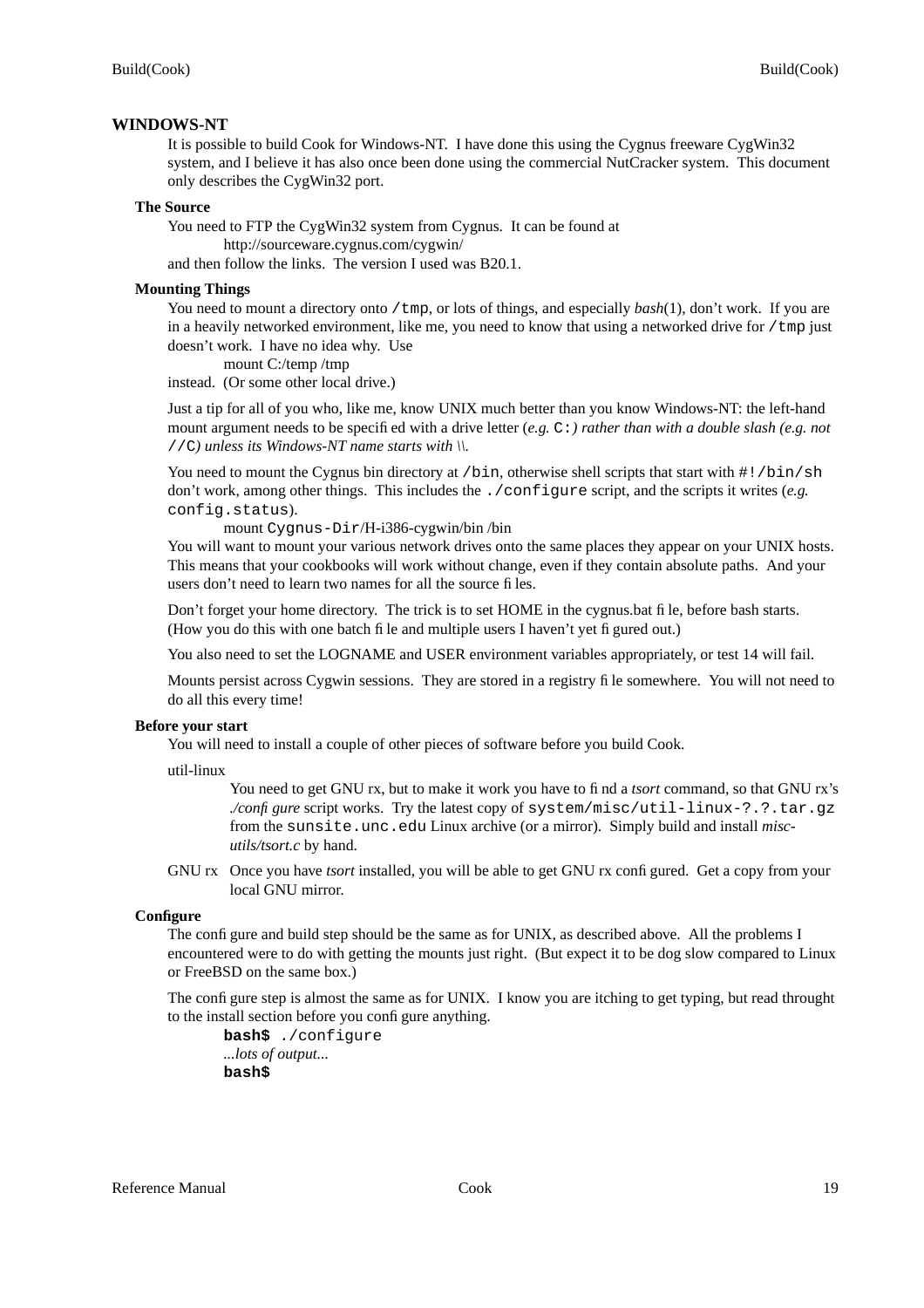# **Build**

The build step is exactly the same as for UNIX, and you shouldn't notice any difference...

**bash\$** make *...lots of output...* **bash\$**

# **Test**

All of the tests should pass, you only need to run them to convince yourself the build worked... (a constant surprize to me, I must say!)

**bash\$** make sure *...lots of output...* **Passed All Tests bash\$**

If test 12 fails, it probably means you don't have */bin* right.

# **Install**

Installing the software works as usual, though you need to make some choices right at the start (I told you to read this all the way through first). If you want to use the ''*/usr/local*'' prefix (or any other install prefix) you mount it right at the start. For anything other than the ''*/usr/local*'' default prefix, you also needed to give a ''**--prefix=***blahblah'' argument to the configure script, right at the start.*

**bash\$** *make install ...lots of output...* **bash\$**

# **COPYRIGHT**

*cook* version 2.25

Copyright © 1988, 1989, 1990, 1991, 1992, 1993, 1994, 1995, 1996, 1997, 1998, 1999, 2000, 2001, 2002, 2003, 2004 Peter Miller; All rights reserved.

The *Cook* package is distributed in the hope that it will be useful, but WITHOUT ANY WARRANTY; without even the implied warranty of MERCHANTABILITY or FITNESS FOR A PARTICULAR PURPOSE. See the GNU General Public License for more details.

It should be in the *LICENSE* file included with this distribution.

# **AUTHOR**

Peter Miller E-Mail: millerp@canb.auug.org.au  $/\sqrt{\phantom{a}}$  WWW: http://www.canb.auug.org.au/~millerp/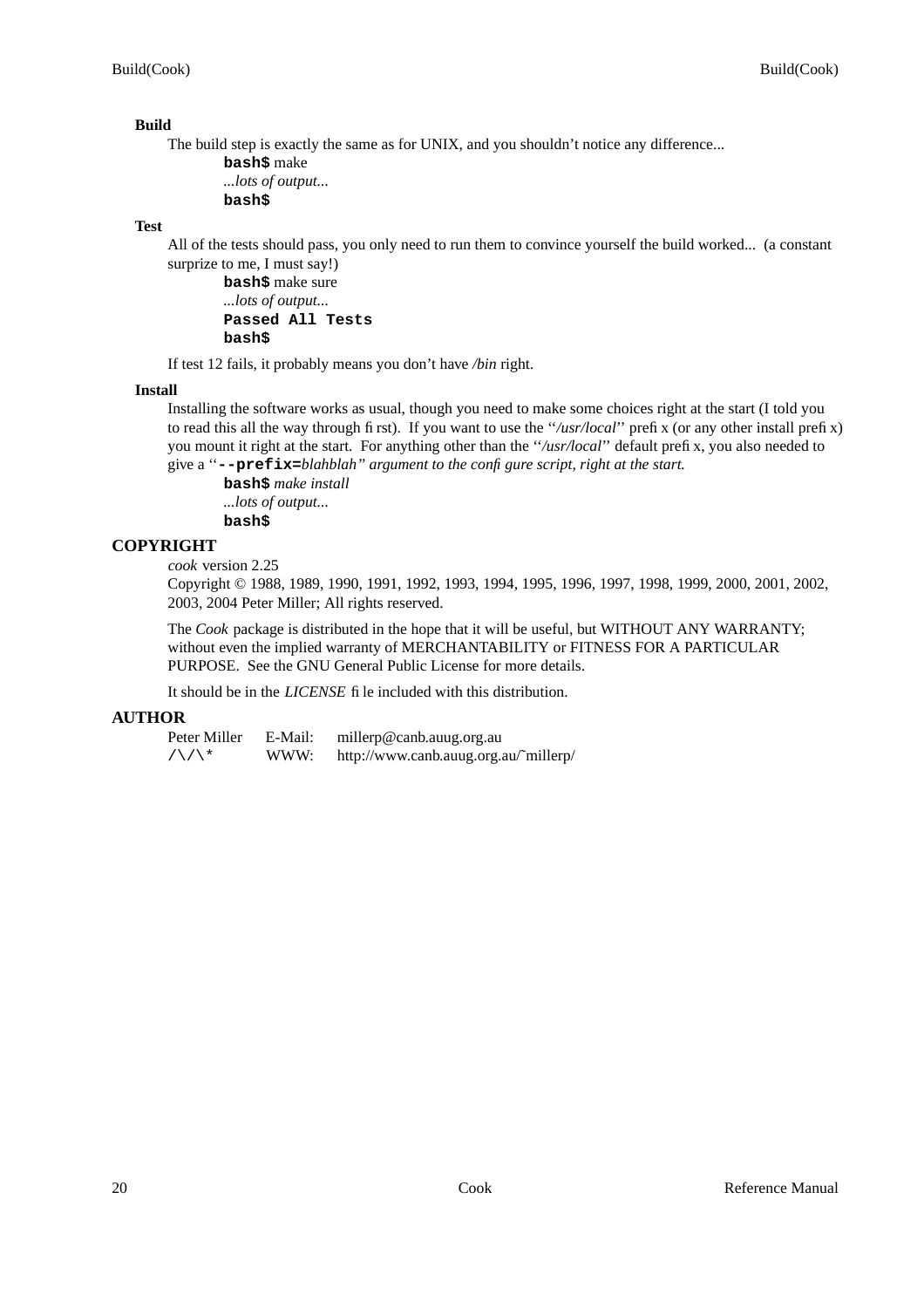Internationalization

# **DESCRIPTION**

The Cook package has gone international; it can now speak many languages. This is accomplished by using the GNU Gettext library and utilities. In order to do this, is is necessary to install GNU Gettext prior to configuring, making and installing the Cook package, as described in the *BUILDING* file.

# **Internationalization**

This is the process of identifying all of the error messages in the source code, and providing error message catalogues in a variety of languages. The error message identification was performed by the Cook package's author, and the various GNU translation teams provided the translations. Users of the Cook package do not need to do anything to internationalize it, this has already been done.

# **Localization**

The programs in the Cook package are "localizable" when properly installed; the programs they contain can be made to speak your own native language.

By default, the Cook package will be installed to allow translation of messages. It will automatically detect whether the system provides a usable 'gettext' function.

# **INSTRUCTIONS FOR USERS**

As a user, if your language has been installed for this package, you only have to set the 'LANG' environment variable to the appropriate ISO 639 two-letter code prior to using the programs in the package. For example, let's suppose that you speak German. At the shell prompt, merely execute

setenv LANG de

(in 'csh'), or

LANG=de; export LANG

(in 'sh'). This can be done from your *.cshrc* or *.profile* file, setting this automatically each time you login.

An operating system might already offer message localization for many of its programs, while other programs have been installed locally with the full capabilities of GNU Gettext. Using the GNU Gettext extended syntax for the 'LANG' environment variable may break the localization of already available through the operating system. In this case, users should set both the 'LANGUAGE' and 'LANG' environment variables, as programs using GNU Gettext give preference to the 'LANGUAGE' environment variable.

For example, some Swedish users would rather read translations in German when Swedish is not available. This is easily accomplished by setting 'LANGUAGE' to 'sv:de' while leaving 'LANG' set to 'sv'.

# **DIRECTORY STRUCTURE**

All files which may require translation are located below the *lib* directory of the source distribution. It is organized as one directory below *lib* for each localization. Localizations include all documentation as well as the error messages.

# **Localization Directory Names**

Each localization is contained in a sub-directory of the *lib* directory, with a unique name. Each localization sub-directory has a name of the form:

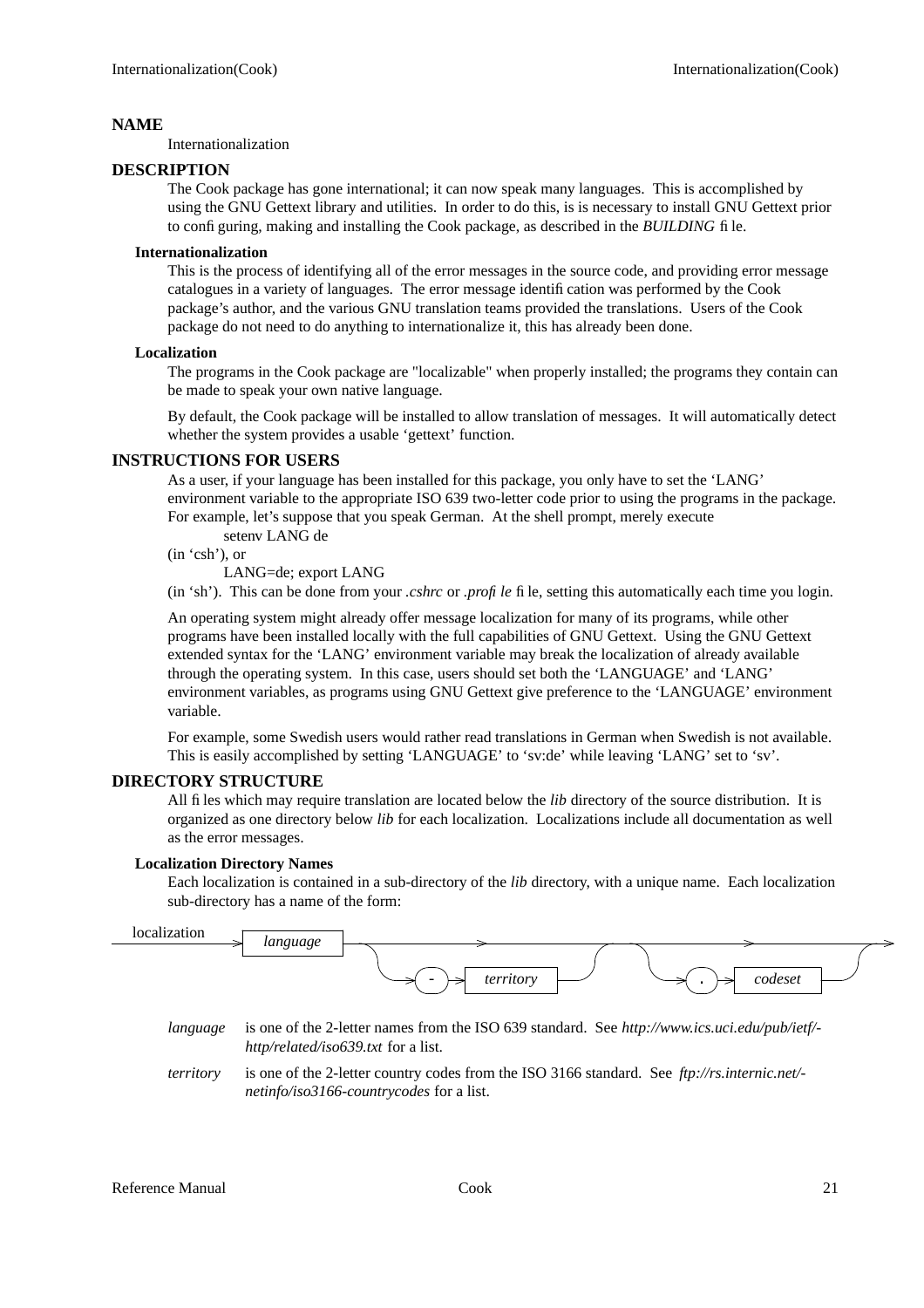*codeset* is one of the codeset names defined in RFC 1345. This simplifies the task of moving localizations between charsets, because GNU Recode understands them. See *http://info.internet.isi.edu/1s/in-notes/rfc/files/rfc1345.txt* for a list.

Here are some examples of localization names:

| Name        | Description              |
|-------------|--------------------------|
| en.ascii    | English, ASCII encoding  |
| en_us.ascii | English with US spelling |
| de.latin1   | German, Latin-1 encoding |

# **Localization Directory Contents**

Each localization sub-directory in turn contains sub-directories. These are:

| Directory   | Contents                      |
|-------------|-------------------------------|
| LC MESSAGES | The error message (PO) fi les |
| building    | The BUILDING fi le            |
| man1        | The section 1 manual entries  |
| readme      | The README file               |
| refman      | The Reference Manual          |
| user-guide  | The User Guide                |

The structure is identical below each of the localization directories. The sub-directories of all localizations will have the same names.

# **INSTRUCTIONS FOR TRANSLATORS**

When translating the error messages, all of the substitutions described in *cook* sub(5) are also available. Substitution variable names and function names may be abbreviated, in the same way that command line options are abbreviated, but abbreviation should probably be avoided. Substitution names will *never* be internationalized, otherwise the substitutions will stop working, Catch-22.

While Cook was written by an English speaker, the English localization is necessary, to translate the ''terse programmer'' style error messages into something more user friendly.

Messages which include command line options need to leave the command line options untranslated, because they are not yet internationalized, though they may be one day.

Each LC\_MESSAGES directory within each localization contains a number of PO files. There is one for each program in the Cook package, plus one called common.po containing messages common to all of them. The MO file for each program is generated by naming the program specific PO file and also the common PO file.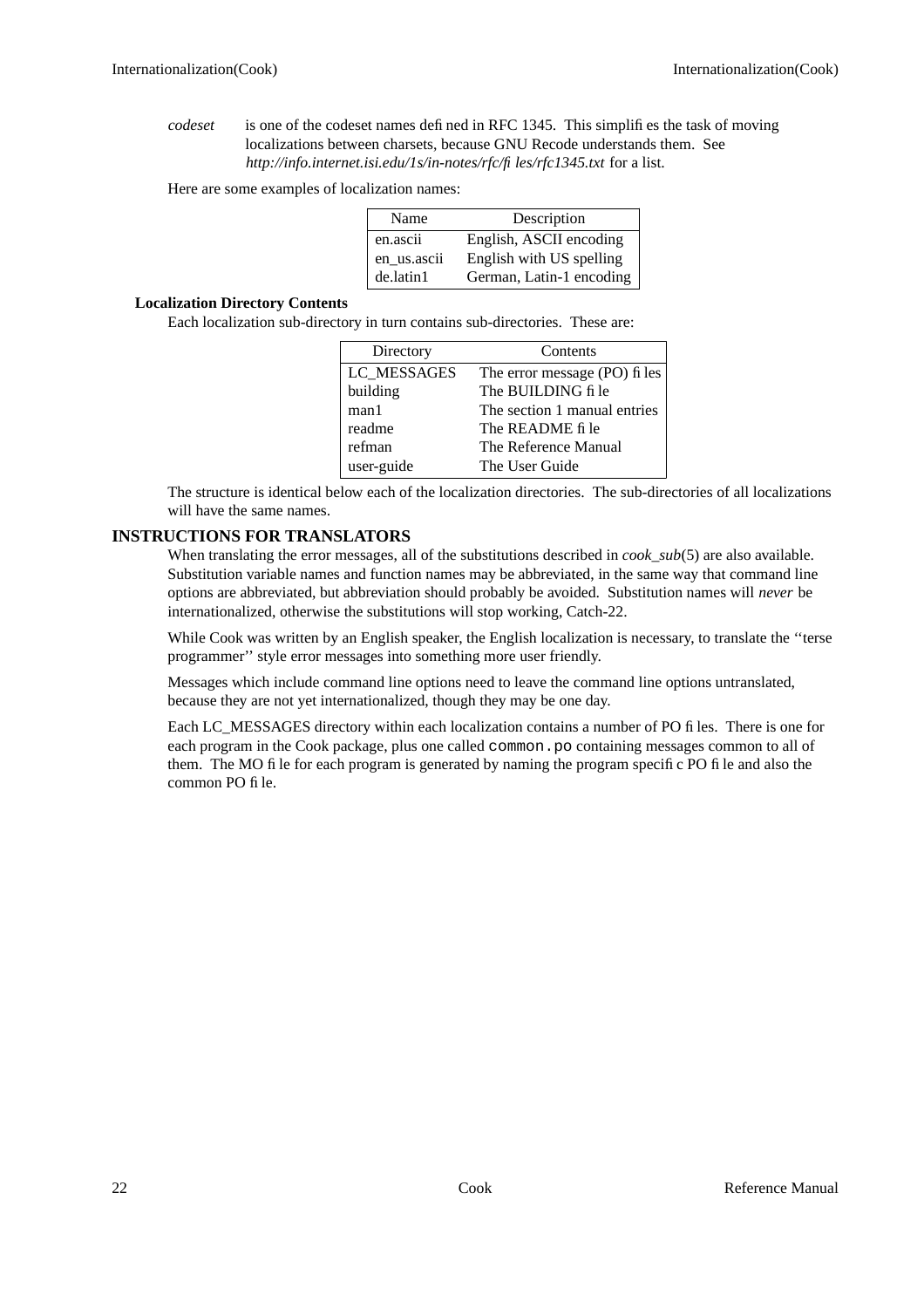c\_incl - determine dependencies

# **SYNOPSIS**

**c\_incl** [ *option*... ] *filename* **c\_incl -Help c\_incl -VERSion**

# **DESCRIPTION**

The *c* incl program is used to traverse source files looking for include dependencies suitable for [collect]ion or #include-cooked-ing by cook.

The filename "-" is understood to mean the standard input. When you use this file name, caching is ignored.

Several input languages are supported, see the options list for details.

# **OPTIONS**

The following options are understood.

**-C** The source file is a C source file. It is assumed that it will have the dependencies resolved by the *cpp*(1) command. The same include semantics as the *cpp*(1) command will be employed. This is the default. This is short-hand for ''--language=c''

# **--Language=***name*

This option may be used to specify the language of the source file. Know names include ''C'', "M4", "optimistic" and "roff".

The ''optimistic'' language will take on almost anything. It accepts an include keyword in any case, including mixed, with leading white space, but at most one leading punctuation character. It assumes that the filename follows the include keyword and does not contain white space, and does not start or end with punctuation characters (it strips off any it may find). The rest of the line is ignored. The drawback is that it will sometimes recognise commands and other text as unintended include directives, hence the name. This is often used to recognise include directives in a wide variety of assembler input.

**-Roff** The source file is a \*roff source file. It is assumed that it will have the dependencies resolved by the *roffpp*(1) command. The same include semantics as the *roffpp*(1) command will be employed. This is short-hand for "--language=roff"

# **-Verbose**

Tell what is happening.

# **-I** *path*

Specify include path, a la *cc*(1).

**-I-**

Any directories you specify with **-I** options before the **-I-** option are searched only for the case of *#include "file"*; they are not searched for *#include <file>*.

If additional directories are specified with **-I** options after the **-I-**, these directories are searched for all *#include* directives. (Ordinarily all **-I** directories are used this way.)

In addition, the *-I*- option inhibits the use of the current directory (where the current input file came from) as the first search directory for *#include "file"*. There is no way to override this effect of *-I-*. With *-I.* you can specify searching the directory which was current when c\_incl was invoked. That is not exactly the same as what the preprocessor does by default, but it is often satisfactory.

The *-I-* option does not inhibit the use of the standard system directories for header files. Thus, *-I-* and *-No\_System* are independent.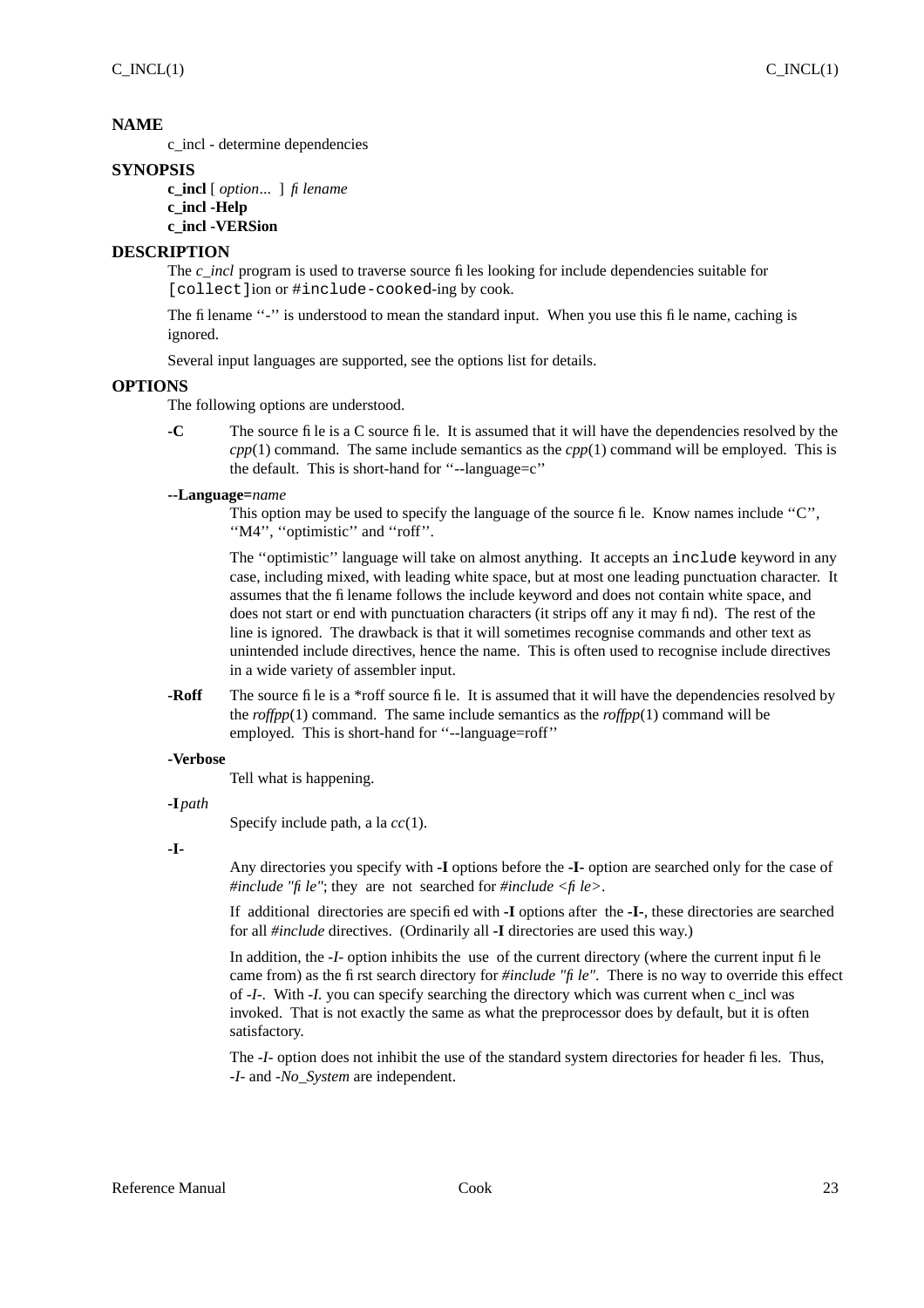#### **-Absolute\_Paths**

This option may be used to allow absolute paths in the output. This is usually the default.

## **-No\_Absolute\_Paths**

This option may be used to exclude absolute paths from the output.

#### **-Absent\_Local\_Ignore**

For files included using a *#include "filename.h"* directive, ignore the file if it cannot be found.

#### **-Absent\_Local\_Mention**

For files included using a *#include "filename.h"* directive, print the file name even if the file cannot be found. This is the default (it probably needs to be built).

#### **-Absent\_Local\_Error**

For files included using a *#include ''filename.h''* directive, print a fatal error if the file cannot be found.

#### **-Absent\_System\_Ignore**

For files included with a *#include <filename.h>* directive, ignore the file if it cannot be found. This is the default (it was probably ifdef'ed out).

## **-Absent\_System\_Mention**

For files included with a *#include <filename.h>* directive, print the file name even if the file cannot be found.

#### **-Absent\_System\_Error**

For files included with a *#include <filename.h>* directive, print a fatal error if the file cannot be found.

## **-Absent\_Program\_Ignore**

If the file named on the command line cannot be found, behave as if the file were found, but was empty.

## **-Absent\_Program\_Error**

If the file named on the command line cannot be found, print a fatal error message. This is the default.

#### **-Escape\_Newlines**

This option may be used to request that newlines in the output are escaped with backslash  $($ " $\rangle$ ") characters.

## **-Help**

Give information on how to use *c\_incl*.

#### **-EXclude** *filename*

This option may be used to nominate include file names which are not to be used.

# **-VERSion**

Tell what version of *c\_incl* is being run.

#### **-Interior\_Files** *filename*...

This option may be used to tell *c\_incl* about include files which don't exist yet. This is because they are interior to the dependency graph, but *cook*(1) hasn't finished walking it yet. Often used with Cook's [interior-files] function. (**Note:** the *filename* list has an arbitrary number of files; it ends at the next option or end-of-line, so you need to be careful where you put the input filename.)

#### **-No\_System**

Do not search the */usr/include* directory. By default this is searched last. This option implies the -No\_Absolute\_Paths option, unless explicitly contradicted.

## **-CAche**

This option may be used to turn caching on. This is the default.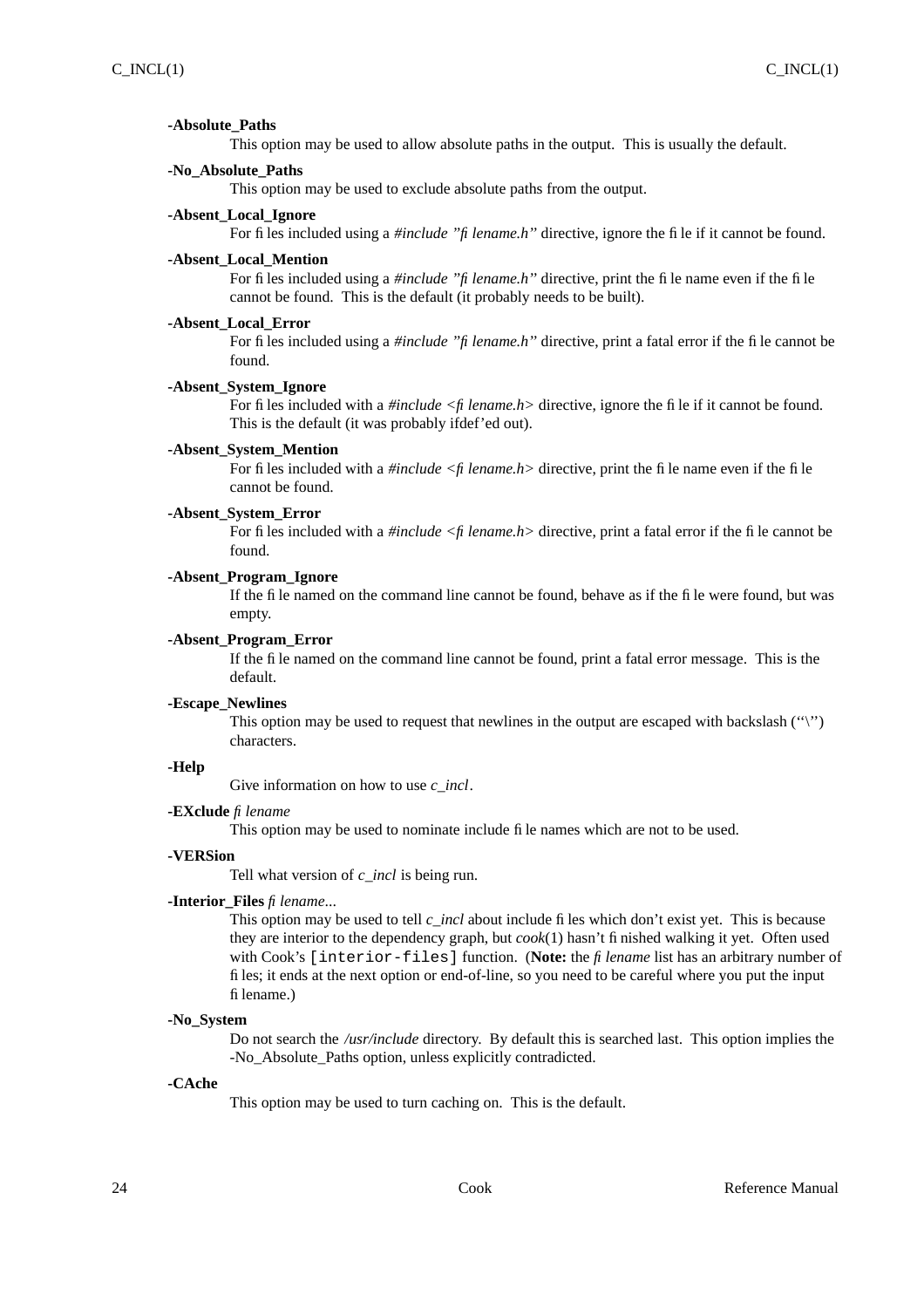#### **-No\_Cache**

This option may be used to turn caching off.

## **-PREfix** *string*

This option may be used to print a string before any of the filenames are printed. It will not be printed if no file names are printed.

#### **-Quote\_FileNames**

This option may be used to have *c* incl quote filenames. This permits filenames to contain characters which are special to Cook, including spaces.

#### **-SUFfix** *string*

This option may be used to print a string after all of the filenames are printed. It will not be printed if no file names are printed.

## **-Output** *filename*

This option may be used to specify the output file. Defaults to the standard output if not set.

# **-No\_Source\_Relative\_Includes**

This option will give a fatal error if a *#include ''filename.h''* directive is used. This is necessary when you are using Cook's search\_list functionality to stitch together a baseline and a private work area.

#### **-RECursion**

This option may be used to specify that nested include files are to be scanned, so that their includes may also be discovered. This is the default.

#### **-No\_RECursion**

This option may be use to specify that nested include files are *not* to be scanned. This option is recommended for use with the Cook cascade-for recipes. This option implies -**No\_Cache**, unless a **-Cache** option is specified.

#### **-Remove\_Leading\_Path** *path*

This option may be used to remove path prefixes from the included filenames. May be used more than once. This is necessary when you are using Cook's search\_list functionality to stitch together a baseline and a private work area; usually as ''[prepost "-rlp=" "" [search\_list]]''

#### **-STripdot**

This option may be used to specify that leading redundant dot directories are to be removed from paths before processing. This is the default.

#### **-No\_STripdot**

This option may be used to specify that leading redundant dot directories need not be removed from paths before processing. (Some path flattening may still occur.)

#### **-Substitute\_Leading\_Path** *from to*

This option may be used to modify path prefixes from the included filenames. May be used more than once. This is necessary when you are performing heterogeneous builds in the same directory tree. By using an ''arch'' variable to hold the architecture, and placing each architecture's objects in a separate directory tree, this option may be used as "-slp [arch] "'[arch]'"" (The outer quotes protect from Cook, the inner quotes protect from the shell.) If you need more intricate editing, used *sed*(1).

Any other options will generate an error.

All options may be abbreviated; the abbreviation is documented as the upper case letters, all lower case letters and underscores (\_) are optional. You must use consecutive sequences of optional letters.

All options are case insensitive, you may type them in upper case or lower case or a combination of both, case is not important.

For example: the arguments "-help", "-HEL" and "-h" are all interpreted to mean the **-Help** option. The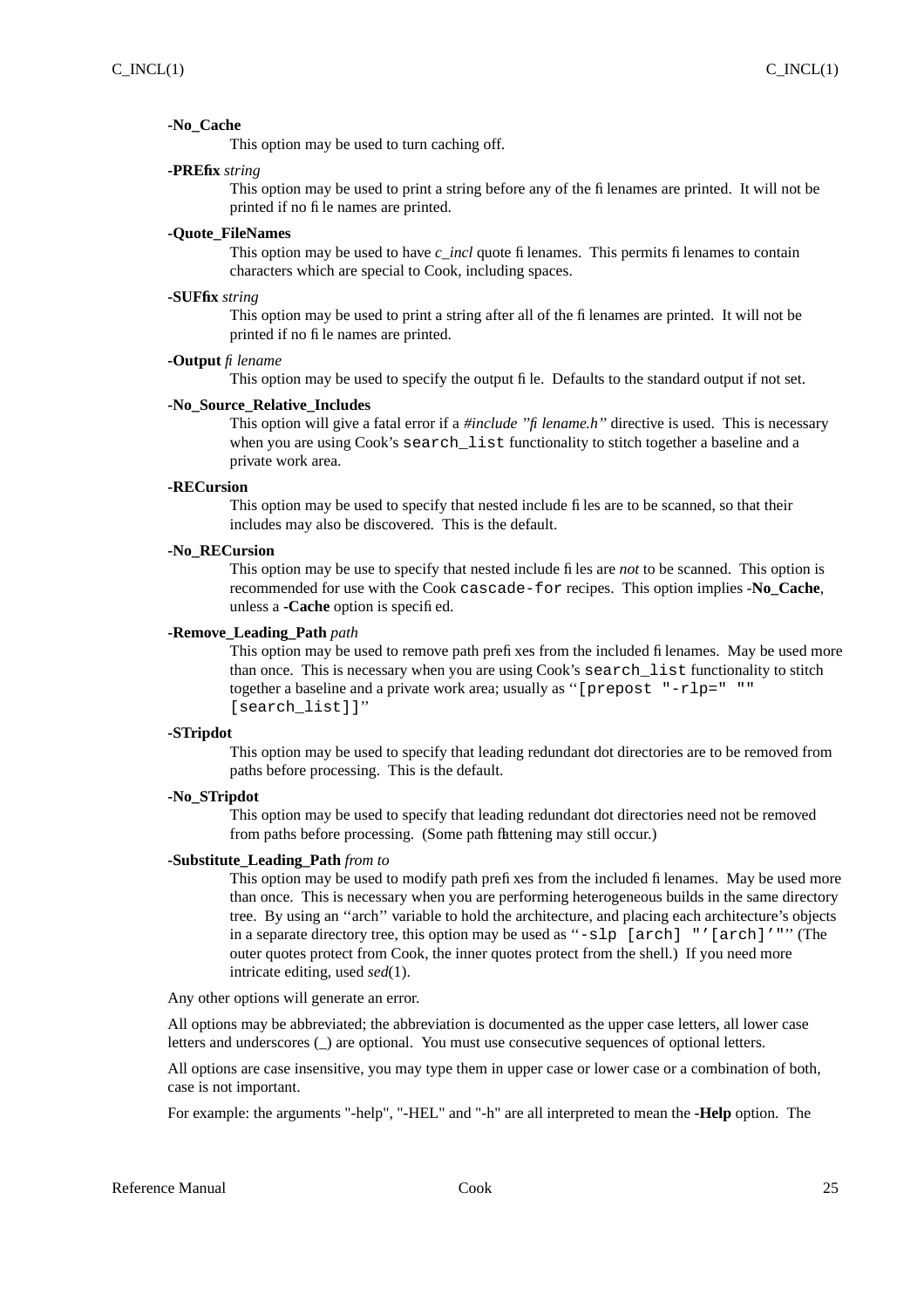argument "-hlp" will not be understood, because consecutive optional characters were not supplied.

Options and other command line arguments may be mixed arbitrarily on the command line.

The GNU long option names are understood. Since all option names for *c\_incl* are long, this means ignoring the extra leading '-'. The "**--***option***=***value*" convention is also understood.

# **CACHING**

The caching mechanism use by the *c* incl program caches the results of searching files for include files (in a file called *.c\_inclrc* in the current directory). The cache is only refreshed when a file changes.

The use of this cache has been shown to dramatically increase the performance of the *c\_incl* program. Typically, only a small proportions files in a project change between builds, resulting in a very high cache hit rate.

When using caching, always use the same command line options, otherwise weird and wonderful things will happen.

The *.c\_inclrc* file is a binary file. If you wish to rebuild the cache, simply delete this file with the *rm*(1) command. Being a binary file, the *.c\_inclrc* file is not portable across machines or operating systems, so you will need to delete it when you move your sources. It is a binary file for performance.

Accesses to the *.c\_inclrc* file use file locking, so recipies using *c\_incl* need not use the single-thread clause.

# **EXIT STATUS**

The *c\_incl* command will exit with a status of 1 on any error. The *c\_incl* command will only exit with a status of 0 if there are no errors.

# **COPYRIGHT**

*c\_incl* version 2.25

Copyright © 1988, 1989, 1990, 1991, 1992, 1993, 1994, 1995, 1996, 1997, 1998, 1999, 2000, 2001, 2002, 2003, 2004 Peter Miller; All rights reserved.

The *c\_incl* program comes with ABSOLUTELY NO WARRANTY; for details use the '*c\_incl -VERSion License*' command. This is free software and you are welcome to redistribute it under certain conditions; for details use the '*c\_incl -VERSion License*' command.

# **AUTHOR**

Peter Miller E-Mail: millerp@canb.auug.org.au /\/\\* WWW: http://www.canb.auug.org.au/˜millerp/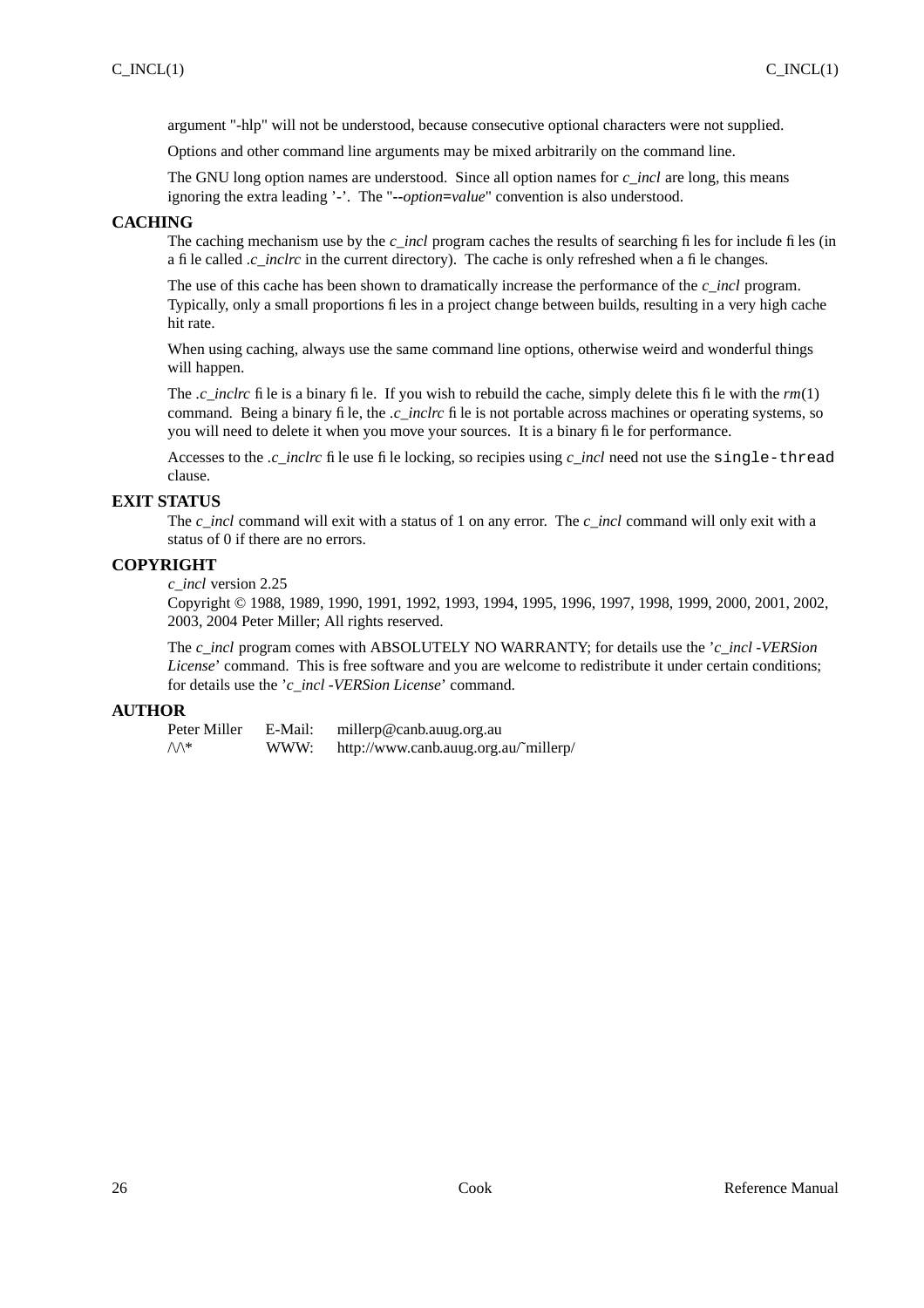cook − a file construction tool

# **SYNOPSIS**

**cook** [ *option*... ][ *filename*... ] **cook -Help cook -VERSion**

# **DESCRIPTION**

The *cook* program is a tool for constructing files. It is given a set of files to create, and instructions detailing how to construct them. In any non-trivial program there will be prerequisites to performing the actions necessary to creating any file, such as extraction from a source-control system. The *cook* program provides a mechanism to define these.

When a program is being developed or maintained, the programmer will typically change one file of several which comprise the program. The *cook* program examines the last-modified times of the files to see when the prerequisites of a file have changed, implying that the file needs to be recreated as it is logically out of date.

The *cook* program also provides a facility for implicit recipes, allowing users to specify how to form a file with a given suffix from a file with a different suffix. For example, to create *filename***.o** from *filename***.c**

Options and filenames may be arbitrarily mixed on the command line; no processing is done until all options and filenames on the command line have been scanned.

The *cook* program will attempt to create the named files from the recipes given to it. The recipes are contained in a file called *Howto.cook* in the currect directory. This file may, in turn, include other files containing additional recipes.

If no *filename*s are given on the command line the targets of the first recipe defined are cooked.

# **OPTIONS**

The valid options for *cook* are listed below. Any other options (words on the command line beginning with '**-**') will cause a diagnostic message to be issued.

## **-Action**

Execute the commands given in the recipes. This is the default.

## **-No\_Action**

Do not execute the commands given in the recipes.

## **-Book** *filename*

Tells cook to used the named cookbook, rather than the default ''Howto.cook'' file.

## **-CAScade**

This option may be used to enable the use of cascaded ingredients. This is the default.

## **-No\_CAScade**

This option may be used to disable the use of cascaded ingredients.

## **-Continue**

If cooking a target should fail, continue with other recipes for which the failed target is not an ingredient, directly or indirectly.

# **-No\_Continue**

If cooking a target should fail, *cook* will exit. This is the default.

## **-Errok**

When a command is executed, the exit code will be ignored.

## **-No\_Errok**

When a command is executed, if the exit code is positive it will be deemed to fail, and thus the recipe containing it to have failed. This is the default.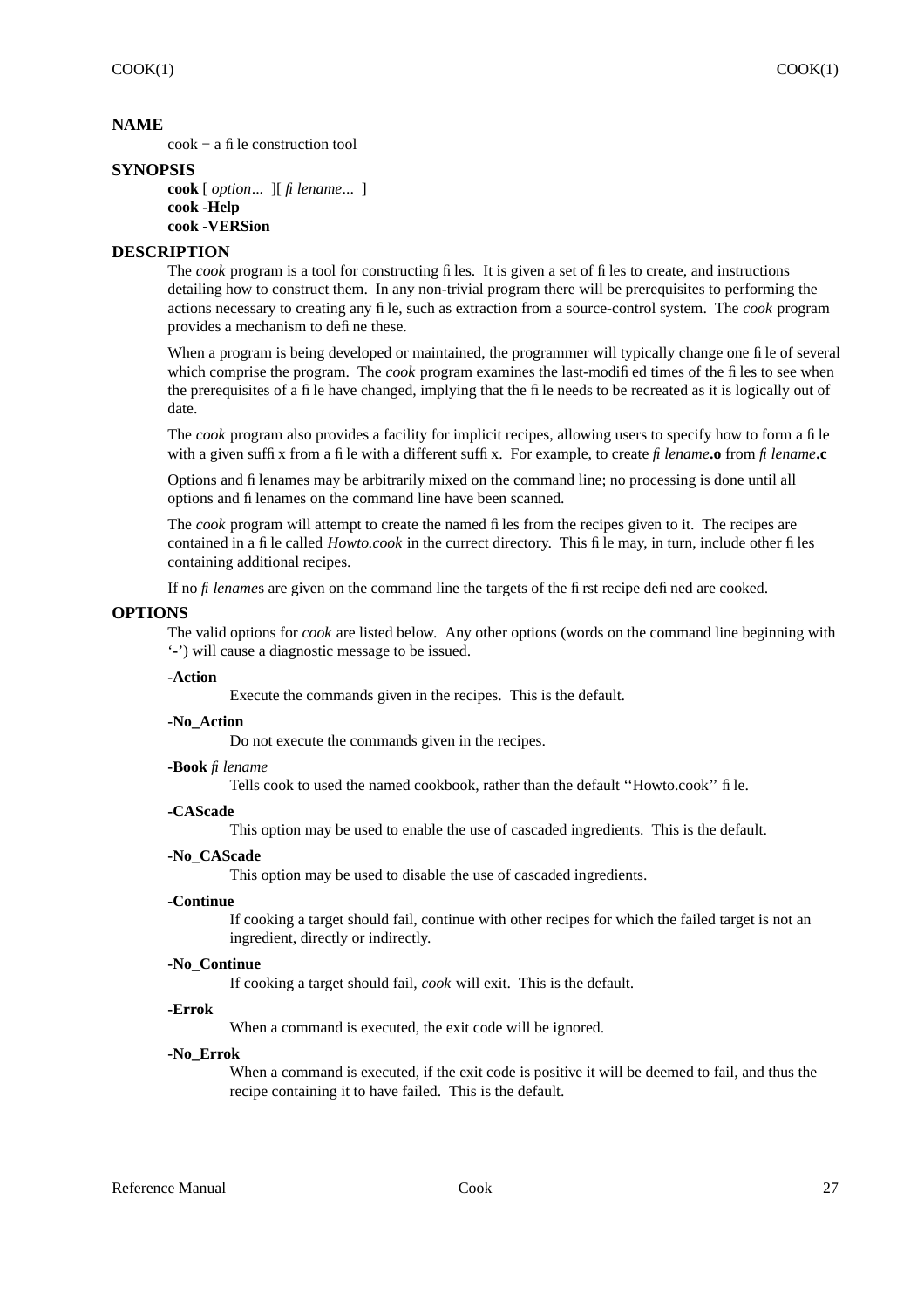# **-FingerPrint**

When *cook* examines a file to determine if it has changed, it uses the last-modified time information available in the file system. There are times when this is altered, but the file contents do not actually change. The fingerprinting facility examines the file contents when it appears to have changed, and compares the old fingerprint against the present file contents. (See *cookfp*(1) for a description of the fingerprinting algorithm.) If the fingerprint did not change, the lastmodified time in the file system is ignored. Note that this has implications if you are in the habit of using the *touch*(1) command − *cook* will do nothing until you actually change the file.

## **-No\_FingerPrint**

Do not use fingerprints to supplement the last-modified time file information. This is the default.

## **-FingerPrint\_Update**

This option may be used to scan the directory tree below the current directory and update the file fingerprints. This helps when you use another tool (such as RCS or ClearCase) which alters the file but preserves the file's modification time.

#### **-Force**

Always perform the actions of recipes, irrespective of the last-modified times of any of the ingredients. This option is useful if something beyond the scope of the cookbook has been modified; for example, a bug fix in a compiler.

#### **-No\_Force**

Perform the actions of the recipes if any of the ingredients are logically out of date. This is the default.

## **-Help**

Provide information about how to execute *cook* on *stdout*, and perform no other function.

#### **-Include** *filename*

Search the named directory before the standard places for included cookbooks. Each directory so named will be scanned in the order given. The standard places are *\$HOME/.cook* then */usr/local/share/cook*.

## **-Include\_Cooked**

This option may be used to require the cooking of files named on *#include-cooked* and *#includecooked-nowarn* include lines in cookbooks. The files named will be included, if present. If the files named need to be updated or created, this will be done, and then the cookbook re-read. This is the default.

#### **-No\_Include\_Cooked**

This option may be used to inhibit the implicit cooking of files named on *#include-cooked* and *#include-cooked-nowarn* include lines in cookbooks. The files will be included, if present, but they will not be updated or created, even if required.

## **-Include\_Cooked\_Warning**

This option enables the warnings about derived dependencies in derived cookbooks. This is usually the default.

# **-No\_Include\_Cooked\_Warning**

This option disables the warnings about derived dependencies in derived cookbooks.

#### **-List**

Causes *cook* to automatically redirect the *stdout* and *stderr* of the session. Output will continue to come to the terminal, unless *cook* is executing in the background. The name of the file will be the name of the cookbook with any suffix removed and ".list" appended; this will usually be *Howto.list*. This is the default.

#### **-List** *filename*

Causes *cook* to automatically redirect the *stdout* and *stderr* of the session into the named file. Output will continue to come to the terminal, unless *cook* is executing in the background.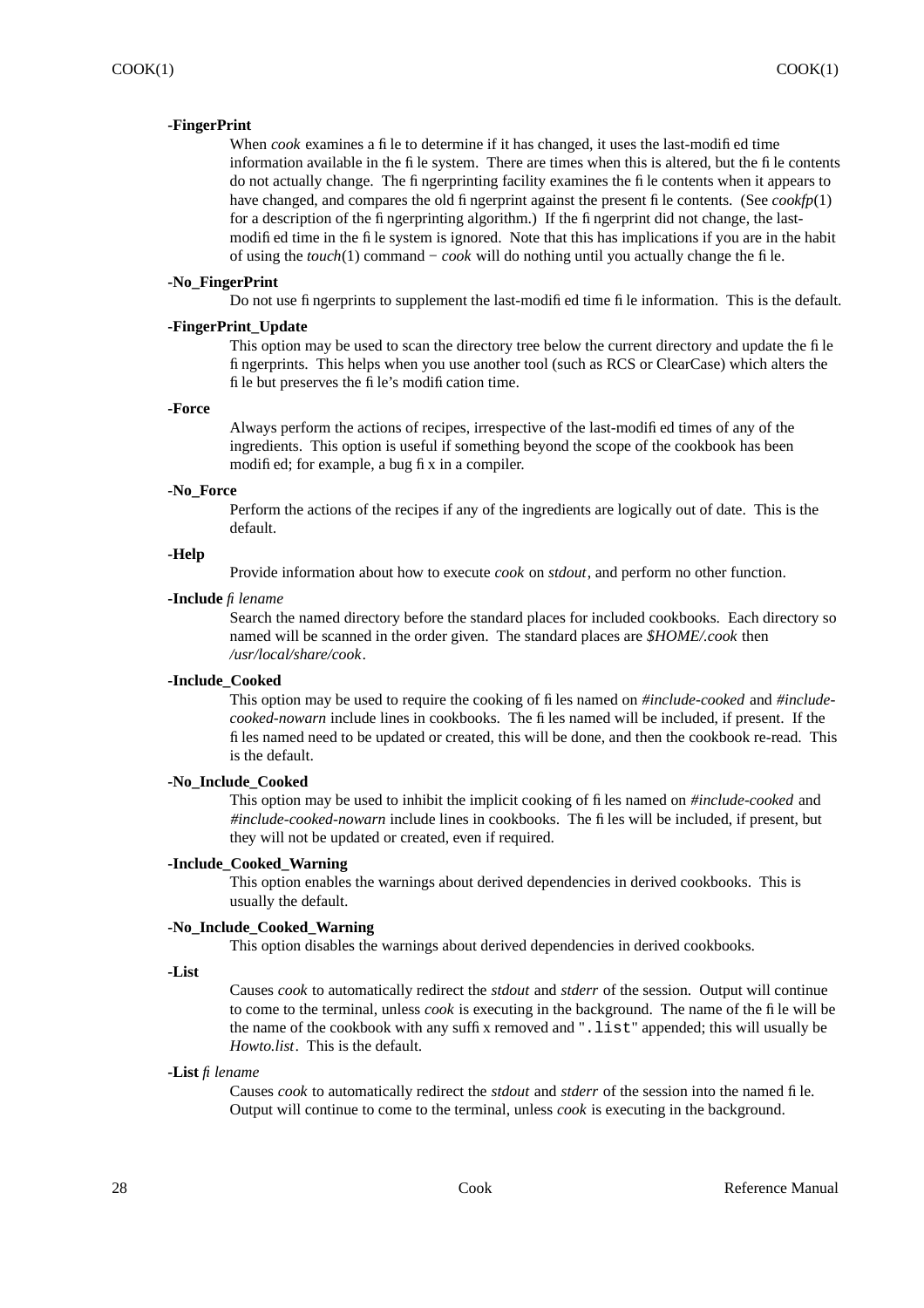#### **-No\_List**

No automatic redirection of the output of the session will be made.

#### **-No\_List** *filename*

No automatic redirection of the output of the session will be made, however subsequent **-List** options will default to listing to the named file.

#### **-Meter**

After each command is executed, print a summary of the command's CPU usage.

#### **-No\_Meter**

Do not print a CPU usage summary after each command. This is the default.

# **-Pairs**

This option may be used to generate a list of pair-wise file dependencies, similar to *lorder*(1) output. This may be used to draw file dependency diagrams. It can also be useful when debugging cookbooks.

## **-PARallel** [ *number* ]

This option may be used to specify the number of parallel executions threads. The number defaults to 4 if no specific number of threads is specified. See also the *parallel\_jobs* variable.

Use of this option on single-processor machines needs to be done with great care, as it can bring other processing to a complete halt. Several users doing so simultaneously on a multi-processor machine will have a similar effect. It is also to rapidly run out of virtual memory and temporary disk space if the parallel tasks are complex.

#### **-No\_PARallel**

This option may be used to specify that a single execution thread is to be used. This is the default.

## **-Precious**

When commands in the body of a recipe fail, do not delete the targets of the recipe.

#### **-No\_Precious**

When commands in the body of a recipe fail, delete the targets of the recipe. This is the default.

# **-Reason**

Two options are provided for tracing the inferences **cook** makes when attempting to cook a target. The **-Reason** option will cause *cook* will emit copious amounts of information about the inferences it is making when cooking targets. This option may be used when you think **cook** is acting strangely, or are just curious.

#### **-No\_Reason**

This option may be used to cause *cook* will not emit information about the inferences it is making when cooking targets. This is the default.

# **-SCript**

This option may be used to request a shell script be printed on the standard output. This shell script may be used to construct the files; it captures many of the semantics of the cookbook. This can be useful when a project needs to be distributed, and the recipients do not have *cook(1)* installed. It can also be very useful when debugging cookbooks.

## **-Silent**

Do not echo commands before they are executed.

## **-No\_Silent**

Echo commands before they are executed. This is the default.

#### **-STar**

Emit progress indicators once a second. These progress indicators include

Reading the cookbook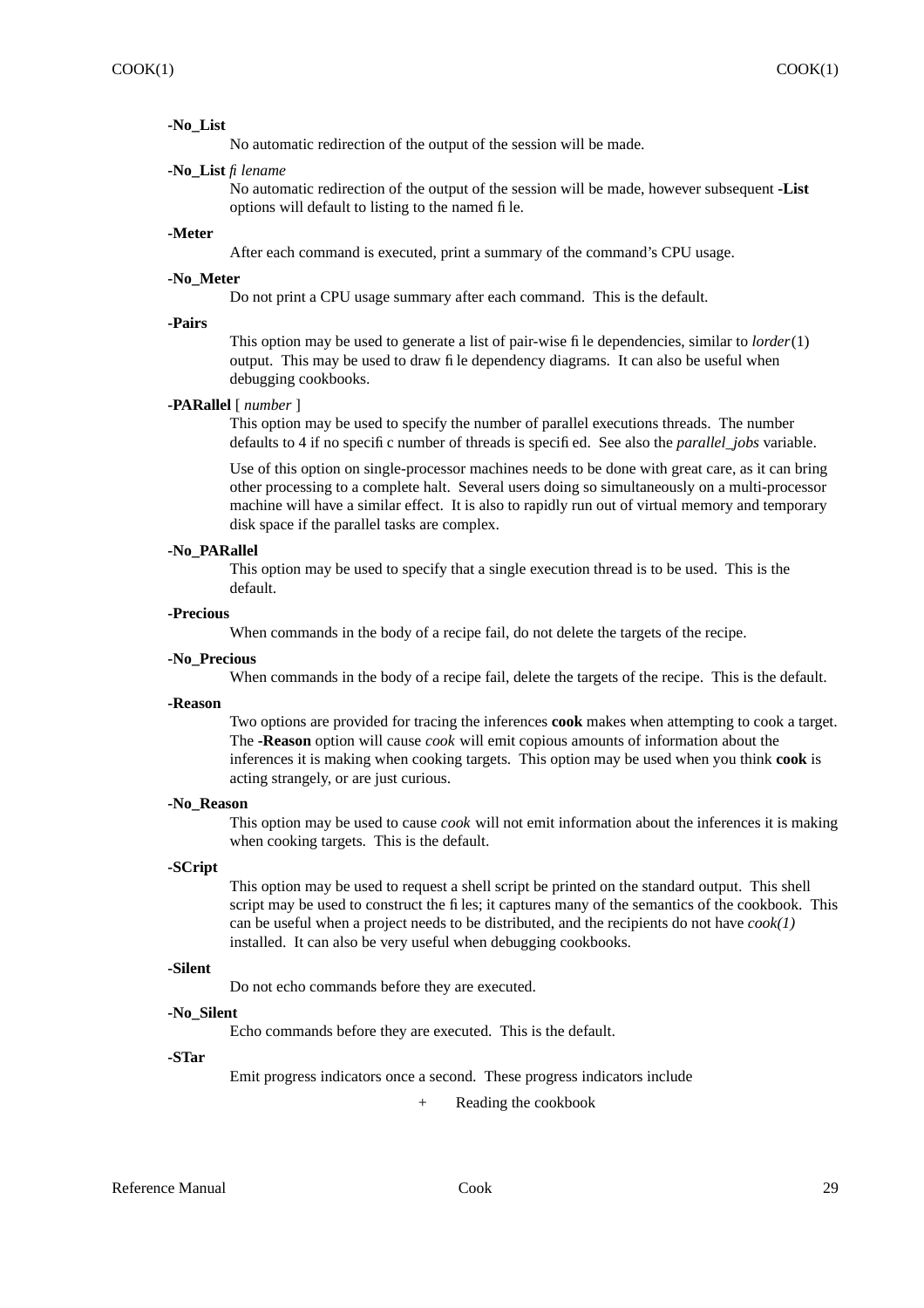- Executing a collect function<br>  $*$  Puilding the dependency are
- Building the dependency graph
- # Walking the dependency graph
- @ Writing fingerprint files.

## **-No\_STar**

Do not emit progress indicators. This is the default.

# **-Strip\_Dot**

Remove leading "./" from filenames before attempting to cook them; applies to all filenames and all recipes. This is the default.

# **-No\_Strip\_Dot**

Leave leading "./" on filenames while cooking.

#### **-Tell\_Position**

This option may be used to cause the position of commands (filename and line number) to be printed along with the command just before it is executed (provided the **−No\_Silent** option is in force).

# **-No\_Tell\_Position**

This option may be used to suppress printing the position of commands (filename and line number) along with the command just before it is executed. This is the default.

# **-Touch**

Update the last-modified times of the target files, rather than execute the actions bound to recipes. This can be useful if you have made a modification to a file that you know will make a system of files logically out of date, but has no significance; for example, adding a comment to a widely used include file.

## **-No\_Touch**

Execute the actions bound to recipes, rather than update the last-modified times of the target files. This is the default.

## **-TErminal**

When listing, also send the output stream to the terminal. This is the default.

## **-No\_TErminal**

When listing, do not send the output to the terminal.

#### **-Time\_Adjust**

This option causes **cook** to check the last-modified time of the targets of recipes, and updates them if necessary, to make sure they are consistent with (younger than) the last-modified times of the ingredients. This results in more system calls, and can slow things down on some systems. This correspondes to the *time-adjust* recipe flag.

## **-No\_Time\_Adjust**

Do not update the file last-modified times after performing the body of a recipe. This is the default. This correspondes to the *no-time-adjust* recipe flag.

## **-Web**

This option may be used to request a HTML web page be printed on the standard output. This web page may be used to document the file dependencies; it captures many of the semantics of the cookbook. It can also be very useful when debugging cookbooks.

#### *name***=***value*

Assign the *value* to the named variable. The value may contain spaces if you can convince the shell to pass them through.

All options may be abbreviated; the abbreviation is documented as the upper case letters, all lower case letters and underscores (\_) are optional. You must use consecutive sequences of optional letters.

All options are case insensitive, you may type them in upper case or lower case or a combination of both,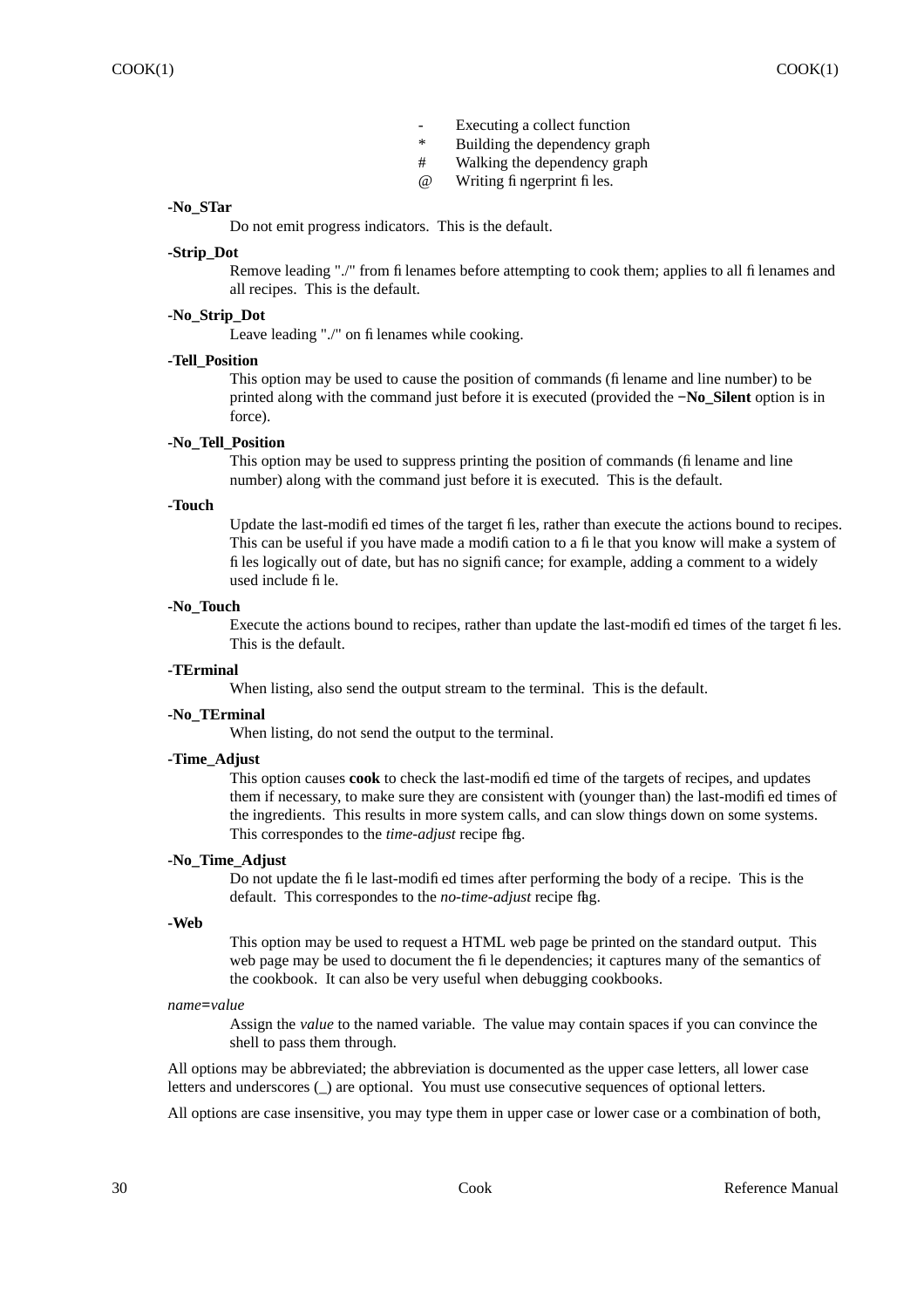case is not important.

For example: the arguments "-help", "-HEL" and "-h" are all interpreted to mean the **-Help** option. The argument "-hlp" will not be understood, because consecutive optional characters were not supplied.

Options and other command line arguments may be mixed arbitrarily on the command line.

The GNU long option names are understood. Since all option names for *cook* are long, this means ignoring the extra leading '-'. The "**--***option***=***value*" convention is also understood.

# **EXIT STATUS**

The *cook* command will exit with a status of 1 on any error. The *cook* command will only exit with a status of 0 if there are no errors.

# **FILES**

The following files are used by **cook**:

*Howto.cook*

This file contains instructions to *cook* for how to construct files.

# */usr/local/share/cook*

This directory contains "system" cookbooks for various tools and activities.

*.cook.fp* This text file is used to remember fingerprints between invokations.

## **ENVIRONMENT VARIABLES**

The following environment variables are used by **cook**:

- COOK May be set to contain command-line options, changing the default behaviour of *cook*. May be overridden by the command line.
- PA GER Use to paginate the output of the **-Help** and **-VERSion** options. Defaults to *more*(1) if not set.

# COOK\_AUTOMOUNT\_POINTS

A colon-separated list of directories which the automounter may use to mount file systems. Use with extreme care, as this distorts Cook's idea of the shape of the filesystem.

This feature assumes that paths below the automounter's mount directory are echoes of paths without it.  $E.g.$  When /home is the trigger, and /tmp\_mnt/home is where the on-demand NFS mount is performed, with /home appearing to processes to be a symlink.

This is the behavior of the Sun automounter. The AMD automounter is capable of being configured in this way, though it is not typical of the examples in the manual. Nor is it typical of the out-of-the-box Linux AMD configuration in many distributions.

Defauls to "/tmp\_mnt:/a:/.automount" if not set.

# **COPYRIGHT**

*cook* version 2.25

Copyright © 1988, 1989, 1990, 1991, 1992, 1993, 1994, 1995, 1996, 1997, 1998, 1999, 2000, 2001, 2002, 2003, 2004 Peter Miller; All rights reserved.

The *cook* program comes with ABSOLUTELY NO WARRANTY; for details use the '*cook -VERSion License*' command. This is free software and you are welcome to redistribute it under certain conditions; for details use the '*cook -VERSion License*' command.

# **AUTHOR**

| Peter Miller    | E-Mail: | millerp@canb.auug.org.au              |
|-----------------|---------|---------------------------------------|
| $\mathcal{M}^*$ | WWW:    | http://www.canb.auug.org.au/~millerp/ |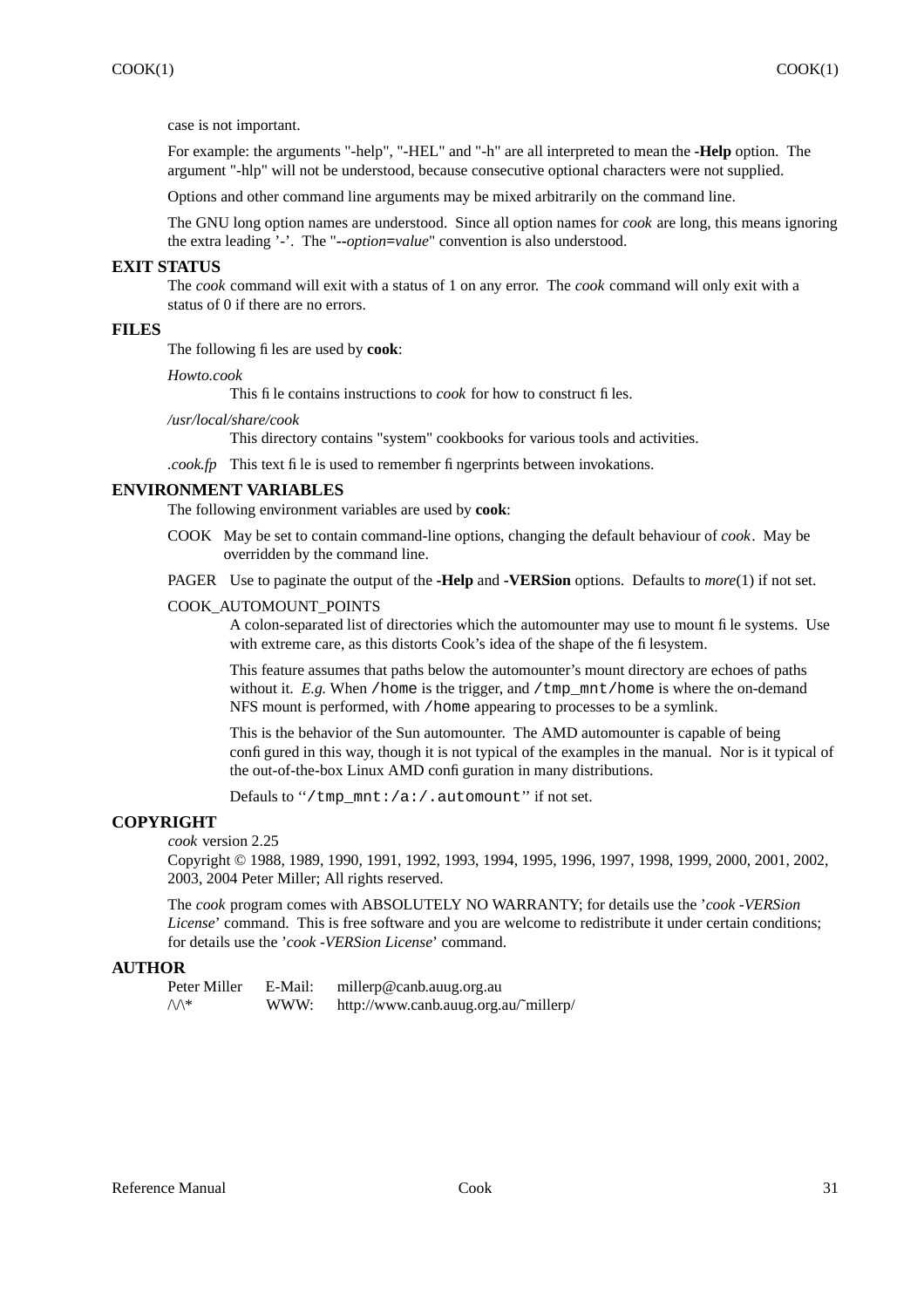cook\_bom − bill of materials

# **SYNOPSIS**

**cook\_bom** [ *option*... ] *dirname* [ *outfile* ] **cook\_bom -Help cook\_bom -VERSion**

# **DESCRIPTION**

The *cook bom* program is used to scan a directory and generate a cookbook fragment containing a bill of materials for that directory. It also includes a recursive reference, via an ''#include-cooked'' directive, to the bills of materials for nested directories.

Output is sent to the standard output unless an output filename is specified.

# **OPTIONS**

The following options are understood:

## **-DIRectory** *pathname*

This option may be used to specify a directory search path, similar to  $\cosh(1)$  [search list] functionality.

## **-Help**

Provide some help with using the *cook\_bom* program.

## **-IGnore** *string*

This option may be used to specify filename patterns to be ignored. It may be given as many times as required.

#### **-PREfix** *string*

This option may be manipulate the name of the manifest files. Defaults to the empty string if not set.

## **-SUFfix** *string*

This option may be manipulate the name of the manifest files. Defaults to "/manifest.cook if not set.

## **-VERSion**

Print the version of the *cook\_bom* program being executed.

All other options will produce a diagnostic error.

All options may be abbreviated; the abbreviation is documented as the upper case letters, all lower case letters and underscores (\_) are optional. You must use consecutive sequences of optional letters.

All options are case insensitive, you may type them in upper case or lower case or a combination of both, case is not important.

For example: the arguments "-help", "-HEL" and "-h" are all interpreted to mean the **-Help** option. The argument "-hlp" will not be understood, because consecutive optional characters were not supplied.

Options and other command line arguments may be mixed arbitrarily on the command line.

The GNU long option names are understood. Since all option names for *cook\_bom* are long, this means ignoring the extra leading '-'. The "**--***option***=***value*" convention is also understood.

# **EXIT STATUS**

The *cook\_bom* command will exit with a status of 1 on any error. The *cook\_bom* command will only exit with a status of 0 if there are no errors.

## **EXAMPLE**

The intended use of this command is to automatically generate a project file manifest in an efficient way. If you have a cookbook of the form

all files in  $=$  ; #include manifest.cook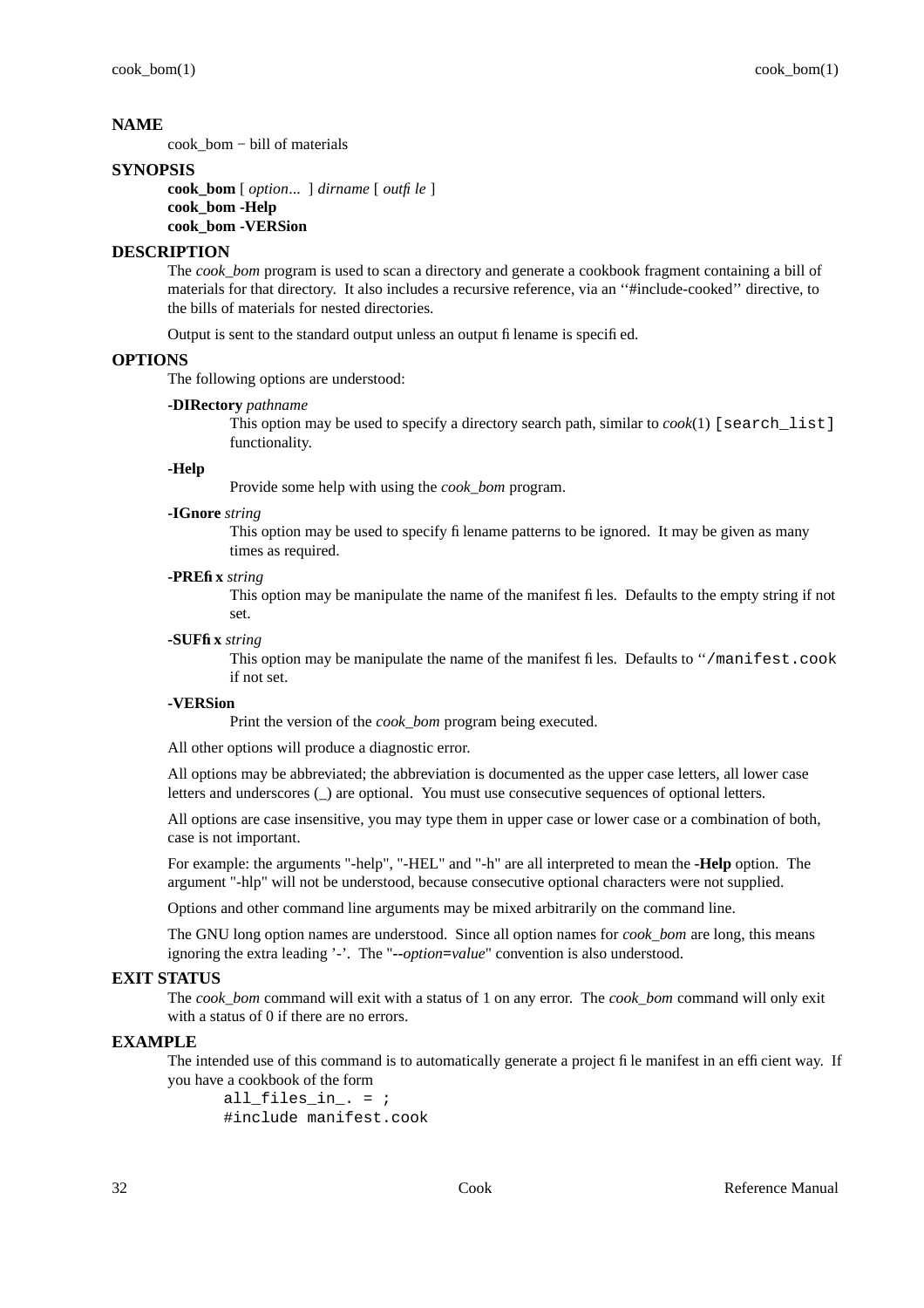```
manifest = [all_files_in.];
set fingerprint mkdir unlink;
%0manifest.cook: ["if" [in "%0" ""] "then" "." "else" "%0"]
{
       cook_bom
              [addprefix '--dir=' [search_list]]
              "--ignore='*"'"
              [need]
              [target]
              ;
}
```
At the end of this fragment, the manifest variable contains a complete list of all files in the directory tree. This variable may then be taken apart with the match\_mask function to build ingredients lists.

The constructed *manifest.cook* files work for both whole-project and recursive (not recommended) builds.

# **COPYRIGHT**

*cook\_bom* version 2.25

Copyright © 1988, 1989, 1990, 1991, 1992, 1993, 1994, 1995, 1996, 1997, 1998, 1999, 2000, 2001, 2002, 2003, 2004 Peter Miller; All rights reserved.

The *cook\_bom* program comes with ABSOLUTELY NO WARRANTY; for details use the '*cook\_bom -VERSion License*' command. This is free software and you are welcome to redistribute it under certain conditions; for details use the '*cook\_bom -VERSion License*' command.

# **AUTHOR**

Peter Miller E-Mail: millerp@canb.auug.org.au /\/\\* WWW: http://www.canb.auug.org.au/˜millerp/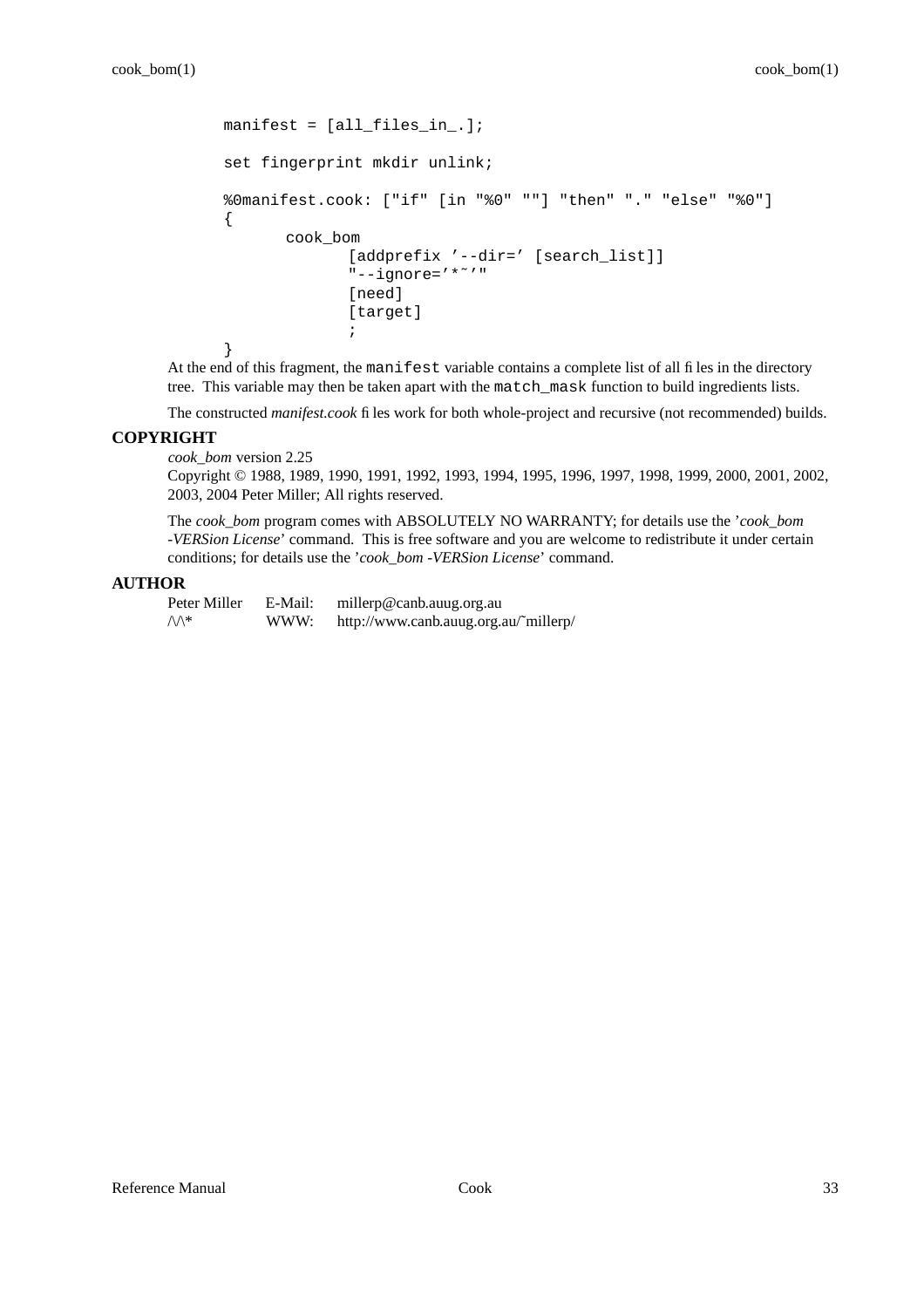# GNU GENERAL PUBLIC LICENSE Version 2, June 1991

Copyright (C) 1989, 1991 Free Software Foundation, Inc. 59 Temple Place, Suite 330, Boston, MA 02111, USA Everyone is permitted to copy and distribute verbatim copies of this license document, but changing it is not allowed.

# Preamble

The licenses for most software are designed to take away your freedom to share and change it. By contrast, the GNU General Public License is intended to guarantee your freedom to share and change free software--to make sure the software is free for all its users. This General Public License applies to most of the Free Software Foundation's software and to any other program whose authors commit to using it. (Some other Free Software Foundation software is covered by the GNU Library General Public License instead.) You can apply it to your programs, too.

When we speak of free software, we are referring to freedom, not price. Our General Public Licenses are designed to make sure that you have the freedom to distribute copies of free software (and charge for this service if you wish), that you receive source code or can get it if you want it, that you can change the software or use pieces of it in new free programs; and that you know you can do these things.

To protect your rights, we need to make restrictions that forbid anyone to deny you these rights or to ask you to surrender the rights. These restrictions translate to certain responsibilities for you if you distribute copies of the software, or if you modify it.

For example, if you distribute copies of such a program, whether gratis or for a fee, you must give the recipients all the rights that you have. You must make sure that they, too, receive or can get the source code. And you must show them these terms so they know their rights.

We protect your rights with two steps: (1) copyright the software, and (2) offer you this license which gives you legal permission to copy, distribute and/or modify the software.

Also, for each author's protection and ours, we want to make certain that everyone understands that there is no warranty for this free software. If the software is modified by someone else and passed on, we want its recipients to know that what they have is not the original, so that any problems introduced by others will not reflect on the original authors' reputations.

Finally, any free program is threatened constantly by software patents. We wish to avoid the danger that redistributors of a free program will individually obtain patent licenses, in effect making the program proprietary. To prevent this, we have made it clear that any patent must be licensed for everyone's free use or not licensed at all.

The precise terms and conditions for copying, distribution and modification follow.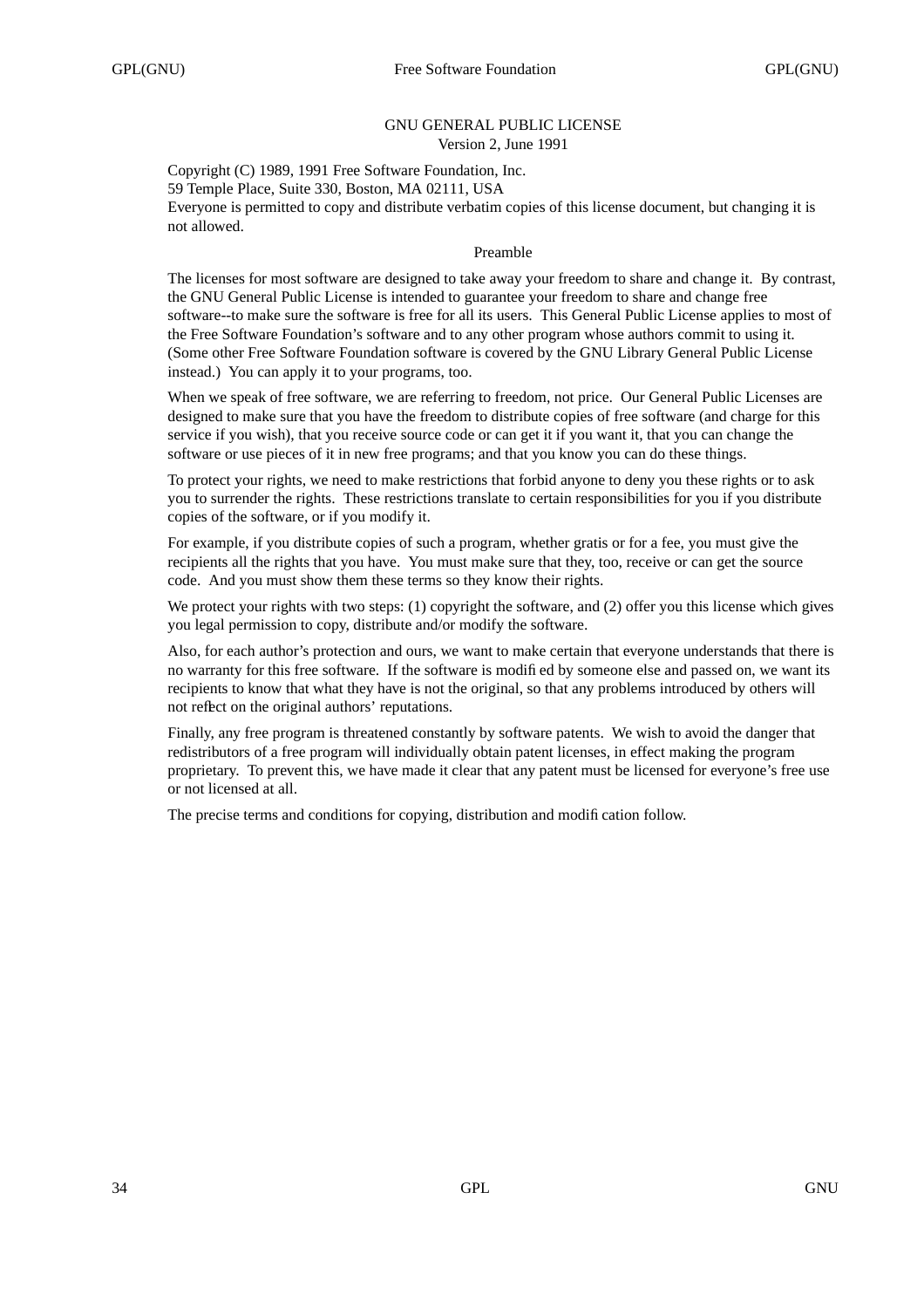# GNU GENERAL PUBLIC LICENSE

# TERMS AND CONDITIONS FOR COPYING, DISTRIBUTION AND MODIFICATION

0. This License applies to any program or other work which contains a notice placed by the copyright holder saying it may be distributed under the terms of this General Public License. The "Program", below, refers to any such program or work, and a "work based on the Program" means either the Program or any derivative work under copyright law: that is to say, a work containing the Program or a portion of it, either verbatim or with modifications and/or translated into another language. (Hereinafter, translation is included without limitation in the term "modification".) Each licensee is addressed as "you".

Activities other than copying, distribution and modification are not covered by this License; they are outside its scope. The act of running the Program is not restricted, and the output from the Program is covered only if its contents constitute a work based on the Program (independent of having been made by running the Program). Whether that is true depends on what the Program does.

1. You may copy and distribute verbatim copies of the Program's source code as you receive it, in any medium, provided that you conspicuously and appropriately publish on each copy an appropriate copyright notice and disclaimer of warranty; keep intact all the notices that refer to this License and to the absence of any warranty; and give any other recipients of the Program a copy of this License along with the Program.

You may charge a fee for the physical act of transferring a copy, and you may at your option offer warranty protection in exchange for a fee.

2. You may modify your copy or copies of the Program or any portion of it, thus forming a work based on the Program, and copy and distribute such modifications or work under the terms of Section 1 above, provided that you also meet all of these conditions:

- a) You must cause the modified files to carry prominent notices stating that you changed the files and the date of any change.
- b) You must cause any work that you distribute or publish, that in whole or in part contains or is derived from the Program or any part thereof, to be licensed as a whole at no charge to all third parties under the terms of this License.
- c) If the modified program normally reads commands interactively when run, you must cause it, when started running for such interactive use in the most ordinary way, to print or display an announcement including an appropriate copyright notice and a notice that there is no warranty (or else, saying that you provide a warranty) and that users may redistribute the program under these conditions, and telling the user how to viewacopy of this License. (Exception: if the Program itself is interactive but does not normally print such an announcement, your work based on the Program is not required to print an announcement.)

These requirements apply to the modified work as a whole. If identifiable sections of that work are not derived from the Program, and can be reasonably considered independent and separate works in themselves, then this License, and its terms, do not apply to those sections when you distribute them as separate works. But when you distribute the same sections as part of a whole which is a work based on the Program, the distribution of the whole must be on the terms of this License, whose permissions for other licensees extend to the entire whole, and thus to each and every part regardless of who wrote it.

Thus, it is not the intent of this section to claim rights or contest your rights to work written entirely by you; rather, the intent is to exercise the right to control the distribution of derivative or collective works based on the Program.

In addition, mere aggregation of another work not based on the Program with the Program (or with a work based on the Program) on a volume of a storage or distribution medium does not bring the other work under the scope of this License.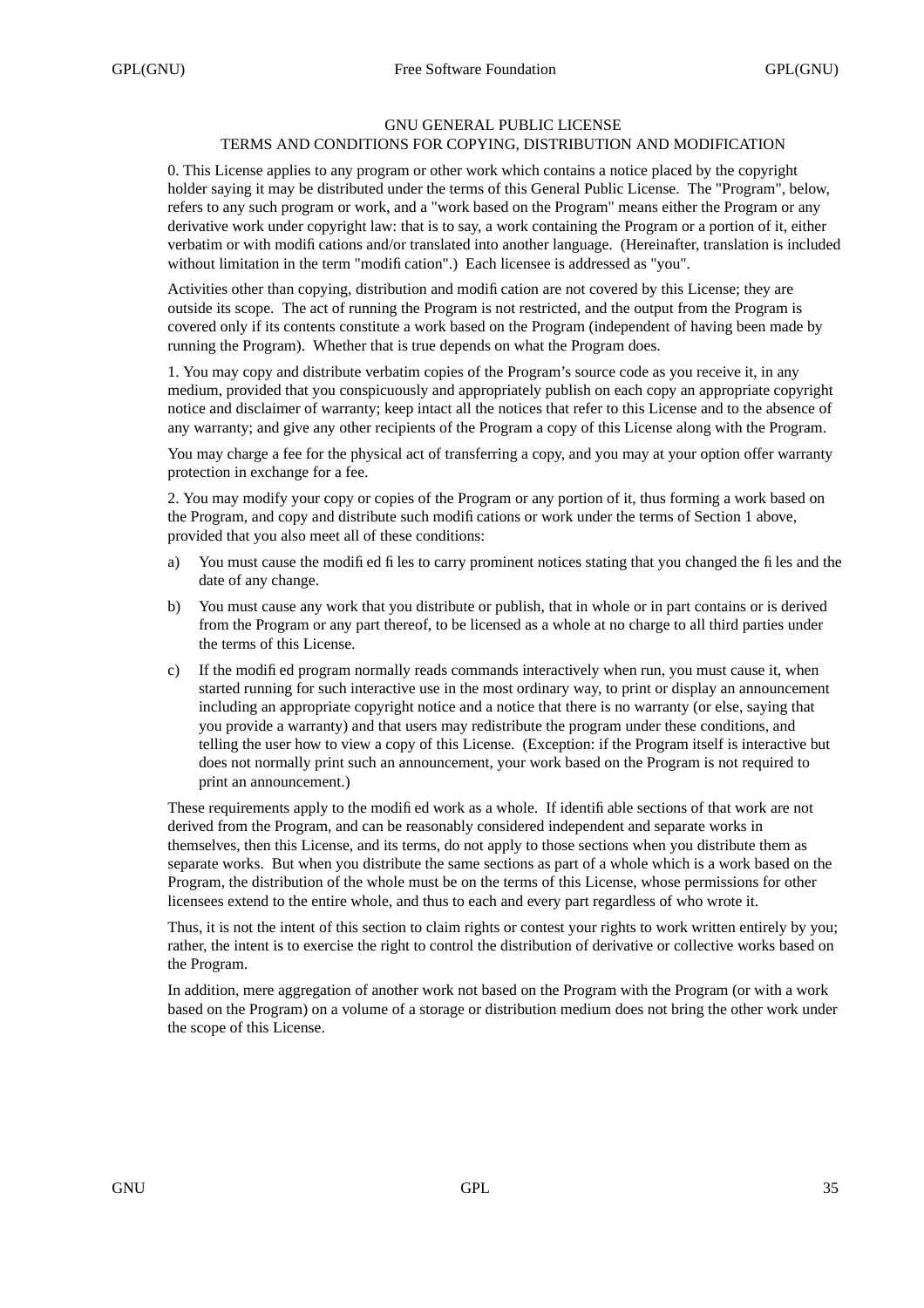3. You may copy and distribute the Program (or a work based on it, under Section 2) in object code or executable form under the terms of Sections 1 and 2 above provided that you also do one of the following:

- a) Accompany it with the complete corresponding machine-readable source code, which must be distributed under the terms of Sections 1 and 2 above on a medium customarily used for software interchange; or,
- b) Accompany it with a written offer, valid for at least three years, to give any third party, for a charge no more than your cost of physically performing source distribution, a complete machine-readable copy of the corresponding source code, to be distributed under the terms of Sections 1 and 2 above on a medium customarily used for software interchange; or,
- c) Accompany it with the information you received as to the offer to distribute corresponding source code. (This alternative is allowed only for noncommercial distribution and only if you received the program in object code or executable form with such an offer, in accord with Subsection b above.)

The source code for a work means the preferred form of the work for making modifications to it. For an executable work, complete source code means all the source code for all modules it contains, plus any associated interface definition files, plus the scripts used to control compilation and installation of the executable. However, as a special exception, the source code distributed need not include anything that is normally distributed (in either source or binary form) with the major components (compiler, kernel, and so on) of the operating system on which the executable runs, unless that component itself accompanies the executable.

If distribution of executable or object code is made by offering access to copy from a designated place, then offering equivalent access to copy the source code from the same place counts as distribution of the source code, even though third parties are not compelled to copy the source along with the object code.

4. You may not copy, modify, sublicense, or distribute the Program except as expressly provided under this License. Any attempt otherwise to copy, modify, sublicense or distribute the Program is void, and will automatically terminate your rights under this License. However, parties who have received copies, or rights, from you under this License will not have their licenses terminated so long as such parties remain in full compliance.

5. You are not required to accept this License, since you have not signed it. However, nothing else grants you permission to modify or distribute the Program or its derivative works. These actions are prohibited by law if you do not accept this License. Therefore, by modifying or distributing the Program (or any work based on the Program), you indicate your acceptance of this License to do so, and all its terms and conditions for copying, distributing or modifying the Program or works based on it.

6. Each time you redistribute the Program (or any work based on the Program), the recipient automatically receives a license from the original licensor to copy, distribute or modify the Program subject to these terms and conditions. You may not impose any further restrictions on the recipients' exercise of the rights granted herein. You are not responsible for enforcing compliance by third parties to this License.

7. If, as a consequence of a court judgment or allegation of patent infringement or for any other reason (not limited to patent issues), conditions are imposed on you (whether by court order, agreement or otherwise) that contradict the conditions of this License, they do not excuse you from the conditions of this License. If you cannot distribute so as to satisfy simultaneously your obligations under this License and any other pertinent obligations, then as a consequence you may not distribute the Program at all. For example, if a patent license would not permit royalty-free redistribution of the Program by all those who receive copies directly or indirectly through you, then the only way you could satisfy both it and this License would be to refrain entirely from distribution of the Program.

If any portion of this section is held invalid or unenforceable under any particular circumstance, the balance of the section is intended to apply and the section as a whole is intended to apply in other circumstances.

It is not the purpose of this section to induce you to infringe any patents or other property right claims or to contest validity of any such claims; this section has the sole purpose of protecting the integrity of the free software distribution system, which is implemented by public license practices. Many people have made generous contributions to the wide range of software distributed through that system in reliance on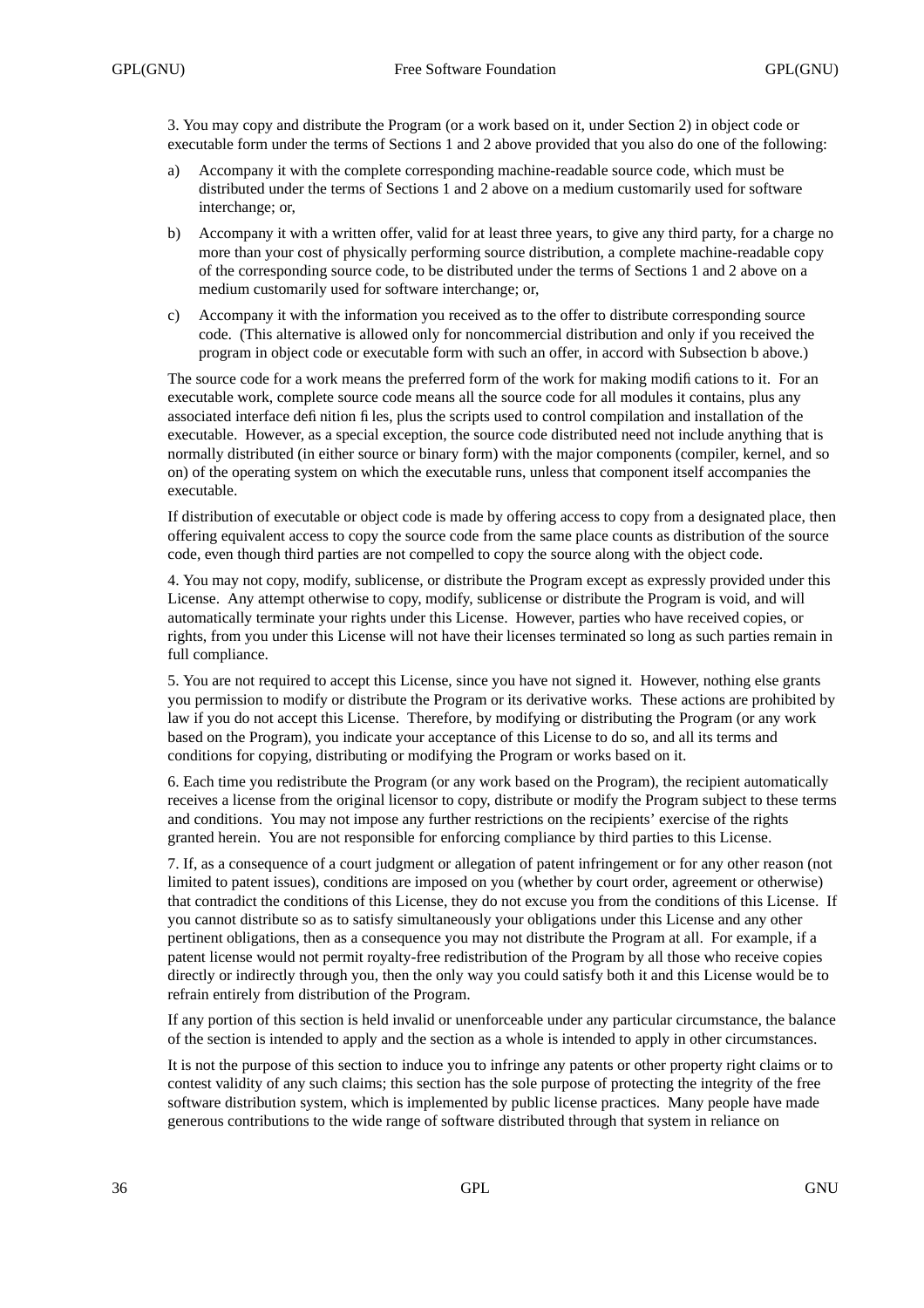consistent application of that system; it is up to the author/donor to decide if he or she is willing to distribute software through any other system and a licensee cannot impose that choice.

This section is intended to make thoroughly clear what is believed to be a consequence of the rest of this License.

8. If the distribution and/or use of the Program is restricted in certain countries either by patents or by copyrighted interfaces, the original copyright holder who places the Program under this License may add an explicit geographical distribution limitation excluding those countries, so that distribution is permitted only in or among countries not thus excluded. In such case, this License incorporates the limitation as if written in the body of this License.

9. The Free Software Foundation may publish revised and/or new versions of the General Public License from time to time. Such new versions will be similar in spirit to the present version, but may differ in detail to address new problems or concerns.

Each version is given a distinguishing version number. If the Program specifies a version number of this License which applies to it and "any later version", you have the option of following the terms and conditions either of that version or of any later version published by the Free Software Foundation. If the Program does not specify a version number of this License, you may choose any version ever published by the Free Software Foundation.

10. If you wish to incorporate parts of the Program into other free programs whose distribution conditions are different, write to the author to ask for permission. For software which is copyrighted by the Free Software Foundation, write to the Free Software Foundation; we sometimes make exceptions for this. Our decision will be guided by the two goals of preserving the free status of all derivatives of our free software and of promoting the sharing and reuse of software generally.

# NO WARRANTY

11. BECAUSE THE PROGRAM IS LICENSED FREE OF CHARGE, THERE IS NO WARRANTY FOR THE PROGRAM, TO THE EXTENT PERMITTED BY APPLICABLE LAW. EXCEPT WHEN OTHERWISE STATED IN WRITING THE COPYRIGHT HOLDERS AND/OR OTHER PARTIES PROVIDE THE PROGRAM "AS IS" WITHOUT WARRANTY OF ANY KIND, EITHER EXPRESSED OR IMPLIED, INCLUDING, BUT NOT LIMITED TO, THE IMPLIED WARRANTIES OF MERCHANTABILITY AND FITNESS FOR A PARTICULAR PURPOSE. THE ENTIRE RISK AS TO THE QUALITY AND PERFORMANCE OF THE PROGRAM IS WITH YOU. SHOULD THE PROGRAM PROVE DEFECTIVE, YOU ASSUME THE COST OF ALL NECESSARY SERVICING, REPAIR OR CORRECTION.

12. IN NO EVENT UNLESS REQUIRED BY APPLICABLE LAW OR AGREED TO IN WRITING WILL ANY COPYRIGHT HOLDER, OR ANY OTHER PARTY WHO MAY MODIFY AND/OR REDISTRIBUTE THE PROGRAM AS PERMITTED ABOVE, BE LIABLE TO YOU FOR DAMAGES, INCLUDING ANY GENERAL, SPECIAL, INCIDENTAL OR CONSEQUENTIAL DAMAGES ARISING OUT OF THE USE OR INABILITY TO USE THE PROGRAM (INCLUDING BUT NOT LIMITED TO LOSS OF DATA OR DATA BEING RENDERED INACCURATE OR LOSSES SUSTAINED BY YOU OR THIRD PARTIES OR A FAILURE OF THE PROGRAM TO OPERATE WITH ANY OTHER PROGRAMS), EVEN IF SUCH HOLDER OR OTHER PARTY HAS BEEN ADVISED OF THE POSSIBILITY OF SUCH DAMAGES.

END OF TERMS AND CONDITIONS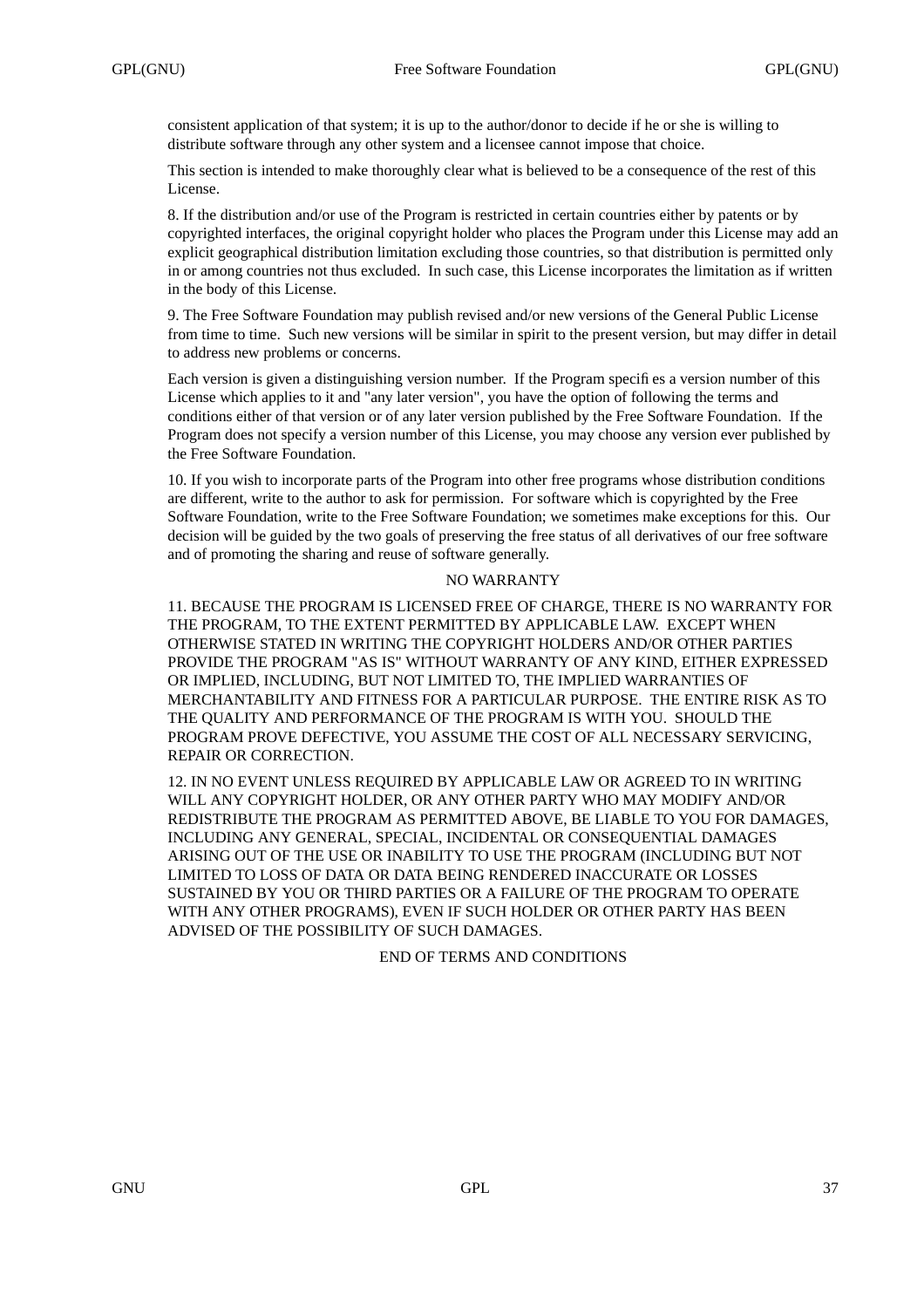# Appendix: How to Apply These Terms to Your New Programs

If you develop a new program, and you want it to be of the greatest possible use to the public, the best way to achieve this is to make it free software which everyone can redistribute and change under these terms.

To do so, attach the following notices to the program. It is safest to attach them to the start of each source file to most effectively convey the exclusion of warranty; and each file should have at least the "copyright" line and a pointer to where the full notice is found.

*one line to give the program's name and a brief idea of what it does.* Copyright (C) 19yy *name of author*

This program is free software; you can redistribute it and/or modify it under the terms of the GNU General Public License as published by the Free Software Foundation; either version 2 of the License, or (at your option) any later version.

This program is distributed in the hope that it will be useful, but WITHOUT ANY WARRANTY; without even the implied warranty of MERCHANTABILITY or FITNESS FOR A PARTICULAR PURPOSE. See the GNU General Public License for more details.

You should have received a copy of the GNU General Public License along with this program; if not, write to the Free Software Foundation, Inc., 59 Temple Place, Suite 330, Boston, MA 02111, USA.

Also add information on how to contact you by electronic and paper mail.

If the program is interactive, make it output a short notice like this when it starts in an interactive mode:

Gnomovision version 69, Copyright (C) 19yy name of author Gnomovision comes with ABSOLUTELY NO WARRANTY; for details type 'show w'. This is free software, and you are welcome to redistribute it under certain conditions; type 'show c' for details.

The hypothetical commands 'show w' and 'show c' should show the appropriate parts of the General Public License. Of course, the commands you use may be called something other than 'show w' and 'show c'; they could even be mouse-clicks or menu items--whatever suits your program.

You should also get your employer (if you work as a programmer) or your school, if any, to sign a "copyright disclaimer" for the program, if necessary. Here is a sample; alter the names:

Yo yodyne, Inc., hereby disclaims all copyright interest in the program 'Gnomovision' (which makes passes at compilers) written by James Hacker.

*signature of Ty Coon,* 1 April 1989 Ty Coon, President of Vice

This General Public License does not permit incorporating your program into proprietary programs. If your program is a subroutine library, you may consider it more useful to permit linking proprietary applications with the library. If this is what you want to do, use the GNU Library General Public License instead of this License.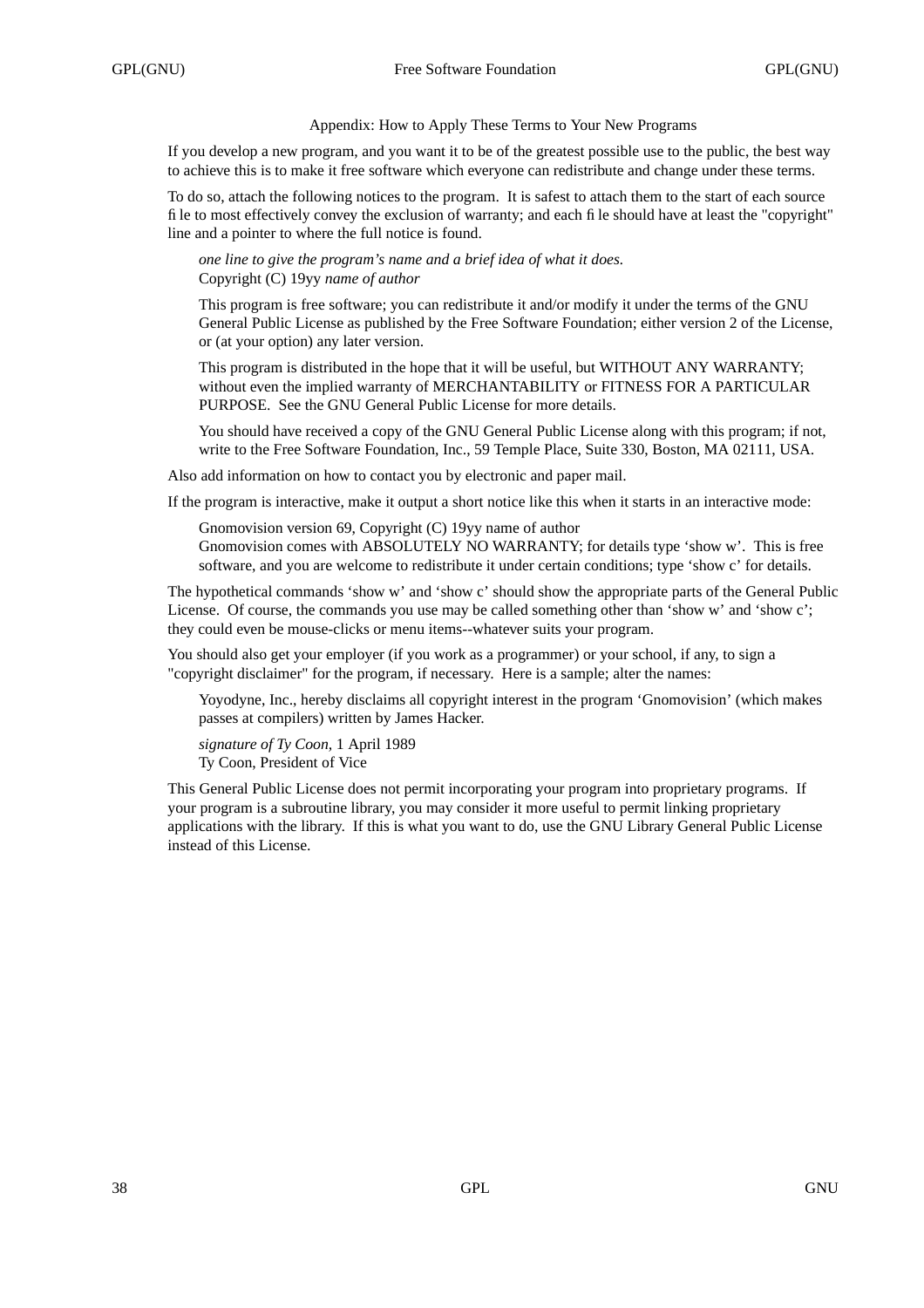cook − load balancing rsh

## **SYNOPSIS**

**cook** [ *option*... ] *architecture command* [ *argument*... ]

## **cook -Help**

# **DESCRIPTION**

The *cook* program is a wrapper around *rsh*(1) which does simple load balancing. It obtains its load information by running the  $rup(1)$  command, and selects the most suitable host hased on the architecture you specify, and the least load of all hosts of that architecture.

The first command line argument is the architecture name which is used to get the list of possible hosts. From that list the *rup*(1) command is run to determine the host with the lowest load, which is in turn used as the first argument of the eventual *rsh*(1) command.

#### **COOKBOOKS**

In order to make use of this program, somewhere in your cookbook, you need to add a line which reads parallel\_rsh = "cook";

If the host chosen is the same as the caller (build host) then this program just exec the command skipping the rsh. So it costs nothing to use this in a one machine network!

For each recipe you want distributed to a remote host, you need to add a host-binding attribute to. Typical usage is where you have a muti-architecture build.

```
%1/%0%.o: %0%.c
   host-binding %1 {
   cc -o [target] -c [resolve %0%.c]; }
```
In the recipe given here, each architecture has its object files placed into a separate architecture-specific directory tree. The architecture name (%1) is used in the host-binding, so that the compiles may be loadbalanced to all machines of that architecture.

If you need a command to run on a specific host (say, because that's where a specific application license resides), then simply use the host name in the host-binding attribute, rather than an architecture name.

# **DEFINING THE CLASSES**

The */usr/local/share/cook/host\_lists.pl* file is expected to exist, and to contain variable definitions used to determine if hosts are members of particular architectures.

The */usr/local/share/cook/host\_lists.pl* file defines a perl HOL "hash of lists" The hash is %ArchNames and it maps names of architectures as user want to see them, to list references as the actual lists are stored.

The names of each architecture could be any form you wish but the convention is to use the GNUish names such as "sparc-sun-solaris2.8".

For each architecture, define one or more lists of machines according to what function each machine set may do. This can be as simple or as elaborate as required. The form of the list variable name can be any valid perl identifier but may as well be like the architecture name with dash changed to underbar and dot removed, and the type added. For example one might define solaris hosts as:

```
@sparc_sun_solaris28_hosts = (
          "mickey", "minny", "scrooge" );
And linux hosts as:
      @i386 \lim_{x \to 2} hosts = (
          "goofy", "scrooge" );
```
If there is a need to define different sets of machines for different types of jobs then add a suffix to the names in the *host-binding* directive on each of the recipes, and lists here with the same suffix.

The hash to map argument names to lists is defined like:

```
%ArchNames = (
  "sparc-solaris2.8", => @sparc_solaris28_hosts,
  "i586-unknown-linux22", => @i386_linux22_hosts, );
```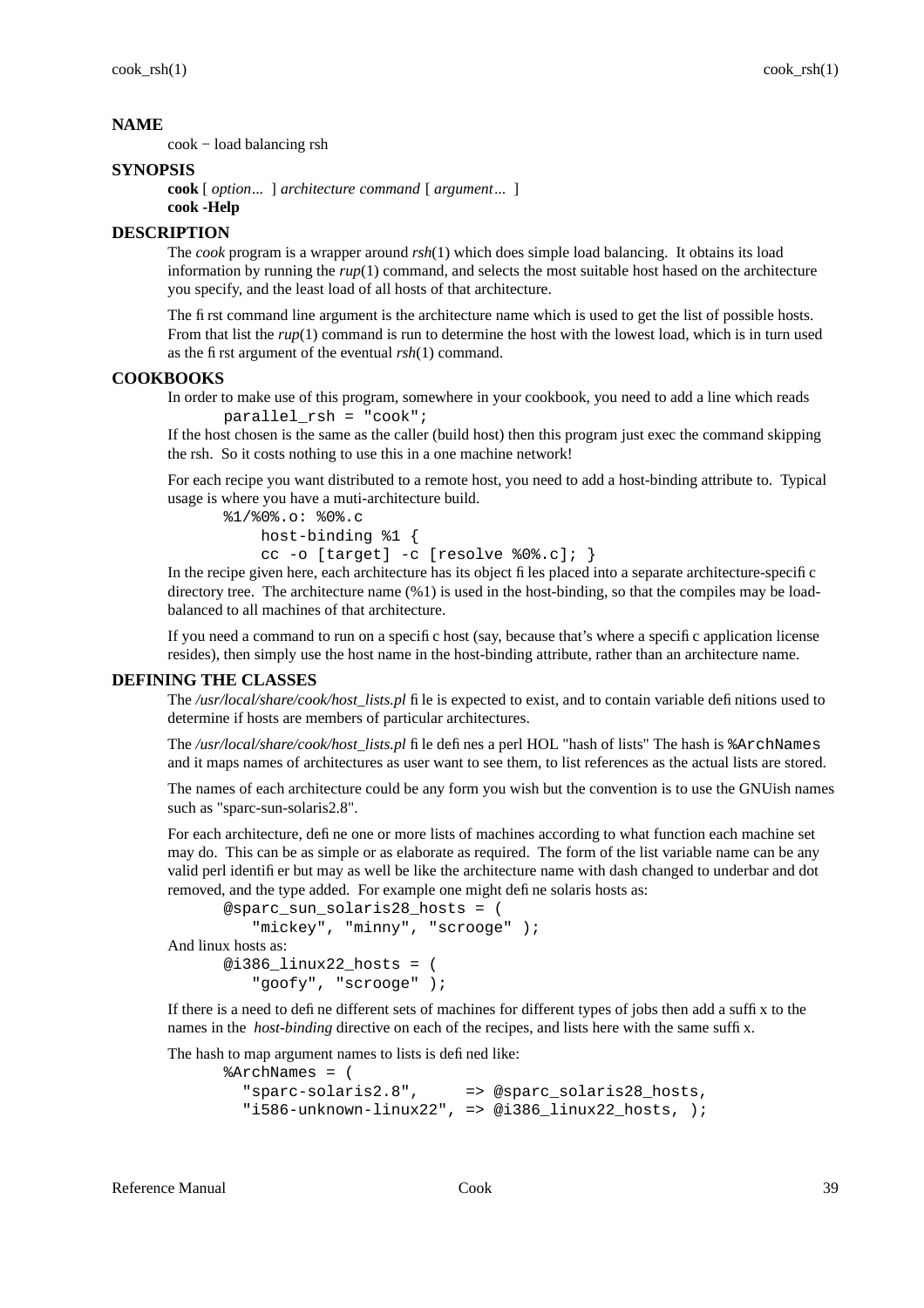Of course if users have differing opinions as to what the architecture names should look like, you can define "alias" mappings as well.<br>"sun4-Sun0S-5.8",

```
=> @sparc_solaris28_hosts,
Or maybe the level is of no importance, then define
         "sparc-solaris", => @sparc_solaris28_hosts,
                                  => @sparc_solaris28_hosts,
Also, this list isn't allowed to be empty.
```
And finally, curtesy of Perl, the last line of the file must read

1; for obscure and magical reasons.

# **SYSLOG LOGGING**

Typical commands seen during a build would look like

```
sh -c 'cd /aegis/dd/gumby2.2.C079 && \ sh -ce /aegis/dd/gumby2.2.C079/.6.1; \ echo $? >
/aegis/dd/gumby2.2.C079/.6.2'
```
So we can extract the project/ change from the command quite easily and logging it via syslog would be a trivial addition.

# **OPTIONS**

This command is not usually given any options.

- **−h** Help show usage info
- **−vP** Verbose report choice
- **−T***n* Trace value for testing

# **FILES**

/usr/local/share/cook/exclude.hosts

This file is used to list those host which must not be used by this script. Simply list excuded hosts, one hostname per line. If the file is absent, all hosts reported by  $rup(1)$  may be used.

/usr/local/share/cook/host\_lists.pl

This file defines the classes of hosts for each architecture.

# **AUTHOR**

Jerry Pendergraft <jerry@endocardial.com>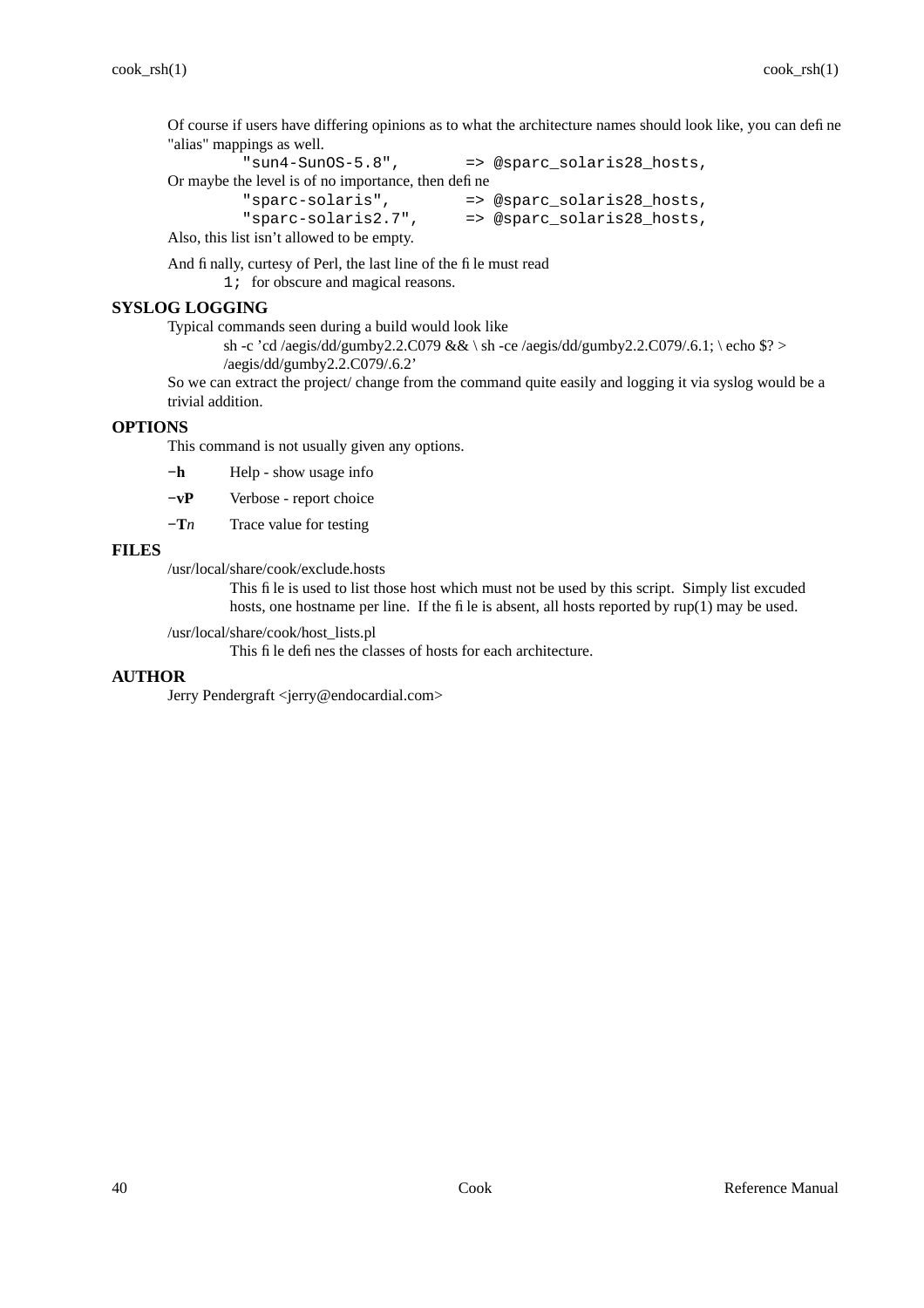cookfp − calculate file fingerprint

## **SYNOPSIS**

**cookfp** [ *option*... ][ *filename*... ] **cookfp -Help cookfp -VERSion**

# **DESCRIPTION**

The *cookfp* program is used to calculate the fingerprints of files. A fingerprint is a hash of the contents of a file. The default fingerprint is cryptographically strong, so the probability of two different files having the same fingerprint is less than 1 in  $2**200$ .

The fingerprint is based on Dan Berstien <djb@silverton.berkeley.edu> public domain fingerprint 0.50 beta package 930809, posted to the alt.sources newsgroup. This program produces identical results; the expected test results were generated using Dan's package.

The fingerprint is a base-64-sanely-encoded fingerprint of the input. Imagine this fingerprint as something universal and permanent. A fingerprint is 76 characters long, containing the following:

- 1. A Snefru-8 (version 2.5, 8 passes, 512->256) hash. (Derived from the Xerox Secure Hash Function.)
- 2. An MD5 hash, as per RFC 1321. (Derived from the RSADSI MD5 Message-Digest Algorithm.)
- 3. A CRC checksum, as in the new cksum utility.
- 4. Length modulo 2ˆ40.

The output format is not expected to be compatible with anything. However, options are available to produce the purported output of Merkle's snefru program, the purported output of RSADSI's mddriver -x, or the purported output of the POSIX cksum program.

If no files are named as input, the standard input will be used. The special file name ''-'' is understood to mean the standard input.

# **OPTIONS**

The following options are understood:

#### **-Checksum**

Print the CRC32 checksum and length of the named file(s).

#### **-Identifier**

Print a condensed form of the fingerprint (obtained by performing a CRC32 checksum on the full fingerprint described above - a definite overkill). This is an 8-digit hexadecimal number, useful for generating unique short identifiers out of long names. The first character is forced to be a letter (g-p), so there is no problem in using the output as a variable name.

#### **-Help**

Provide some help with using the *cookfp* program.

## **-Message\_Digest**

Print the RSA Data Security, Inc. MD5 Message-Digest Algorithm hash of the named file(s).

**-Snefru** Print the Snefru hash of the named file(s), derived from the Xerox Secure Hash Function.

## **-VERSion**

Print the version of the *cookfp* program being executed.

All other options will produce a diagnostic error.

All options may be abbreviated; the abbreviation is documented as the upper case letters, all lower case letters and underscores (\_) are optional. You must use consecutive sequences of optional letters.

All options are case insensitive, you may type them in upper case or lower case or a combination of both, case is not important.

For example: the arguments "-help", "-HEL" and "-h" are all interpreted to mean the **-Help** option. The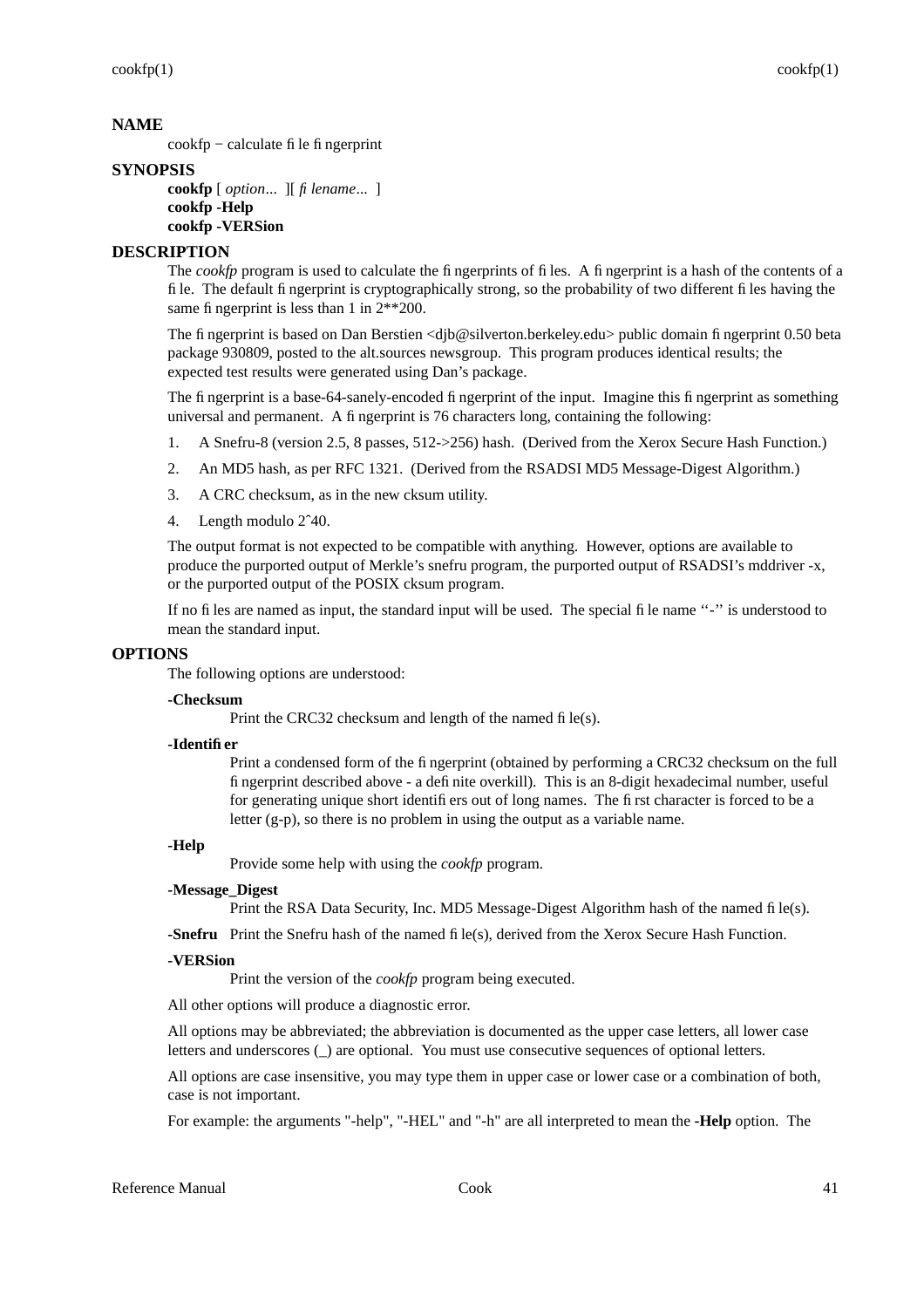argument "-hlp" will not be understood, because consecutive optional characters were not supplied.

Options and other command line arguments may be mixed arbitrarily on the command line.

The GNU long option names are understood. Since all option names for *cookfp* are long, this means ignoring the extra leading '-'. The "**--***option***=***value*" convention is also understood.

# **EXIT STATUS**

The *cookfp* command will exit with a status of 1 on any error. The *cookfp* command will only exit with a status of 0 if there are no errors.

# **COPYRIGHT**

*cookfp* version 2.25

Copyright © 1988, 1989, 1990, 1991, 1992, 1993, 1994, 1995, 1996, 1997, 1998, 1999, 2000, 2001, 2002, 2003, 2004 Peter Miller; All rights reserved.

The *cookfp* program comes with ABSOLUTELY NO WARRANTY; for details use the '*cookfp -VERSion License*' command. This is free software and you are welcome to redistribute it under certain conditions; for details use the '*cookfp -VERSion License*' command.

# **AUTHOR**

Peter Miller E-Mail: millerp@canb.auug.org.au  $\mathcal{W}^*$  WWW: http://www.canb.auug.org.au/~millerp/

Portions of this program are derived from sources from other people, sometimes with liberal copyrights, and sometimes in the public domain. These include:

#### Dan Bernstien

See *common/fp/README* for details.

# Gary S Brown.

See *common/fp/crc32.c* for details.

RSA Data Security, Inc.

See *common/fp/md5.c* for details.

Xerox Corporation

See *common/fp/snefru.c* for details.

In addition to the above copyright holders, there have been numerous authors and contributors, see the named files for details. Files names are relative to the root of the *cook* distribution.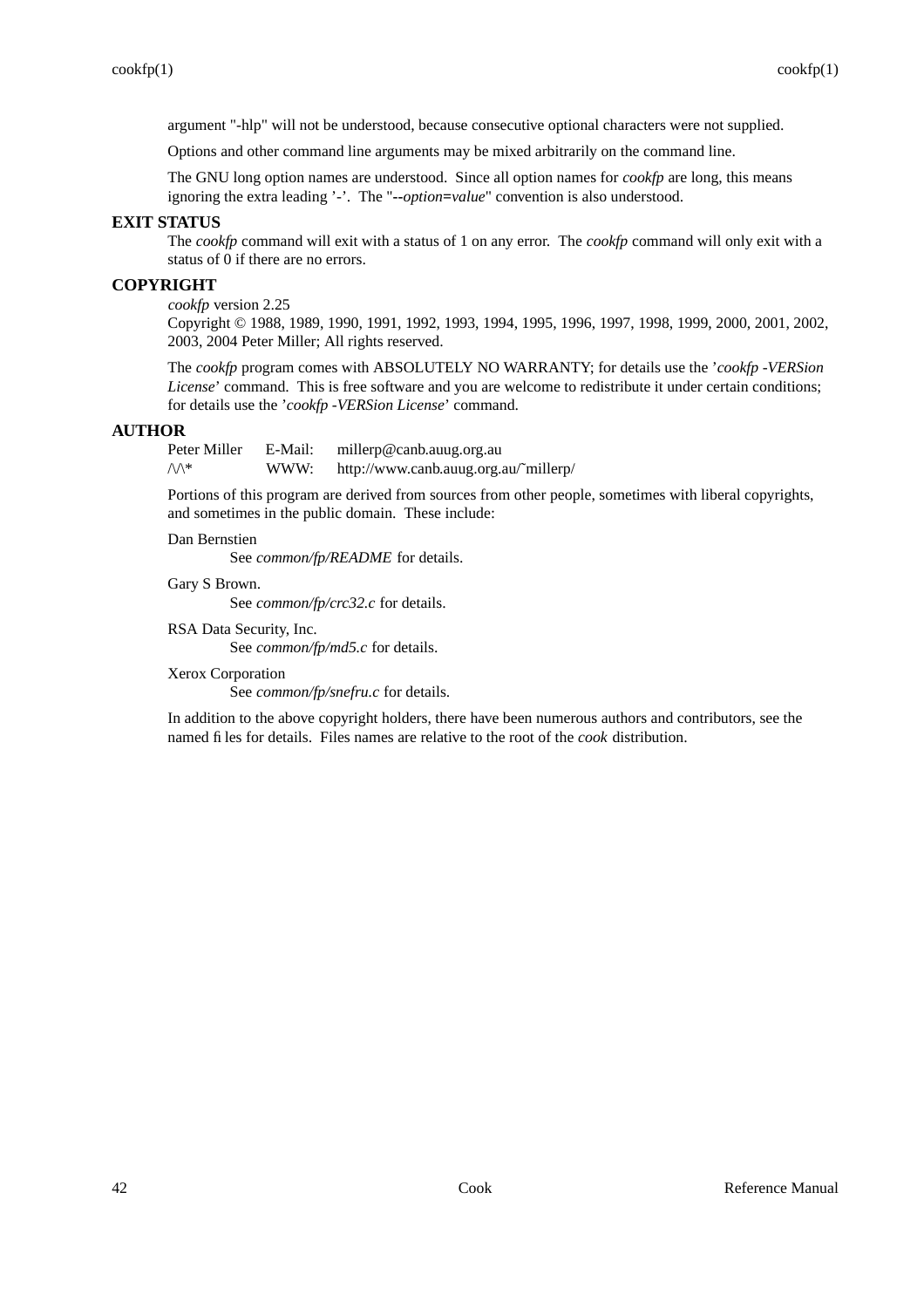cooktime − set file times

## **SYNOPSIS**

**cooktime** [ *option*... ] *filename*... **cooktime -Help cooktime -VERSion**

# **DESCRIPTION**

The *cooktime* program is used to set the modified time or access time of a file. This can be used to defend against unwanted logical dependencies when making "minor" changes to files.

If no option is specified, the default action is as if "*−Modify now*" was specified.

## **OPTIONS**

The following options are understood.

#### **-Access** *date*

This option may be used to set the last-access time of the files. The date is relatively free-format; rember to use quotes to insulate spaces from the shell.

#### **-Modify** *date*

This option may be used to set the last-modify time of the files. The date is relatively freeformat; rember to use quotes to insulate spaces from the shell.

#### **-Report**

When use alone, produces a listing of access times and modify times for the named files. When used with -Access or -Modify, produces a listing of the changes made.

#### **-Help**

Give some information on how to use the *cooktime* command.

Any other option will generate a diagnostic error.

All options may be abbreviated; the abbreviation is documented as the upper case letters, all lower case letters and underscores (\_) are optional. You must use consecutive sequences of optional letters.

All options are case insensitive, you may type them in upper case or lower case or a combination of both, case is not important.

For example: the arguments "-help", "-HEL" and "-h" are all interpreted to mean the **-Help** option. The argument "-hlp" will not be understood, because consecutive optional characters were not supplied.

Options and other command line arguments may be mixed arbitrarily on the command line.

The GNU long option names are understood. Since all option names for *cooktime* are long, this means ignoring the extra leading '-'. The "**--***option***=***value*" convention is also understood.

## **EXIT STATUS**

The *cooktime* command will exit with a status of 1 on any error. The *cooktime* command will only exit with a status of 0 if there are no errors.

# **COPYRIGHT**

*cooktime* version 2.25

Copyright © 1988, 1989, 1990, 1991, 1992, 1993, 1994, 1995, 1996, 1997, 1998, 1999, 2000, 2001, 2002, 2003, 2004 Peter Miller; All rights reserved.

The *cooktime* program comes with ABSOLUTELY NO WARRANTY; for details use the '*cooktime -VERSion License*' command. This is free software and you are welcome to redistribute it under certain conditions; for details use the '*cooktime -VERSion License*' command.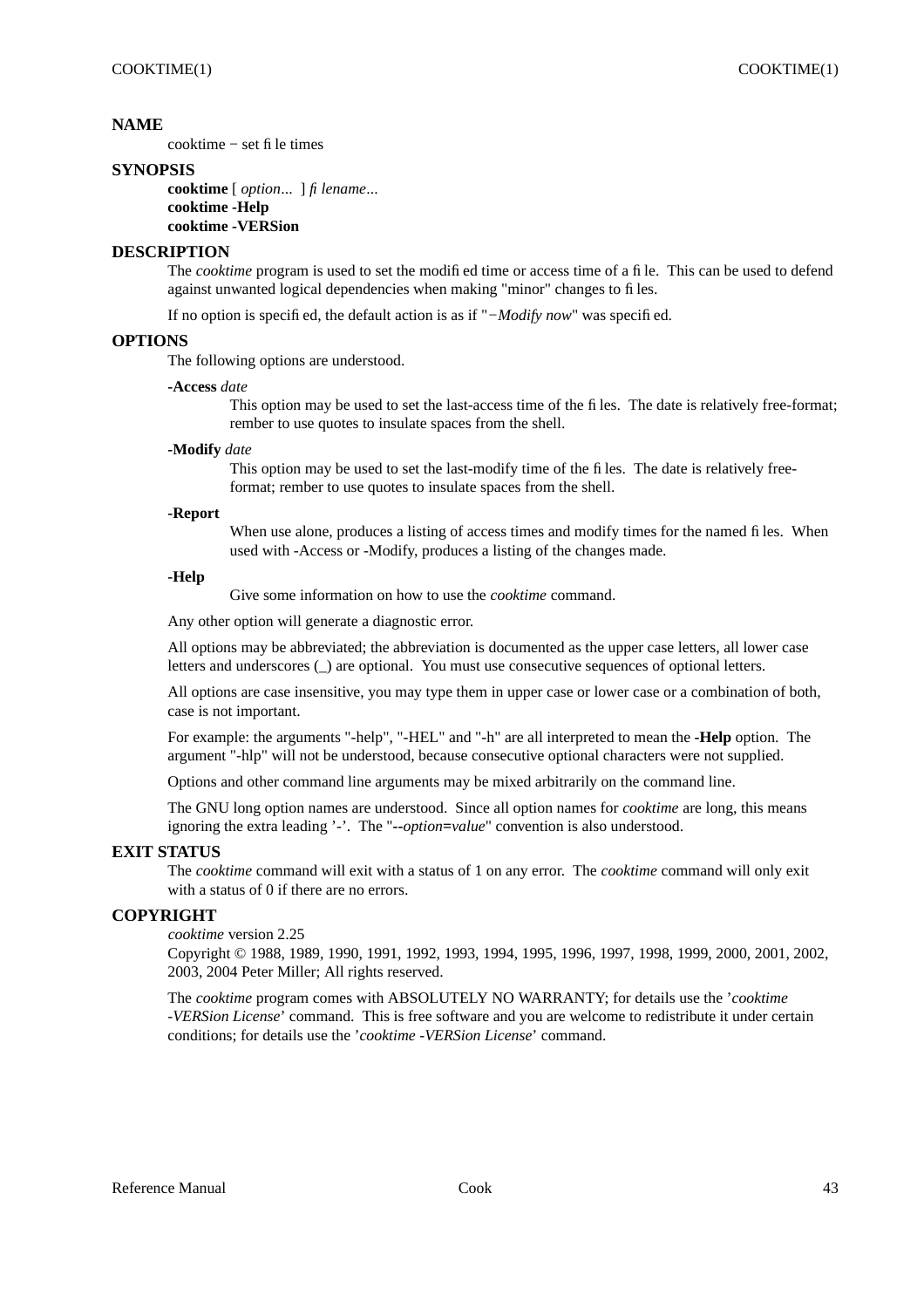# **AUTHOR**

| Peter Miller | E-Mail: | millerp@canb.auug.org.au              |
|--------------|---------|---------------------------------------|
| ∧∧*          | WWW:    | http://www.canb.auug.org.au/~millerp/ |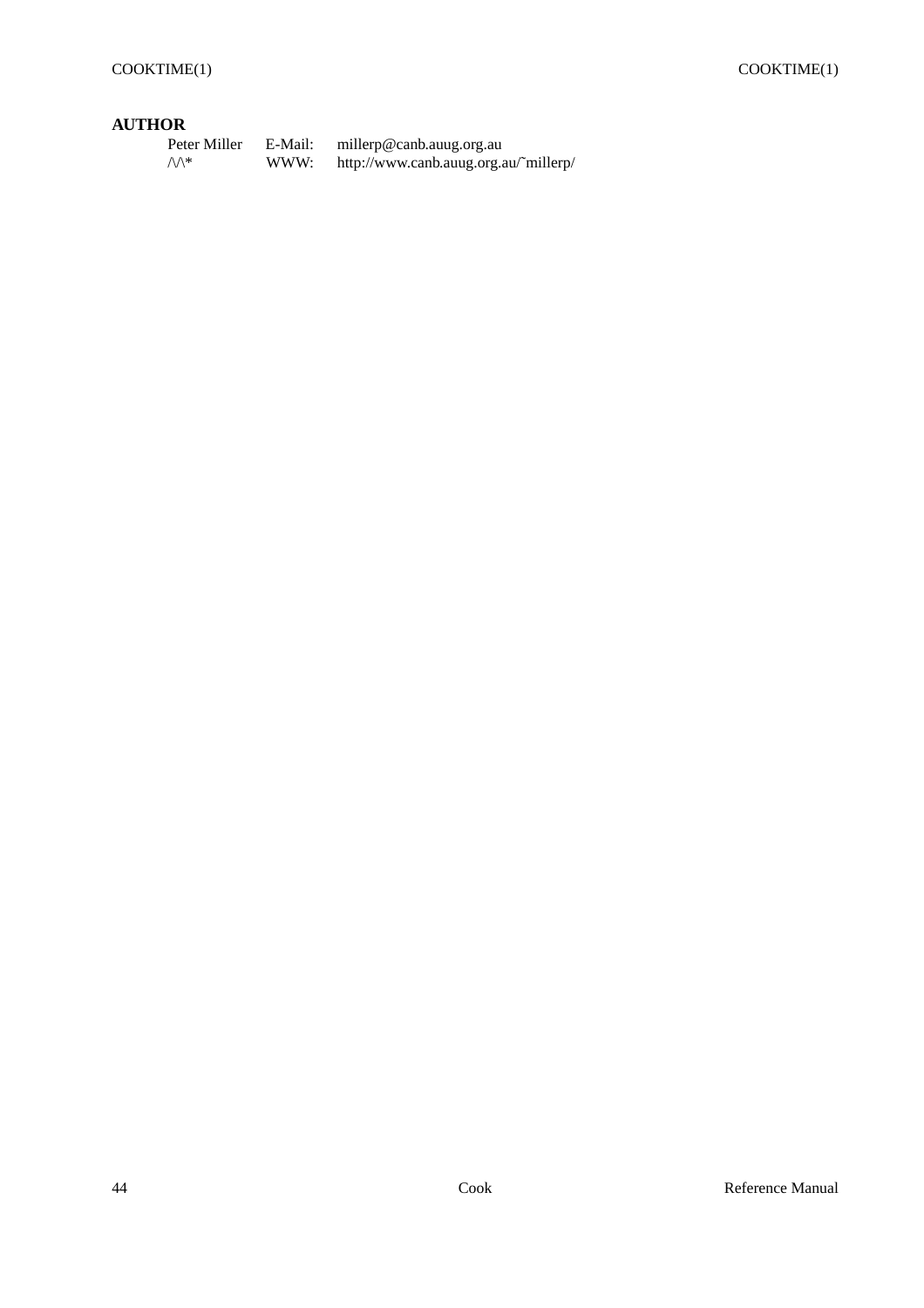find\_libs − find pathnames of libraries

## **SYNOPSIS**

**find\_libs** [ **-L***path* ... ][ **-l***name* ... ] **find\_libs -Help find\_libs -VERSion**

# **DESCRIPTION**

The *find* libs program is used to find the actual pathname of a library specified on a *cc*(1) command line. This allows *cook*(1) to know these dependencies.

# **OPTIONS**

The following options are understood.

**-L***path*

Specify a path to search for libraries on. If more than one is specified, they will be scanned in the order given before the standard */usr/lib* and */lib* places. This is like the same argument to  $cc(1)$ , and the usual find\_libs option abbreviation rules do not apply.

#### **-l***name*

Name a library to be searched for. This is like the same argument to  $cc(1)$ , and the usual find libs option abbreviation rules do not apply.

# **-Help**

Give some information on how to use the *find\_libs* command.

## **-VERSion**

Tell the version of the *find\_libs* command currently executing.

All other options will result in a diagnostic error.

All options may be abbreviated; the abbreviation is documented as the upper case letters, all lower case letters and underscores (\_) are optional. You must use consecutive sequences of optional letters.

All options are case insensitive, you may type them in upper case or lower case or a combination of both, case is not important.

For example: the arguments "-help", "-HEL" and "-h" are all interpreted to mean the **-Help** option. The argument "-hlp" will not be understood, because consecutive optional characters were not supplied.

Options and other command line arguments may be mixed arbitrarily on the command line.

The GNU long option names are understood. Since all option names for *find\_libs* are long, this means ignoring the extra leading '-'. The "**--***option***=***value*" convention is also understood.

## **EXIT STATUS**

The *find\_libs* command will exit with a status of 1 on any error. The *find\_libs* command will only exit with a status of 0 if there are no errors.

## **COPYRIGHT**

*find\_libs* version 2.25

Copyright © 1988, 1989, 1990, 1991, 1992, 1993, 1994, 1995, 1996, 1997, 1998, 1999, 2000, 2001, 2002, 2003, 2004 Peter Miller; All rights reserved.

The *find\_libs* program comes with ABSOLUTELY NO WARRANTY; for details use the '*find\_libs -VERSion License*' command. This is free software and you are welcome to redistribute it under certain conditions; for details use the '*find\_libs -VERSion License*' command.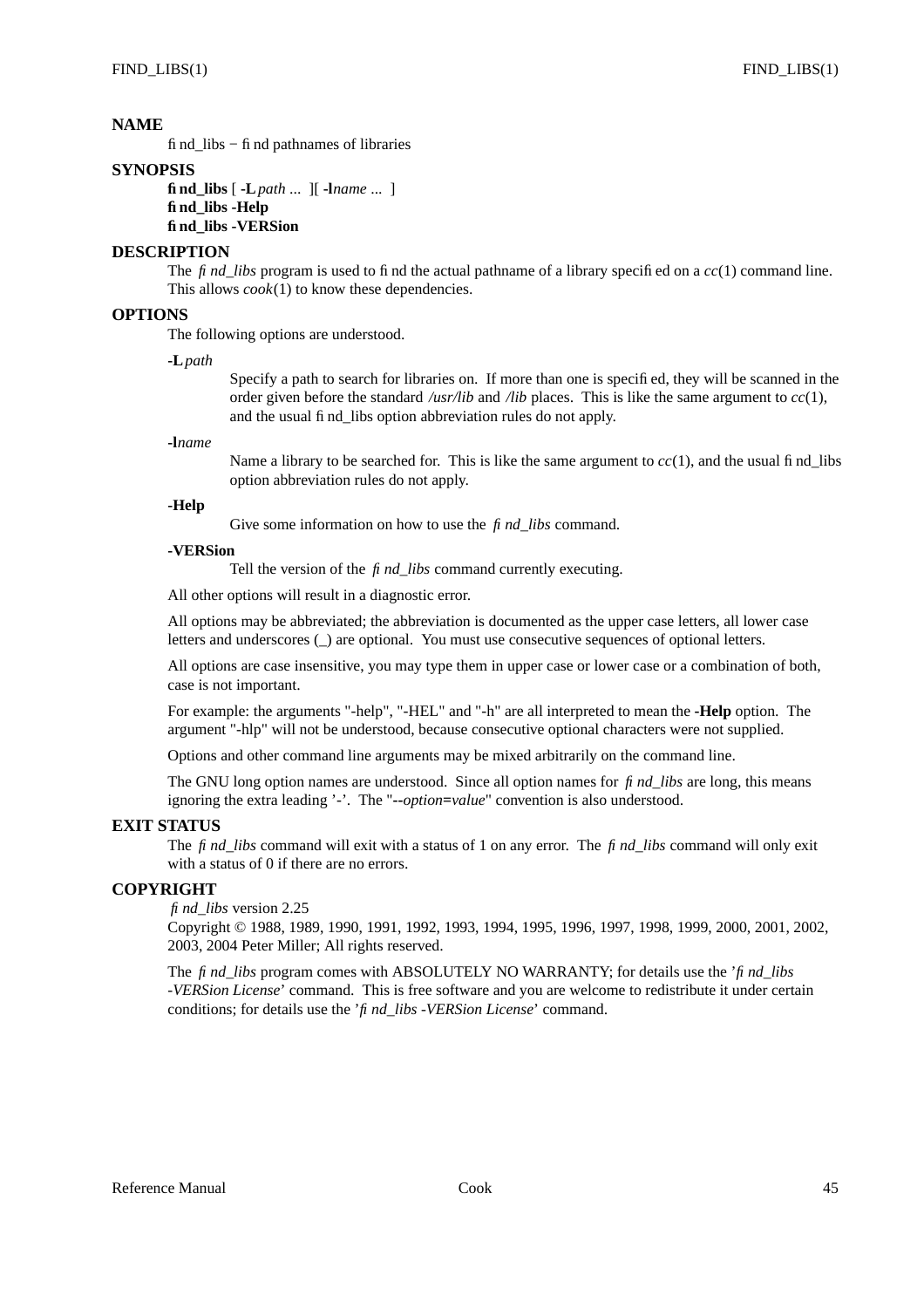# **AUTHOR**

| Peter Miller     | E-Mail: | millerp@canb.auug.org.au              |
|------------------|---------|---------------------------------------|
| $\wedge\wedge^*$ | WWW:    | http://www.canb.auug.org.au/~millerp/ |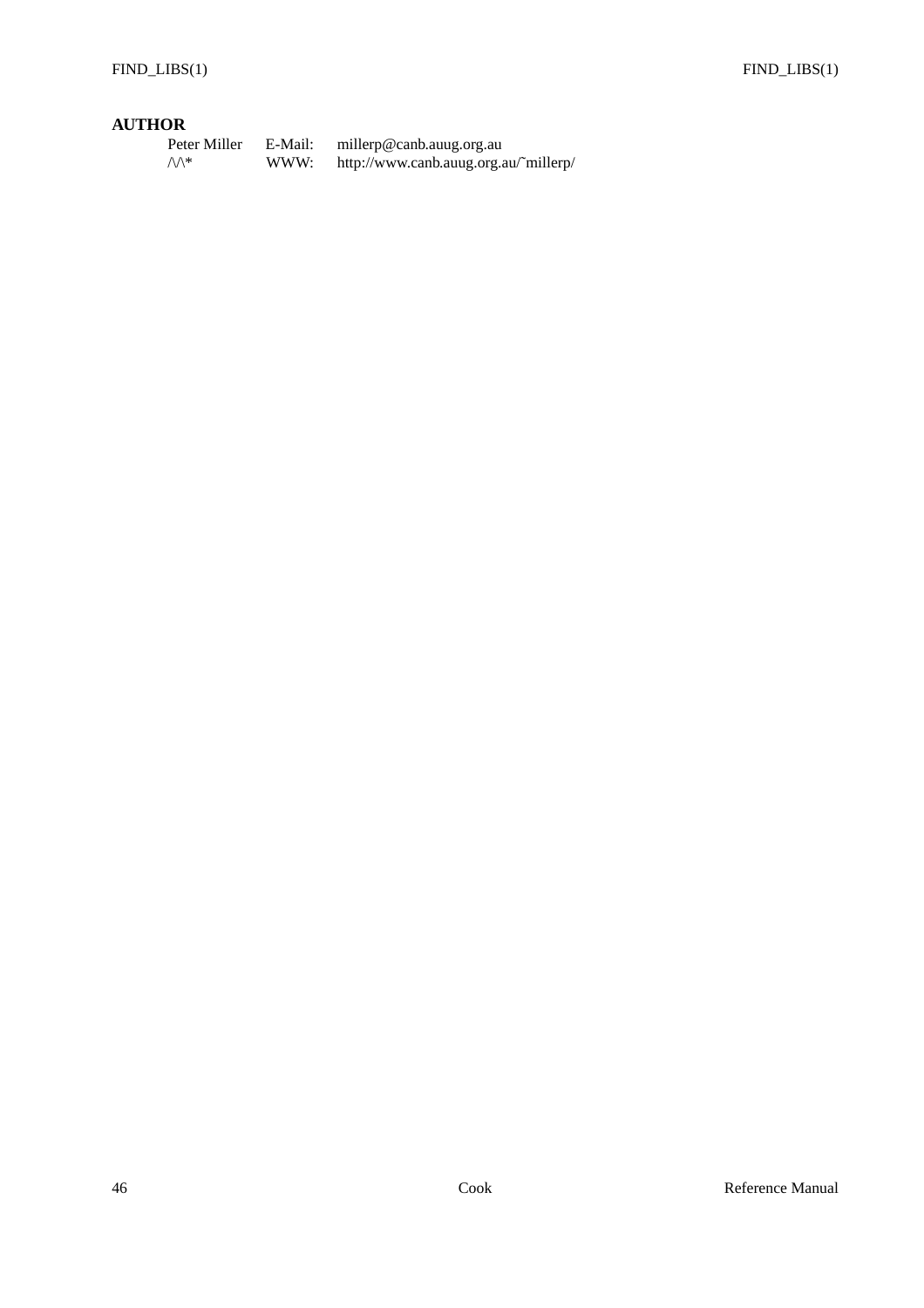make2cook − translate makefiles into cookbooks

## **SYNOPSIS**

**make2cook** [ *option*... ][ *infile* [ *outfile* ]] **make2cook -Help make2cook -VERSion**

# **DESCRIPTION**

The *make2cook* program is used to translate *Makefile*s into cookbooks. This command is provided to ease the transition to using the *cook* command.

If no input file is named, or the special name "-" is used, input will be taken from the standard input. If no output file is named, or the special name ''-'' is used, output will be taken from the standard output.

# **SEMANTICS**

There is no one-to-one semantic mapping between *make* semantics and *cook* semantics, so the results will probably need some manual editing.

The functionality provided by classic *make (1)* implementations is accurately reproduced. Extensions, such as those offered by GNU Make or BSD make, are not always understood, or are sometimes not reproduced identically.

The following subsections enumerate a few of the things which are understood and not understood. They are probably not complete.

#### **Understood**

The *cook* program requires variables to be defined before they are used, whereas *make* will default them to be empty. This is understood, and empty definitions are inserted as required.

Most of the builtin variables of GNU Make are understood.

Most of the builtin rules of classic make, GNU Make and BSD make are reproduced.

**For best results** there should be a blank line after every rule, so that there can be no confusion where one rule ends and a new one begins.

Builtin variables are defaulted from the environment, if an environment variable of the same name is set.

The GNU Make *override* variable assignment is understood.

The GNU Make "+=" assignment is understood.

The GNU Make ":=" variable assignment is understood.

Traditional make assignments are macros, they are expanded on use, rather than on assignment. The *cook* program has only variables. Assignment statements are re-arranged to ensure the correct results when variables are referenced.

Single and double suffix rules are understood. The .SUFFIXES rules are understood and honoured. Hint: if you want to suppress the builtin-recipes, use a .SUFFIXES rule with no dependencies.

The .PHONY rule is understood, and is translated into a *set forced* flag in appropriate recipes, except files from implicit recipes.

The .PRECIOUS rule is understood, and is translated into a *set precious* flag in the appropriate recipes, except files from implicit recipes.

The .DEFAULT rule is understood, and is translated into an implicit recipe.

The .IGNORE rule is understood, and is translated into a *set errok* statement.

The .SILENT rule is understood, and is translated into a *set silent* statement.

Most GNU Make functions are understood. The *filter* and *filter-out* functions only understand a single pattern. The *sort* function does not remove duplicates (wrap the *stringset* function around it if you need this).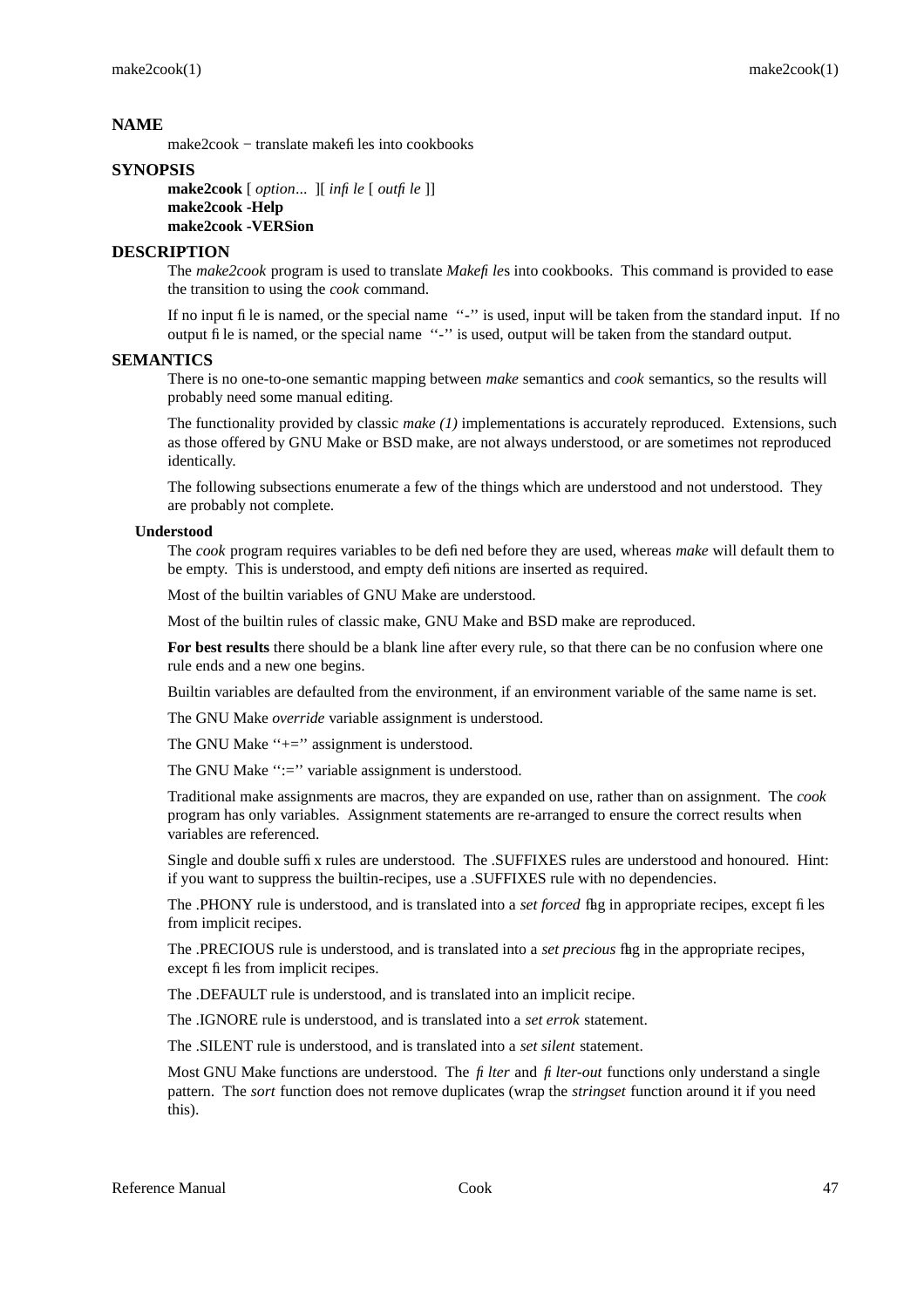The GNU Make static pattern rules are understood. They are translated into recipe predicates.

The GNU Make and BSD make *include* variants are understood.

The bizarre irregularities surrounding archive files in automatic variables and suffix rules are understood, and translated into consistent readable recipes. The *make* semantics are preserved.

The BSD make *.CURDIR* variable is understood, and translated to an equivalent expression. It cannot be assigned to.

The GNU Make and BSD make conditionals are understood, provided that they bracket whole segments of the makefile, and that these segments are syntactically valid. Cconditionals may also appear within rule body commands. Conditionals are *not* understood within the lines of a *define*.

The GNU Make *define* is understood, but its use as a kind of ''function definition'' is *not* understood.

The GNU Make *export* and *unexport* directives are understood.

#### **Not Understood**

The *cook* program tokenizes its input, whereas make does textual replacement. The shennanigans required to construct a make macro containing a single space are not understood. The translation will result in a *cook* variable which is empty.

References to automatic variables within macro definitions will not work.

The GNU Make *foreach* function is olny partially understood. This has no exact *cook* equivalent.

The GNU Make *origin* function is not understood. This has no *cook* equivalent.

The *archive*((*member*)) notation is not understood. These semantics are not available from *cook*.

The *MAKEFILES* and *MAKELEVEL* variables are not translated, If you wish to reproduce this functionality, you must edit the output.

The *MAKEFLAGS* and *MFLAGS* variables will be translated to use the Cook *options* function, which has a different range of values.

Many variants of make can use builtin rules to make the Makefile if it is absent. *Cook* is unable to cook the cookbook if it is absent.

Wildcards are not understood in rule targets, rule dependencies or include directives. If you want these, you will have to edit the output to use the *[wildcard]* function.

Home directory tildes ( $\tilde{ }$ ) are not understood in targets and dependencies. If you want this, you will have to edit the output to use the *[home]* function.

The -lhome dependency is not understood to mean a library. If you want this, you will have to edit the output to use the *[collect findlibs -l*name*]* function.

The *.EXPORT\_ALL\_VARIABLES* rule is not understood. This has no *cook* equivalent.

### **OPTIONS**

The following options are understood:

#### **-Help**

Provide some help with using the *make2cook* command.

#### **-Environment**

This option causes fragments to test for environment variables when performing the default settings for variables. (This corresponds to the make -e option.)

#### **-History\_Commands**

This option causes *make2cook* to include recipes for *RCS* and *SCCS* in the output.

## **-Line\_Numbers**

Insert line number directives into the output, so that it is possible to tell where the lines came from. Most useful when debugging. *make2cook* program.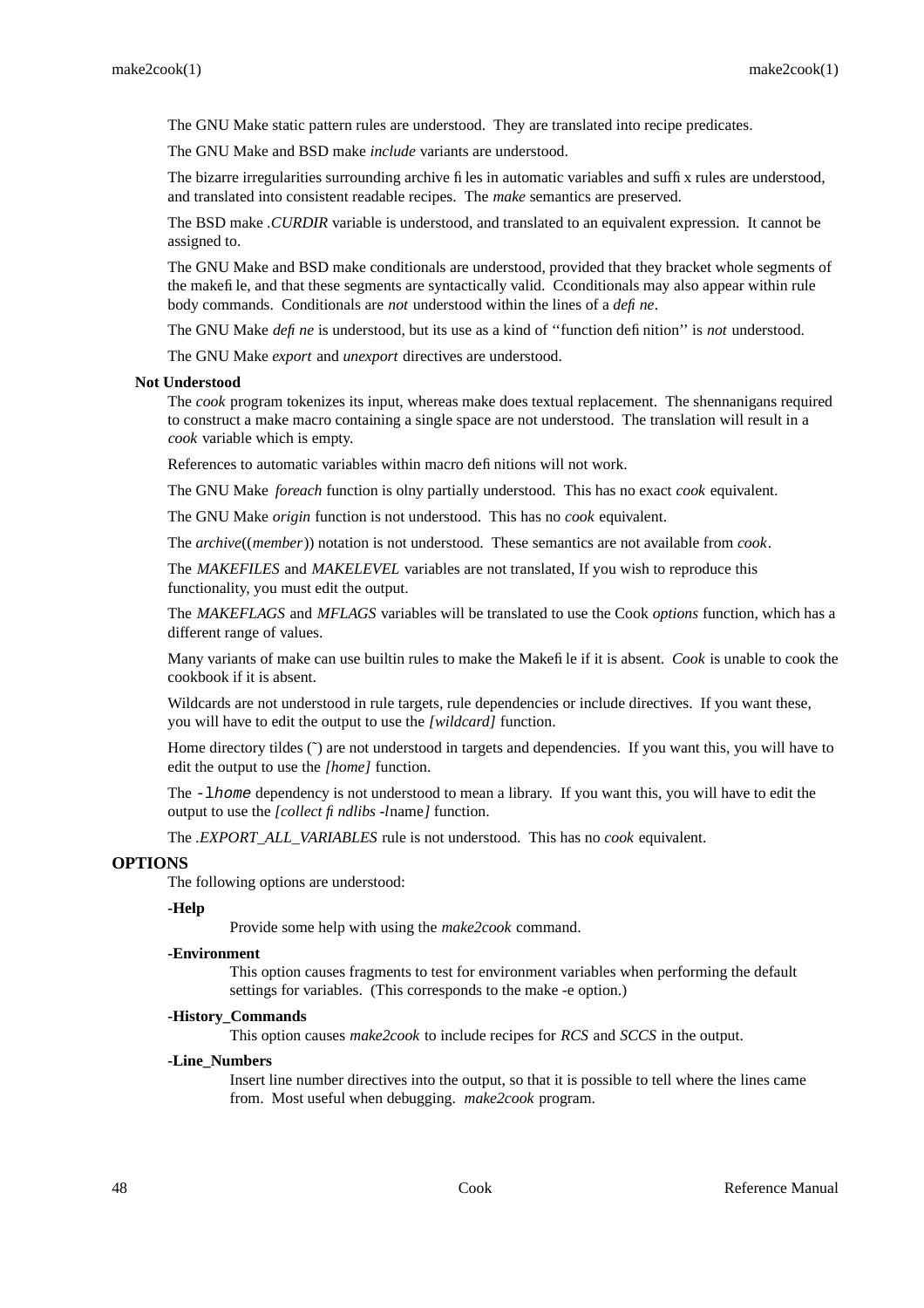# **-No\_Internal\_Rules**

This option may be used to supress all generation of recipes corresponding to make's internal rules. (This corresponds to the make -r option.)

# **-VERSion**

Print the version of the *make2cook* program being executed.

All other options will produce a diagnostic error.

All options may be abbreviated; the abbreviation is documented as the upper case letters, all lower case letters and underscores (\_) are optional. You must use consecutive sequences of optional letters.

All options are case insensitive, you may type them in upper case or lower case or a combination of both, case is not important.

For example: the arguments "-help", "-HEL" and "-h" are all interpreted to mean the **-Help** option. The argument "-hlp" will not be understood, because consecutive optional characters were not supplied.

Options and other command line arguments may be mixed arbitrarily on the command line.

The GNU long option names are understood. Since all option names for *make2cook* are long, this means ignoring the extra leading '-'. The "**--***option***=***value*" convention is also understood.

# **EXIT STATUS**

The *make2cook* command will exit with a status of 1 on any error. The *make2cook* command will only exit with a status of 0 if there are no errors.

# **COPYRIGHT**

# *make2cook* version 2.25

Copyright © 1988, 1989, 1990, 1991, 1992, 1993, 1994, 1995, 1996, 1997, 1998, 1999, 2000, 2001, 2002, 2003, 2004 Peter Miller; All rights reserved.

The *make2cook* program comes with ABSOLUTELY NO WARRANTY; for details use the '*make2cook -VERSion License*' command. This is free software and you are welcome to redistribute it under certain conditions; for details use the '*make2cook -VERSion License*' command.

# **AUTHOR**

| Peter Miller     | E-Mail: | millerp@canb.auug.org.au              |
|------------------|---------|---------------------------------------|
| $\wedge\wedge^*$ | WWW:    | http://www.canb.auug.org.au/~millerp/ |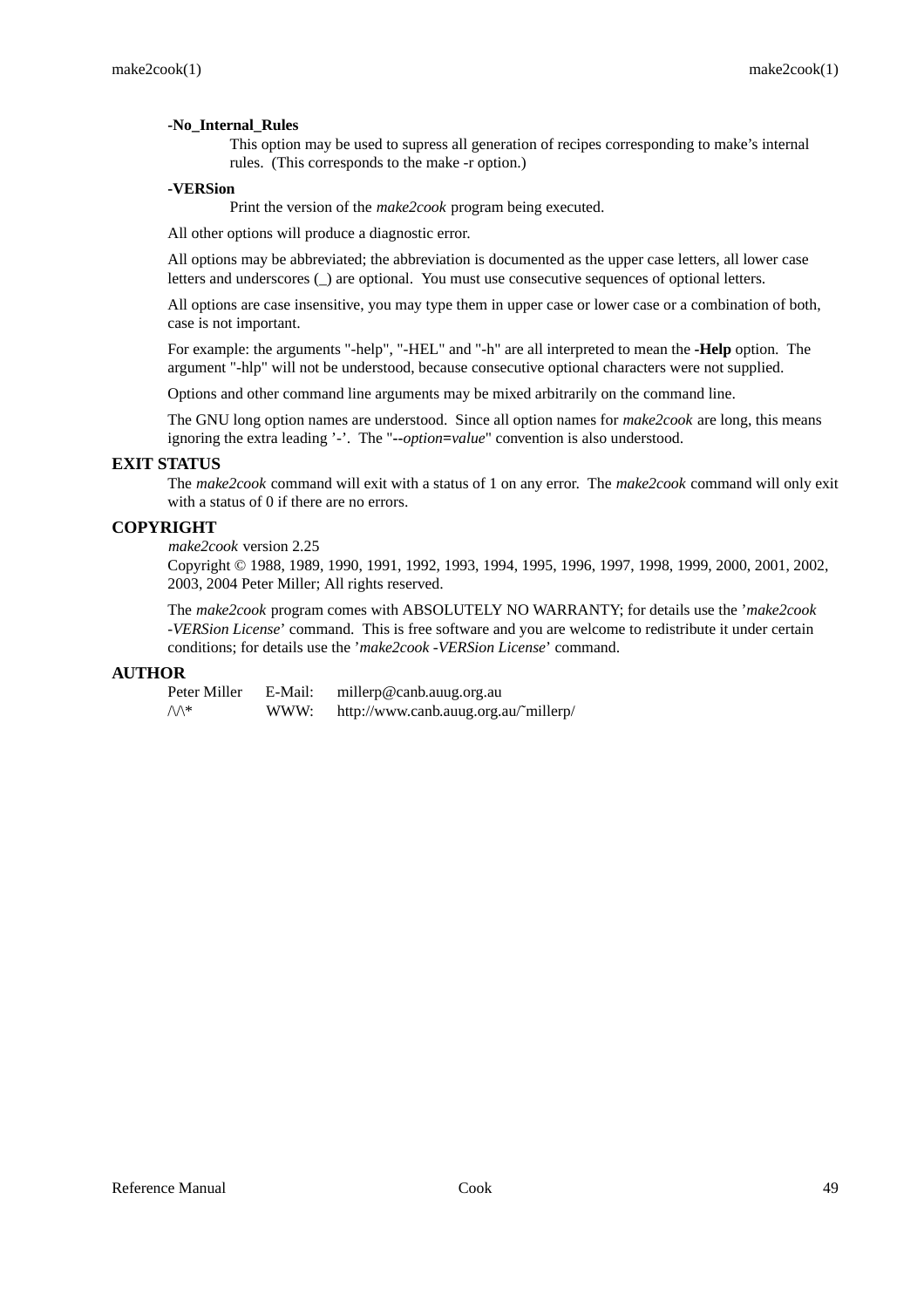roffpp − replace .so requests within \*roff sources

## **SYNOPSIS**

**roffpp** [ *option*... ][ *infile* [ *outfile* ]] **roffpp -Help roffpp -VERSion**

# **DESCRIPTION**

The *roffpp* command may be used to copies the input file to the output file, including files named using *.so* directives along the way, and removing the *.so* directives.

This is useful when processing large multi-file documents with filters such as *tbl*(1) or *eqn*(1) which do not understand the *.so* directive. The *.nx* directive is not understood. The *roffpp* program is not a general \*roff interpreter, so many constructs will be beyond it, fortunately, most of them have nothing to do with include files. Include files which cannot be found, probably from uninterpreted \*roff constructs, if the files really does exist, will simply be passed through unchanged, for \*roff to interpret at a later time.

The *roffpp* program also allows the user to specify an include search path. This allows, for example, common files to be kept in a central location.

Only directives of the form

**.so** *filename*

are processed. If the directive is introduced using the single quote form, or the dot is not the first character of the line, the directive will be ignored.

Any extra arguments on the line are ignored, and quoting is not understood. All characters are interpreted literally.

Examples of directives which will be ignored include

'so /usr/lib/tmac/tmac.an

.if n .so yuck

This list is not exhaustive.

The special file name '**−**' on the command line means the standard input or standard output, as appropriate. Files which are omitted are also assumed to be the standard input or standard output, as appropriate.

The output attempts to keep file names and line numbers in sync by using the **.lf** directive. The **.lf** directive is also understood as input. This is compatible with *groff* (1) and the other GNU text utilities included in the groff package.

## **OPTIONS**

The following options are understood.

**-I** *path*

Specify include path, a la *cc*(1). Include paths are searched in the order specified. The include search path defaults to the current directory if and only if the user does not specify any include search paths.

## **-Help**

Give information on how to use *roffpp*.

## **-VERSion**

Tell what version of *roffpp* is being run.

Any other option will generate a diagnostic error.

All options may be abbreviated; the abbreviation is documented as the upper case letters, all lower case letters and underscores (\_) are optional. You must use consecutive sequences of optional letters.

All options are case insensitive, you may type them in upper case or lower case or a combination of both, case is not important.

For example: the arguments "-help", "-HEL" and "-h" are all interpreted to mean the **-Help** option. The argument "-hlp" will not be understood, because consecutive optional characters were not supplied.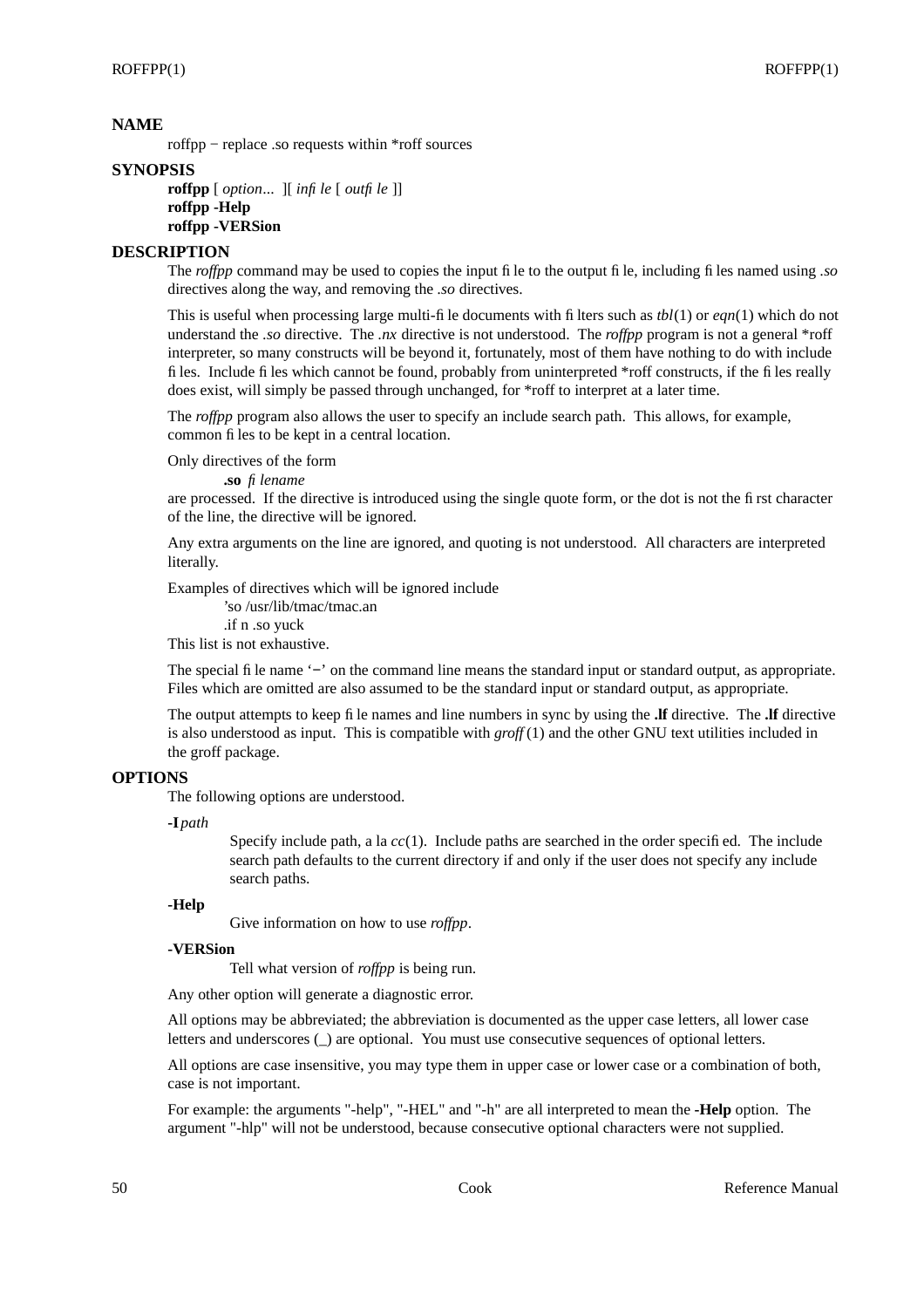Options and other command line arguments may be mixed arbitrarily on the command line.

The GNU long option names are understood. Since all option names for *roffpp* are long, this means ignoring the extra leading '-'. The "**--***option***=***value*" convention is also understood.

# **EXIT STATUS**

The *roffpp* command will exit with a status of 1 on any error. The *roffpp* command will only exit with a status of 0 if there are no errors.

# **COPYRIGHT**

*roffpp* version 2.25

Copyright © 1988, 1989, 1990, 1991, 1992, 1993, 1994, 1995, 1996, 1997, 1998, 1999, 2000, 2001, 2002, 2003, 2004 Peter Miller; All rights reserved.

The *roffpp* program comes with ABSOLUTELY NO WARRANTY; for details use the '*roffpp -VERSion License*' command. This is free software and you are welcome to redistribute it under certain conditions; for details use the '*roffpp -VERSion License*' command.

## **AUTHOR**

Peter Miller E-Mail: millerp@canb.auug.org.au  $\mathcal{W}^*$  WWW: http://www.canb.auug.org.au/~millerp/